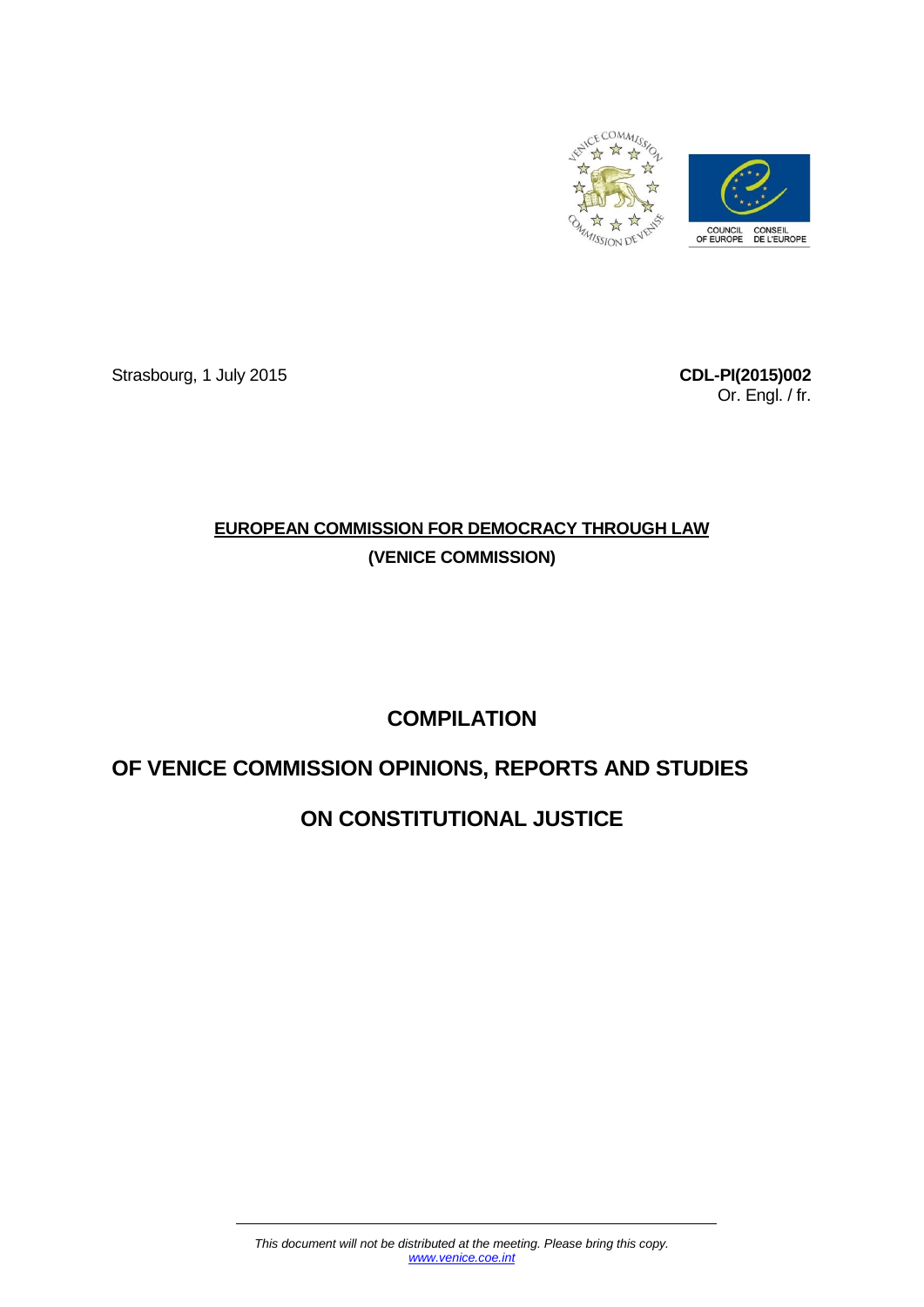# **Table of contents**

| 1               |                                                                                |  |  |  |  |  |
|-----------------|--------------------------------------------------------------------------------|--|--|--|--|--|
| 2               |                                                                                |  |  |  |  |  |
| 3               |                                                                                |  |  |  |  |  |
| 4               |                                                                                |  |  |  |  |  |
|                 | 4.1                                                                            |  |  |  |  |  |
|                 |                                                                                |  |  |  |  |  |
|                 | 4.1.2                                                                          |  |  |  |  |  |
|                 | 4.1.3                                                                          |  |  |  |  |  |
|                 | 4.2                                                                            |  |  |  |  |  |
|                 | 4.3                                                                            |  |  |  |  |  |
|                 |                                                                                |  |  |  |  |  |
|                 | 4.3.2                                                                          |  |  |  |  |  |
|                 |                                                                                |  |  |  |  |  |
|                 | 4.4.1                                                                          |  |  |  |  |  |
|                 | 4.4.2                                                                          |  |  |  |  |  |
|                 |                                                                                |  |  |  |  |  |
|                 | 4.5                                                                            |  |  |  |  |  |
|                 | 4.5.1                                                                          |  |  |  |  |  |
|                 | 4.6                                                                            |  |  |  |  |  |
|                 | 4.7                                                                            |  |  |  |  |  |
|                 | 4.8                                                                            |  |  |  |  |  |
|                 | 4.10                                                                           |  |  |  |  |  |
|                 |                                                                                |  |  |  |  |  |
| $5\phantom{.0}$ |                                                                                |  |  |  |  |  |
|                 | 5.1                                                                            |  |  |  |  |  |
|                 | 5.1.1                                                                          |  |  |  |  |  |
|                 | 5.1.2                                                                          |  |  |  |  |  |
|                 | 5.1.3                                                                          |  |  |  |  |  |
|                 | 5.2                                                                            |  |  |  |  |  |
|                 |                                                                                |  |  |  |  |  |
|                 |                                                                                |  |  |  |  |  |
|                 | 5.2.3                                                                          |  |  |  |  |  |
|                 | 5.2.4                                                                          |  |  |  |  |  |
|                 | 5.2.5                                                                          |  |  |  |  |  |
|                 | 5.2.6                                                                          |  |  |  |  |  |
|                 | 5.3                                                                            |  |  |  |  |  |
|                 | 5.3.1                                                                          |  |  |  |  |  |
| 6               | Jurisdiction.<br>6.1                                                           |  |  |  |  |  |
|                 | 6.2.                                                                           |  |  |  |  |  |
|                 | 6.3                                                                            |  |  |  |  |  |
|                 | 6.4                                                                            |  |  |  |  |  |
|                 | National implementation of decisions of international jurisdictions  47<br>6.5 |  |  |  |  |  |
|                 | 6.6                                                                            |  |  |  |  |  |
| $\overline{7}$  | Procedure                                                                      |  |  |  |  |  |
|                 | 7.1                                                                            |  |  |  |  |  |
|                 | 7.2                                                                            |  |  |  |  |  |
|                 | 7.3                                                                            |  |  |  |  |  |
|                 | 7.4                                                                            |  |  |  |  |  |
|                 | 7.5                                                                            |  |  |  |  |  |
|                 | 7.6                                                                            |  |  |  |  |  |
|                 | 7.6.1                                                                          |  |  |  |  |  |
|                 |                                                                                |  |  |  |  |  |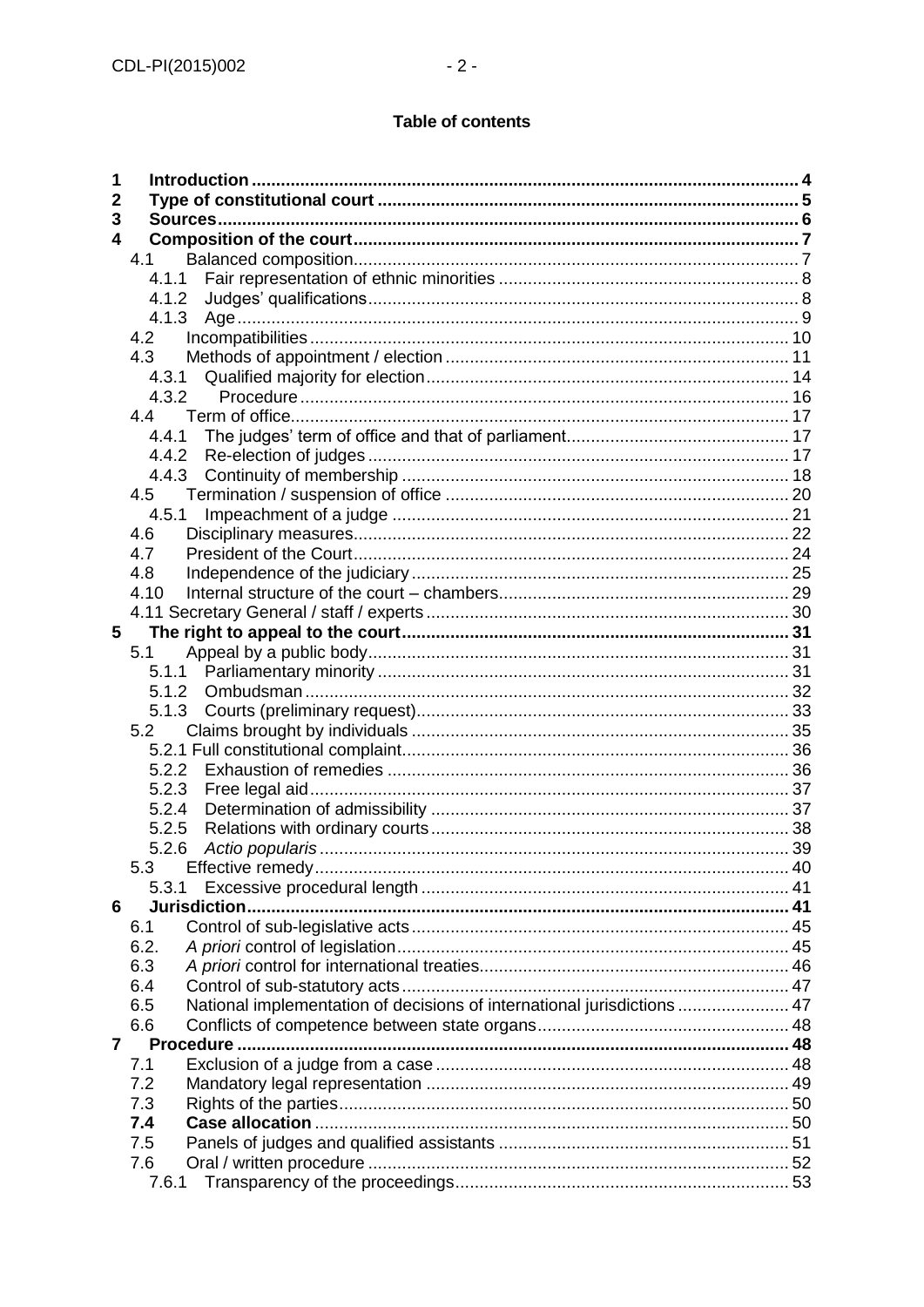|   | 7.7 |                                                                                         |  |  |  |  |
|---|-----|-----------------------------------------------------------------------------------------|--|--|--|--|
|   | 7.8 |                                                                                         |  |  |  |  |
|   | 7.9 |                                                                                         |  |  |  |  |
|   |     |                                                                                         |  |  |  |  |
|   |     |                                                                                         |  |  |  |  |
|   |     |                                                                                         |  |  |  |  |
| 8 |     |                                                                                         |  |  |  |  |
|   | 8.1 |                                                                                         |  |  |  |  |
|   | 8.2 |                                                                                         |  |  |  |  |
|   | 8.3 |                                                                                         |  |  |  |  |
|   | 8.4 | Obligation to follow constitutional interpretation provided by the constitutional court |  |  |  |  |
|   |     | 58                                                                                      |  |  |  |  |
|   | 8.5 |                                                                                         |  |  |  |  |
| 9 |     |                                                                                         |  |  |  |  |
|   |     |                                                                                         |  |  |  |  |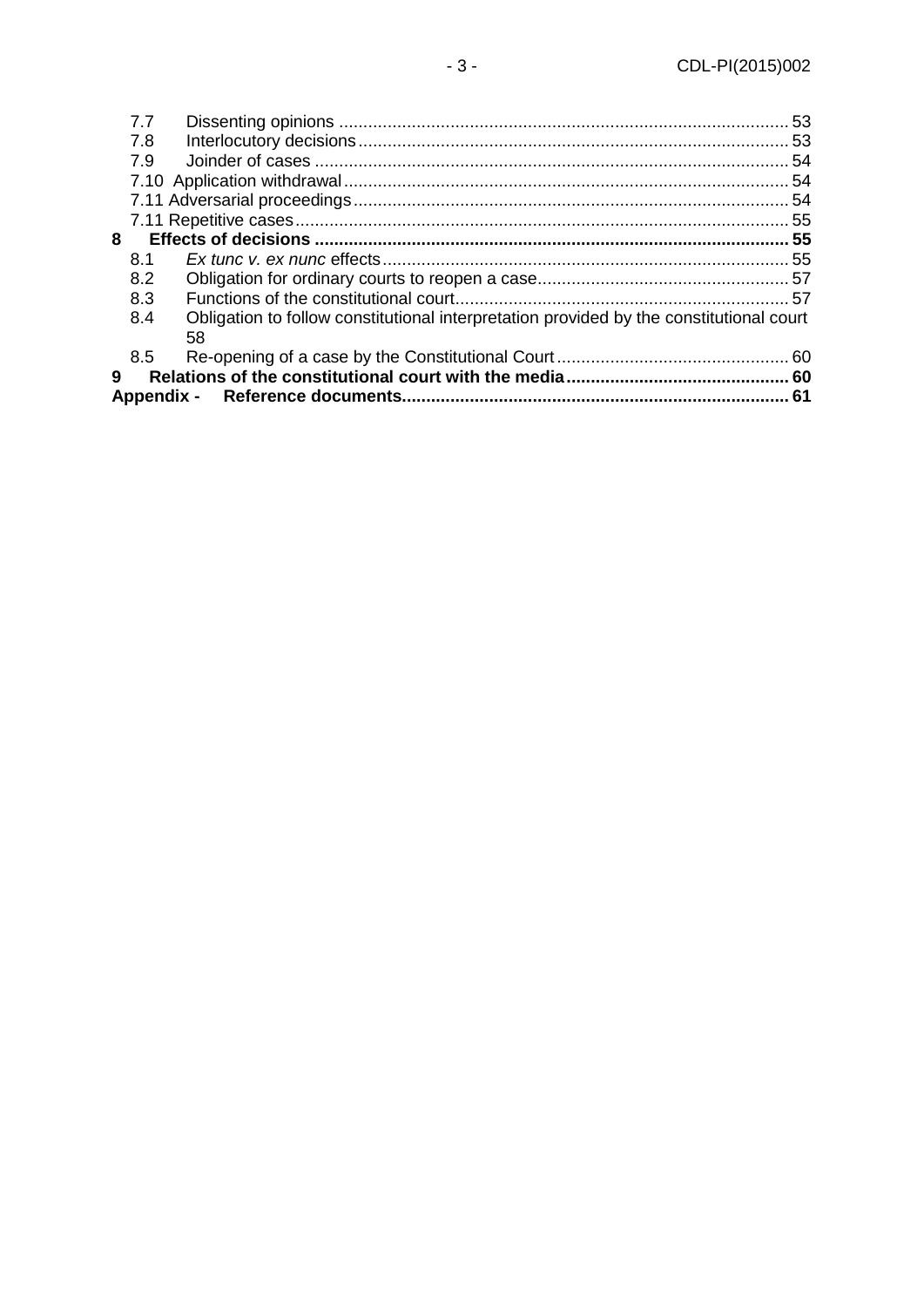# <span id="page-3-0"></span>**1 Introduction**

The *"Compilation of Venice Commission opinions, reports and studies on constitutional justice"* brings together extracts of opinions, reports and studies on constitutional justice adopted by the Venice Commission with the aim of providing an overview of its doctrine on this topic.

The Compilation should serve as a source of reference for drafters of constitutions and legislation on constitutional courts, for researchers as well as for Venice Commission members, who are requested to prepare comments and opinions on such texts.

It is structured in a thematic manner to facilitate the access to topics dealt with by the Venice Commission over the years.

The Compilation was first published in 2006 under the title "*Vademecum* on Constitutional Justice" (CDL-JU(2006)029). It is updated on a regular basis with extracts of newly adopted opinions, reports and studies by the Venice Commission.

Each *opinion* adopted by the Venice Commission that is referred to in this Compilation relates to a specific country. Any recommendation made should therefore be seen in the specific constitutional context of the country for which the opinion was adopted.

Each *report* and *study* adopted by the Venice Commission that is referred to in this Compilation seeks to present a general standard for all member and observer states of the Venice Commission. Recommendations made in its reports and studies will therefore be of a more general nature. Nevertheless, it should be noted that they may focus on specialised constitutional review systems and certain recommendations made are applicable only to those systems.

The brief extracts of all *opinions, reports* and *studies* found in this Compilation must be seen in the specific context of the wider text in which they were adopted by the Venice Commission. Each citation therefore has a reference that leads to its exact position (paragraph number, page number for older opinions) in the text in which it was adopted, which enables the reader to place it within its specific context.

The Venice Commission's position may change or develop over time as new opinions, reports and studies are adopted and on the basis of experience accumulated. In order to gain a full understanding of the Commission's position on a particular issue, it is useful to read the complete chapter in the Compilation on the relevant theme you are interested in.

If you believe that a citation is missing, is superfluous or is filed under a wrong heading, please inform the Secretariat of the Venice Commission at the following e-mail address: [venice@coe.int.](mailto:venice@coe.int)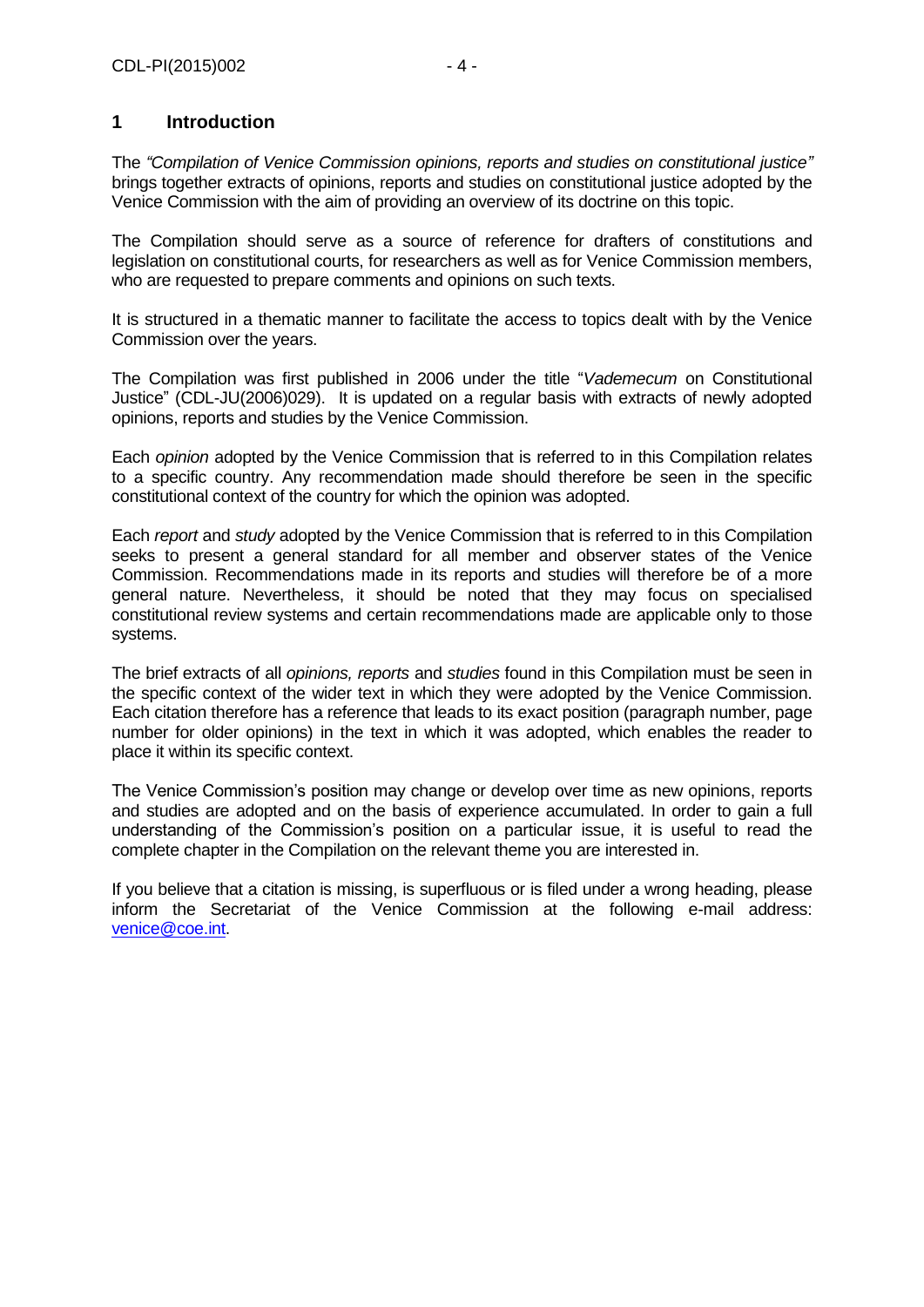# <span id="page-4-0"></span>**2 Type of constitutional court**

"(…) This chapter sets up a permanent constitutional court. This fully corresponds to the prevailing practice in the new democracies to protect the constitutionality of the new legal order by a specific, permanent and independent judicial body and can only be welcomed. (...)"

[CDL-INF\(1997\)002](file:///C:/Users/gerwien/AppData/Local/Microsoft/Windows/Temporary%20Internet%20Files/docs/1997/CDL-INF(1997)002-e.asp) Opinion on the Constitution of Ukraine, p.10.

"The separation between Constitutional Court and the ordinary judiciary probably represents the most widespread model in Europe. On the other hand, a court exercising a power of constitutional review might be considered a part of the judiciary even though it may have a power of review over other courts. However, this seems to be primarily a dogmatic question of classification rather than having a practical effect provided that the Constitutional Court receives the fundamental guarantees for its independence and respect for its authority which should be afforded to the highest judicial organ. In this respect it is to be welcomed that the revised draft speaks about judges rather than 'members' of the Constitutional Court as was the case in the previous draft. This could be further underlined by adding a clause to Article 88.2 referring to the 'judicial function' of the Constitutional Court."

[CDL-AD\(2005\)005](file:///C:/Users/gerwien/AppData/Local/Microsoft/Windows/Temporary%20Internet%20Files/docs/2005/CDL-AD(2005)005-e.asp) Opinion on Draft Constitutional Amendments relating to the Reform of the Judiciary in Georgia, paragraph14.

"However, the establishment of a Constitutional Court is a catalyst in a society in transition to democracy, the protection of human rights and the rule of law. In addition to protecting the individual rights set out in the Constitution, the Court ensures that the state powers remain within the limits of the Constitution and settles conflicts between them. The legitimacy of a Constitutional Court and its ability to fulfil these functions depend to a good part on its balanced and transparent composition, which allows the various stakeholders and the public in general to trust in the impartiality of the Court. The establishment of a Constitutional Court, which was widely seen as serving the interests of one side only would devalue the judgements by that Court, even if they were sound in substance."

[CDL-AD\(2009\)014](http://www.venice.coe.int/docs/2009/CDL-AD(2009)014-f.pdf) Opinion on the Law on the High Constitutional Court of the Palestinian National Authority, paragraph 48.

"The Venice Commission wishes to recall the importance of the role of constitutional courts in putting into practice democracy, the rule of law and the protection of human rights. The state constitutional courts are the institutions which can, by interpreting the wording of the constitution prevent the arbitrariness of the authorities by giving the best possible interpretation of the considered constitutional norm at the given time."

CDL-AD(2010)044 Opinion on the Constitutional Situation in Ukraine, paragraph 52.

"Since World War II, constitutional courts were typically established in Europe in the course of a transformation to democracy; first in Germany and Italy, then in Spain and Portugal and finally in Central and Eastern Europe. The purpose of these courts was to overcome the legacy of the previous regimes and to protect human rights violated by these regimes. Instead of the principle of the unity of power, which excluded any control over Parliament, the system of the separation of powers was introduced. In place of the supreme role of Parliament (being under complete control of the communist party), the new system was based on the principle of checks and balances between different state organs. As a consequence, even Parliament has to respect the supremacy of the Constitution and it can be controlled by other organs, especially by the Constitutional Court. Constitutional justice is a key component of checks and balances in a constitutional democracy. Its importance is further enhanced where the ruling coalition can rely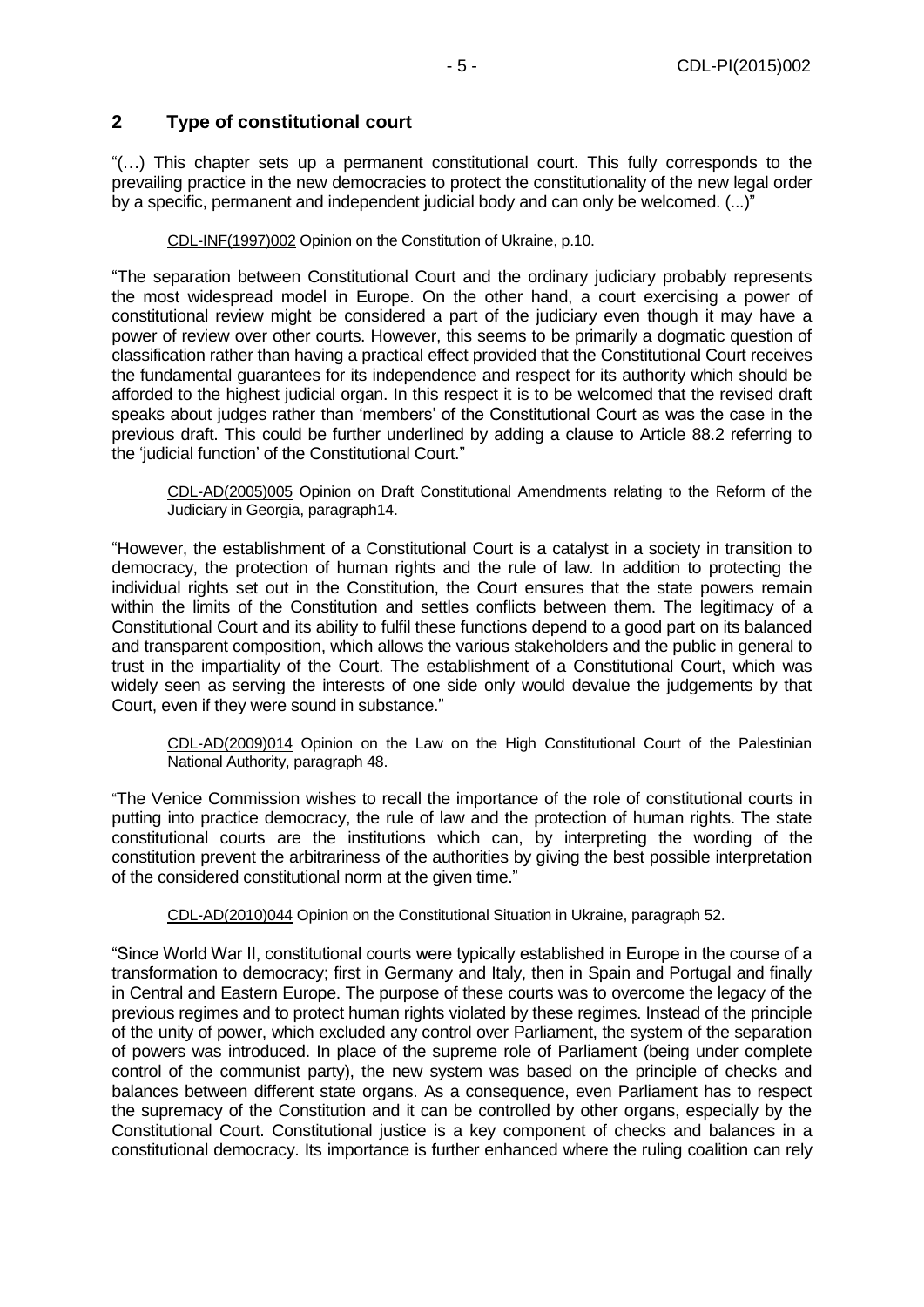on a large majority and is able to appoint to practically all state institutions officials favourable to its political views."

CDL-AD(2013)014 Opinion on the draft Law on the amendments to the Constitution, strengthening the independence of judges (including an explanatory note and a comparative table) and on the changes to the Constitution proposed by the Constitutional Assembly of Ukraine, paragraph 76.

"On a more formal level, having a section / a chapter in the Constitution dedicated to the Constitutional Court would clarify the specific nature of the Constitutional Court, and in particular that it is not a court of appeal (…)."

CDL-AD(2014)027 Opinion on the Draft Concept Paper on the Constitutional Reforms of the Republic of Armenia, paragraph 75.

# <span id="page-5-0"></span>**3 Sources**

"The legal basis of the activity of each constitutional court is usually formed by three kinds of legal regulations having different positions in the hierarchy of norms of the domestic legal order of the state. They play different roles in the process of the complete and coherent legal regulation of the constitutional body.

On the 'top' of this triad is usually the constitution establishing the jurisdiction of the court, the parties entitled to appeal as well as the constitutional principles on which the activity of the constitutional court is to be based. Laws on constitutional courts usually transform these constitutional principles into more concrete norms. Finally, the rules of procedure constitute the next and last level of this triad. They fill in practical details of the everyday judicial activity. The Rules of Procedure should be drafted by the constitutional court itself."

[CDL-AD\(2004\)023](http://www.venice.coe.int/docs/2004/CDL-AD(2004)023-E.pdf) Opinion on the Rules of Procedure of the Constitutional Court of Azerbaijan, paragraphs 5-6.

"By enacting rules of procedure, constitutional courts should enjoy a certain autonomy with regard to their own procedures within the limits of the constitution and the law on the Constitutional Court and have a possibility to modify them in the light of experience without the intervention of the legislator..."

[CDL-AD\(2004\)023](http://www.venice.coe.int/docs/2004/CDL-AD(2004)023-E.pdf) Opinion on the Rules of Procedure of the constitutional court of Azerbaijan, paragraph 9.

"(…) the Constitution should expressly provide for the adoption of a normative act on the internal organisation and functioning of the Court, while establishing a distinction between issues to be regulated by law and issues reserved to the regulations of the Court."

[CDL-AD\(2005\)015](file:///C:/Users/gerwien/AppData/Local/Microsoft/Windows/Temporary%20Internet%20Files/docs/2005/CDL-AD(2005)015-e.asp) Opinion on the amendments to the Constitution of Ukraine, paragraph 47.

"In the most elaborate decision on the matter, the German Federal Constitutional Court stated that the grounds of justification aimed at *"exonerate(ing) the intentional killing of persons who sought nothing more than to cross the intra-German border unarmed and without endangering interests generally recognised as enjoying legal protection",* collided with fundamental human rights and, as such, had to be rejected. The Constitutional Court recognised that this rejection derogated from the principle of legality, yet it held such derogation justifiable on the basis of *"the requirements of absolute justice"."*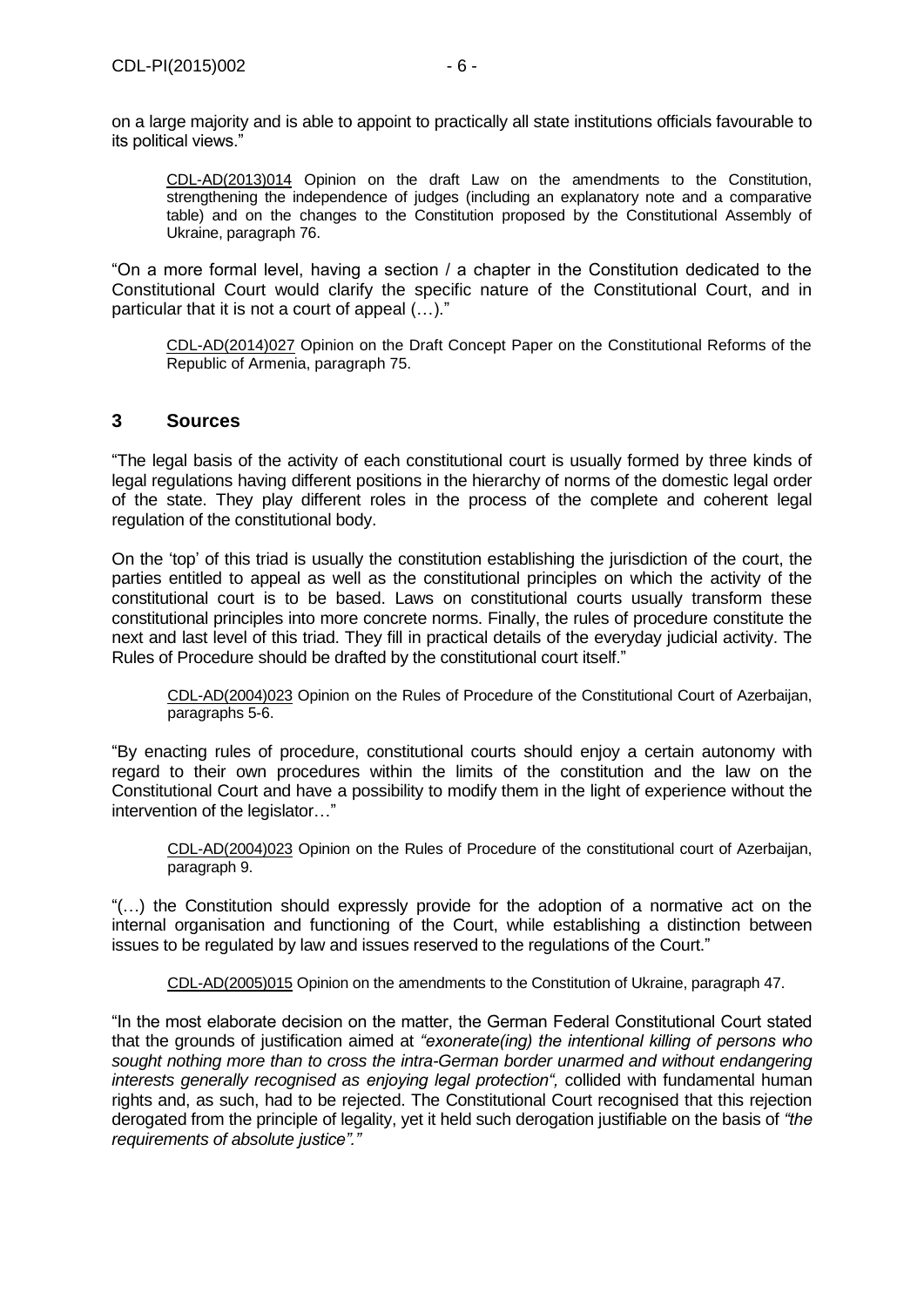CDL-AD(2011)041 *Amicus Curiae* Brief on the case Santiago Bryson de la Barra et Al (on crimes against humanity) for the Constitutional Court of Peru, paragraph 46.

"In most European countries constitutional provisions on constitutional courts are further developed in separate laws or constitutional laws. On the contrary, in the Republic there is no special law on the CC. Article 113 of the Constitution stipulates that "the working methods and the procedures before the Constitutional Court are regulated by an act of the Court". The only legal act regulating activities and powers of the CC is currently the Rules of Procedure of 1992. The Venice Commission finds this situation quite irregular. In the opinion of the Commission, it would be useful to adopt a separate law on the CC that would regulate issues relating to the status of its judges, basic conditions for the institution of proceedings before the CC, legal effects of the CC's judgments, etc. Reference to such law should be inserted in the Constitution, which means that a new paragraph should be added to Article 113 correspondingly. It is understood, however, that the adoption of any such law must not affect the power of the CC to regulate its own working methods and to develop the rules of procedure in the Rules of Court."

CDL-AD(2014)026 Opinion on the Seven Amendments to the Constitution of "The former Yugoslav Republic of Macedonia" concerning, in particular, the Judicial Council, the Competence of the Constitutional Court and Special Financial Zones, paragraph 80.

"In the current Constitution, the scope of organic laws is vast. The essential feature of organic laws is to be adopted by an absolute majority of members present of each Chamber (Article 76). (…) The explicit mention, in the list of fields of regulation of organic laws, of the organization and functioning of the Constitutional Court, is welcome. (…)"

CDL-AD(2014)010 Opinion on the Draft Law on the Review of the Constitution of Romania, paragraph 135.

"(…) To ensure the necessary flexibility for the Court, the powers of the Secretary General should be determined in the rules of procedure rather than in the law.

CDL-AD(2014)033 Opinion on the Draft Law on the Constitutional Court of Montenegro, paragraph 27.

# <span id="page-6-0"></span>**4 Composition of the court**

#### <span id="page-6-1"></span>**4.1 Balanced composition**

"Society is necessarily pluralist - a field for the expression of various trends, be they philosophical, ethical, social, political, religious or legal. Constitutional justice must, by its composition, guarantee independence with regard to different interest groups and contribute towards the establishment of a body of jurisprudence which is mindful of this pluralism. The legitimacy of a constitutional jurisdiction and society's acceptance of its decisions may depend very heavily on the extent of the court's consideration of the different social values at stake, even though such values are generally superseded in favour of common values. To this end, a balance which ensures respect for different sensibilities must be entrenched in the rules of composition of these jurisdictions.

Constitutional jurisdictions may, by some of their decisions, appear to curb the actions of a particular authority within a State. The Constitution will often confer to the constitutional court the power to deliver its opinion on issues concerning the separation of powers or the relationships between the organs of the State. Even though constitutional courts largely ensure the regulation of these relationships, it may well be appropriate to ensure in their composition a balanced consideration of each of these authorities or organs.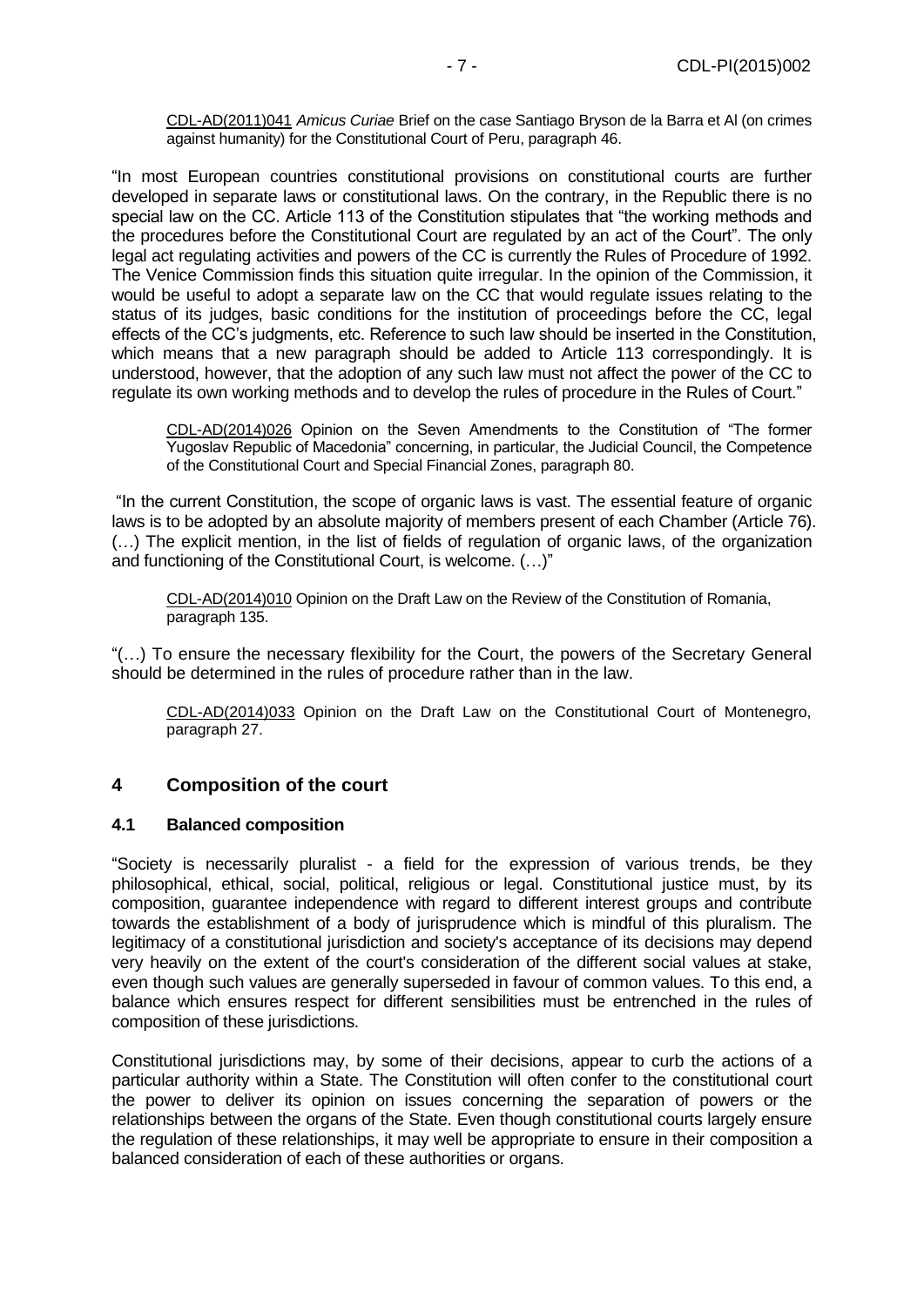The pursuit of these balances is limited by the indispensable maintenance of the independence and impartiality of constitutional court judges. Collegiality, i.e. the fact that the members adjudicate as a group, whether or not they deliver separate opinions, constitutes a fundamental safeguard in this respect. Even though the rules on the composition of constitutional courts may reflect the coexistence of different currents within a given nation, the guarantees of independence and the high sense of responsibility attaching to the important function of constitutional judge effectively ensure that constitutional judges will act in such a way as to dismiss all grounds of suspicion that they may in fact represent particular interests or not act impartially."

[CDL-STD\(1997\)020](file:///C:/Users/gerwien/AppData/Local/Microsoft/Windows/Temporary%20Internet%20Files/docs/1997/CDL-STD(1997)020-e.asp) The composition of constitutional courts - Science and Technique of Democracy, no. 20 (1997), p. 21.

"From the outset, it should be underlined that the introduction of ethnic, linguistic or other criteria for the composition of constitutional courts is fundamentally different from the inclusion of such elements in the process of decision making. By likening the composition of the court to the composition of society, such criteria for a pluralistic composition can be an important factor in attributing the court with the necessary legitimacy for striking down legislation adopted by parliament as the representative of the sovereign people."

"While the composition of a constitutional court may and should reflect inter alia ethnic, geographic or linguistic aspects of the composition of society, once appointed, each judge is member of the court as a collegiate body with an equal vote, acting independently in a personal capacity and not as a representative of a particular group (…)"

[CDL-AD\(2005\)039](file:///C:/Users/gerwien/AppData/Local/Microsoft/Windows/Temporary%20Internet%20Files/docs/2005/CDL-AD(2005)039-e.asp) Opinion on proposed voting rules for the constitutional court of Bosnia and Herzegovina, paragraphs 3, 13.

## <span id="page-7-0"></span>**4.1.1 Fair representation of ethnic minorities**

"Another general issue of importance is the protection of minorities by the Constitutional Court. The Constitutional Law of the Republic of Croatia of 4 December 1991 on human rights and fundamental freedoms and on national or ethnic minorities establishes that minorities that represent more than 8 % of the population must be represented in high jurisdictions. The latter should include, in principle, the Constitutional Court. "

[CDL-INF\(2001\)002](file:///C:/Users/gerwien/AppData/Local/Microsoft/Windows/Temporary%20Internet%20Files/docs/2001/CDL-INF(2001)002-e.asp) Opinion on the Constitutional Law on the Constitutional Court of the Republic of Croatia, paragraph 11.

"Article 6 of the *Draft Proceedings* introduces the terms of *'an official language'* and the *'language of the proceedings'* to replace the term *'state language'* used by the presently valid law. This is to be welcomed as it enlarges the respect by state authorities of linguistic rights, allowing constitutional proceedings to take place in another language than the state language."

[CDL-AD\(2008\)029](http://www.venice.coe.int/docs/2008/CDL-AD(2008)029-E.pdf) Opinion on the Draft Laws amending and supplementing (1) the Law on Constitutional Proceedings and (2) the Law on the Constitutional Court of Kyrgyzstan, paragraph 39.

#### <span id="page-7-1"></span>**4.1.2 Judges' qualifications**

"The qualities required of a constitutional judge reflect in most cases the necessity of legal qualifications in order to ensure a competent court composition. On the other hand, an excessive legal specialisation could undermine the diversity of the composition of some constitutional jurisdictions. Nevertheless, a distinction should be made between the desire for a certain diversity and the creation of quotas in order to allow certain professions or minority groups to be represented on the court. The search for a balanced representation in order to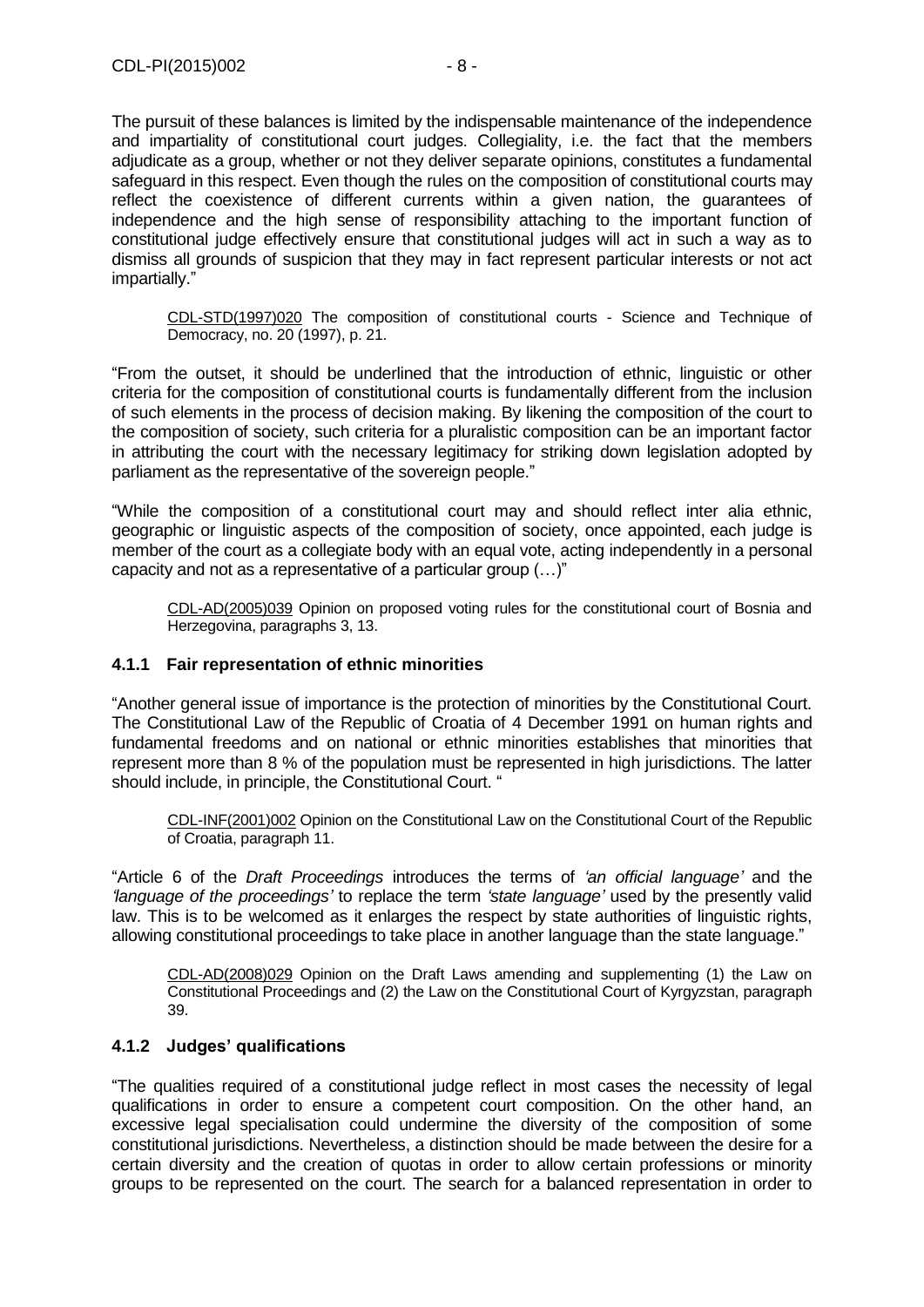redress inequality or discrimination may usually be formal in federal or multilingual societies, since these are particularly conscious of the issue of their different constituent groups' equal representation and access to the law."

[CDL-STD\(1997\)020](file:///C:/Users/gerwien/AppData/Local/Microsoft/Windows/Temporary%20Internet%20Files/docs/1997/CDL-STD(1997)020-e.asp) The composition of constitutional courts - Science and Technique of Democracy, no. 20 (1997), p. 10.

"The great proportion of Constitutional Court members recruited from the judiciary can serve well the independence of the Court. Nevertheless, this proportion is unusually high compared to other European constitutional courts. This might influence the interpretative methods used by the court as constitutional and statutory interpretation may differ in some aspects. It would be advisable to increase the representation of law professors. "

[CDL-AD\(2004\)024](file:///C:/Users/gerwien/AppData/Local/Microsoft/Windows/Temporary%20Internet%20Files/docs/2004/CDL-AD(2004)024-e.asp) Opinion on the Draft Constitutional Amendments with regard to the Constitutional Court of Turkey, paragraph 18.

"The draft amended Article 5.5 would require 12 years of practice as a judge or a prosecutor for candidates as judges of the Constitutional Court. The intention of this provision is probably to increase the level of qualification of constitutional court judges and their impartiality.

However, as a consequence, probably only career judges or prosecutors would be able to become constitutional court judges. Again, this would go contrary to the logic of a specialised constitutional court, the composition of which is different from that of the ordinary judiciary."

[CDL-AD\(2006\)006](file:///C:/Users/gerwien/AppData/Local/Microsoft/Windows/Temporary%20Internet%20Files/docs/2006/CDL-AD(2006)006-e.asp) Opinion on the Two Draft Laws amending Law No. 47/1992 on the organisation and functioning of the constitutional court of Romania, paragraphs 16-17.

"The requirement of 15 years of professional experience risks completely excluding younger judges from the Constitutional Court. This may be detrimental, especially in a new democracy."

[CDL-AD\(2008\)015](http://www.venice.coe.int/docs/2008/CDL-AD(2008)015-E.pdf) Opinion on the Draft Constitution of Ukraine, paragraph 80.

"It ought to be stressed, that the selection of judges must be based on objective criteria preestablished by law or by the competent authorities and should primarily focus on merits. Not only legal professionals such as judges, lawyers or professors can become members of the Court, but also persons from the fields of economics or political sciences are eligible for Court membership. This can be found in other constitutional courts and similar organs."

CDL-AD(2011)040 Opinion on the law on the establishment and rules of procedure of the Constitutional Court of Turkey, paragraph 21.

"The selection of the candidates for the positions of judges is done through contest and this is to be welcomed as corresponding to the best practices in the international and European legal standards on the judiciary."

CDL-AD(2013)014 Opinion on the draft Law on the amendments to the Constitution, strengthening the independence of judges (including an explanatory note and a comparative table) and on the changes to the Constitution proposed by the Constitutional Assembly of Ukraine, paragraph 27.

## <span id="page-8-0"></span>**4.1.3 Age**

"The minimum age requirement is used by several countries in order to guarantee professional and life experiences. The proposal elevates the minimum age requirement from forty to fifty years. This is by our knowledge the highest minimum age requirement in Europe, and it might be considered exaggerated. The amended Article 147 will increase the retirement age up to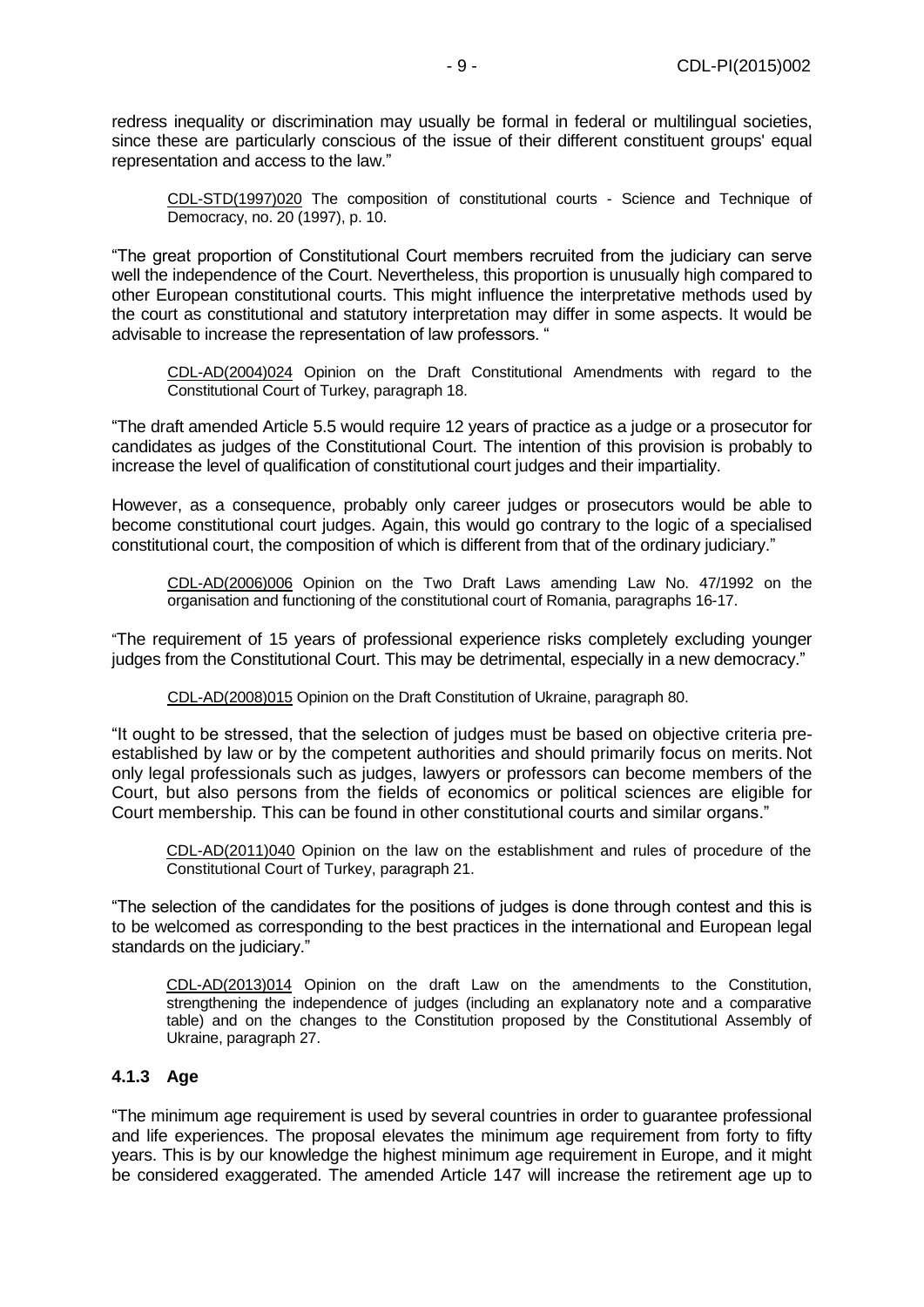sixty-seven. If the aim is really to maximize the profit from the knowledge and experience gained during the membership of the Constitutional Court, the retirement age could be increased even more, for example to the quite common seventy years. With a view to the relatively long term of office (12 years), the relatively low maximum age requirement (67 years according the proposal), and the high minimum age requirement (fifty years), the circle of the possible candidates could be unreasonably restricted."

[CDL-AD\(2004\)024](file:///C:/Users/gerwien/AppData/Local/Microsoft/Windows/Temporary%20Internet%20Files/docs/2004/CDL-AD(2004)024-e.asp) Opinion on the Draft Constitutional Amendments with regard to the Constitutional Court of Turkey, paragraph 25.

"The introduction of an age limit for the retirement of judges is in line with the practice of many European countries, for instance Albania, Armenia, Austria, Bosnia and Herzegovina, Croatia, Hungary, Ireland, Japan, Latvia, Norway, Portugal and Russia. This age limit has also been suggested by the Venice Commission in a previous Opinion 296/2004 on the draft constitutional amendments with regard to the Constitutional Court of Turkey (CDLAD( 2004)024), in paragraph 25 *'…The amended Article 147 will increase the retirement age up to sixty-seven. If the aim is really to maximize the profit from the knowledge and experience gained during the membership of the Constitutional Court, the retirement age could be increased even more, for example to the quite common seventy years."*

[CDL-AD\(2007\)036](http://www.venice.coe.int/docs/2007/CDL-AD(2007)036-E.pdf) Opinion on Draft Amendments to the Law on the Constitutional Court, the Civil Procedural Code and the Criminal Procedural Code of Azerbaijan, paragraph 14.

"While the Venice Commission considered a minimum age of 50 years exaggerated, the required age of 40 years appears to be reasonable from the viewpoint of life experience and maturity, without restricting the circle of possible candidates further than necessary."

[CDL-AD\(2009\)042](http://www.venice.coe.int/docs/2009/CDL-AD(2009)042-E.pdf) Opinion on Draft Amendments to the Law on the Constitutional Court of Latvia, paragraph 11.

"Article 127 proposes to require newly appointed judges to be 30 years old as against the current 25 and to have five years rather than three years' experience. These provisions seem to be reasonable. It will also be provided in the Constitution that the selection of candidates to be judges is to be done on a competitive basis. This appears to be a desirable provision. It is however not clear what kind of experience is needed."

CDL-AD(2013)014 Opinion on the draft Law on the amendments to the Constitution, strengthening the independence of judges (including an explanatory note and a comparative table) and on the changes to the Constitution proposed by the Constitutional Assembly of Ukraine, paragraph 26.

"Given that upon their election, judges have to be between 35 and 65 years old (Article 8.3) and that the mandate lasts for 10 years (Article 9.1), the maximum age of a judge can be 75 years. Generally, 70 years is considered as the maximum age for a member of the Constitutional Court. To achieve this, the draft law could either define 60 years as the maximum age for becoming a judge or set a maximum age of 70 years, which terminates the judge's mandate before the 10 years. The latter alternative seems more practical."

CDL-AD(2014)017 Opinion on the Draft Constitutional Law on the Constitutional Court of Tajikistan, paragraph 15.

## <span id="page-9-0"></span>**4.2 Incompatibilities**

"Constitutional judges are usually not allowed to hold another office concurrently. This general rule serves the purpose of protecting judges from influences potentially arising from their participation in activities in addition to those of the court. At times an incompatibility between the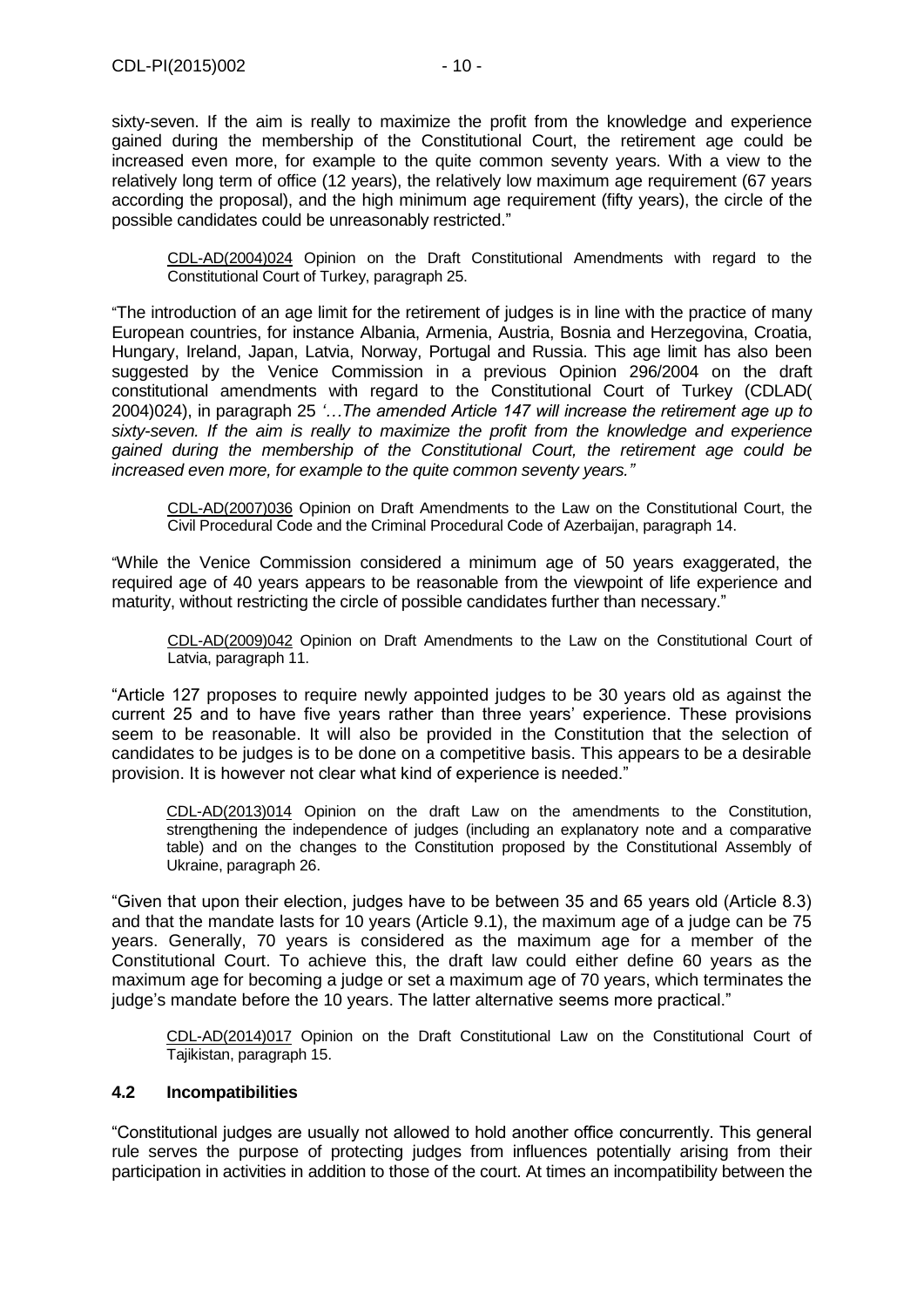office of constitutional judge and another activity may not be apparent, even to the judge in question. Such conflicts of interests can be prevented from the outset by way of strict incompatibility provisions."

"One criticism of strict incompatibility requirements was that they tend to produce a court composition of retiring members of society (…)"

[CDL-STD\(1997\)020](file:///C:/Users/gerwien/AppData/Local/Microsoft/Windows/Temporary%20Internet%20Files/docs/1997/CDL-STD(1997)020-e.asp) The composition of constitutional courts - Science and Technique of Democracy, no. 20 (1997), pp.15-16.

"The rules of incompatibility should be rather strict in order to withdraw the judge from any influence which might be exerted via his/her out-of-court activities:"

[CDL-STD\(1997\)020](file:///C:/Users/gerwien/AppData/Local/Microsoft/Windows/Temporary%20Internet%20Files/docs/1997/CDL-STD(1997)020-e.asp) The composition of constitutional courts - Science and Technique of Democracy, no. 20 (1997), p.21.

"Article 13 provides that the participation of a constitutional judge can be challenged for a specific proceeding under certain conditions (when he/she is a party in the proceeding, a legal representative of a party; blood relations / marriage to a party, decision of the case in other court etc.). These cases of incompatibility are not provided for in the Constitution, but they are welcomed, since they are an important guarantee of impartiality of the constitutional judge. Normally, a judge who deems to be incompatible recuses him/herself. Self-recusal could be explicitly provided for in Article 14. That Article could also state that, unless the judges is recused or has recused him or herself, his or her he participation in a court session cannot be refused."

CDL-AD(2014)033 Opinion on the Draft Law on the Constitutional Court of Montenegro, paragraph 23.

Article 11.6 should be amended, as the judges of a constitutional court shall never provide "lawful representation in court or other law enforcement agencies" (even for the benefit of their close family members)."

CDL-AD(2014)017 Opinion on the Draft Constitutional Law on the Constitutional Court of Tajikistan, paragraphs 17-18.

#### <span id="page-10-0"></span>**4.3 Methods of appointment / election**

"The elective system appears to be aimed at ensuring a more democratic representation. However, this system is reliant on a political agreement, which may endanger the stability of the institution if the system does not provide safeguards in case of a vacant position."

[CDL-STD\(1997\)020](http://www.venice.coe.int/docs/1997/CDL-STD(1997)020-E.asp) The composition of constitutional courts - Science and Technique of Democracy, no. 20 (1997), p.7.

"The shift from the system of exclusive direct appointment by the President to the mixed system providing elective or appointment powers to the three main branches of power has more democratic legitimacy while it is based on the successful experiences of the previous system."

[CDL-AD\(2004\)024](file:///C:/Users/gerwien/AppData/Local/Microsoft/Windows/Temporary%20Internet%20Files/docs/2004/CDL-AD(2004)024-e.asp) Opinion on the Draft Constitutional Amendments with regard to the Constitutional Court of Turkey, paragraph 19.

"In countries with specialised Constitutional Courts, Parliament is often involved in the appointment of judges. This is done to ensure a balanced composition of the Court, which to the extent possible should reflect various tendencies in of society (see the Venice Commission's Report on the Composition of Constitutional Courts, Science and Technique of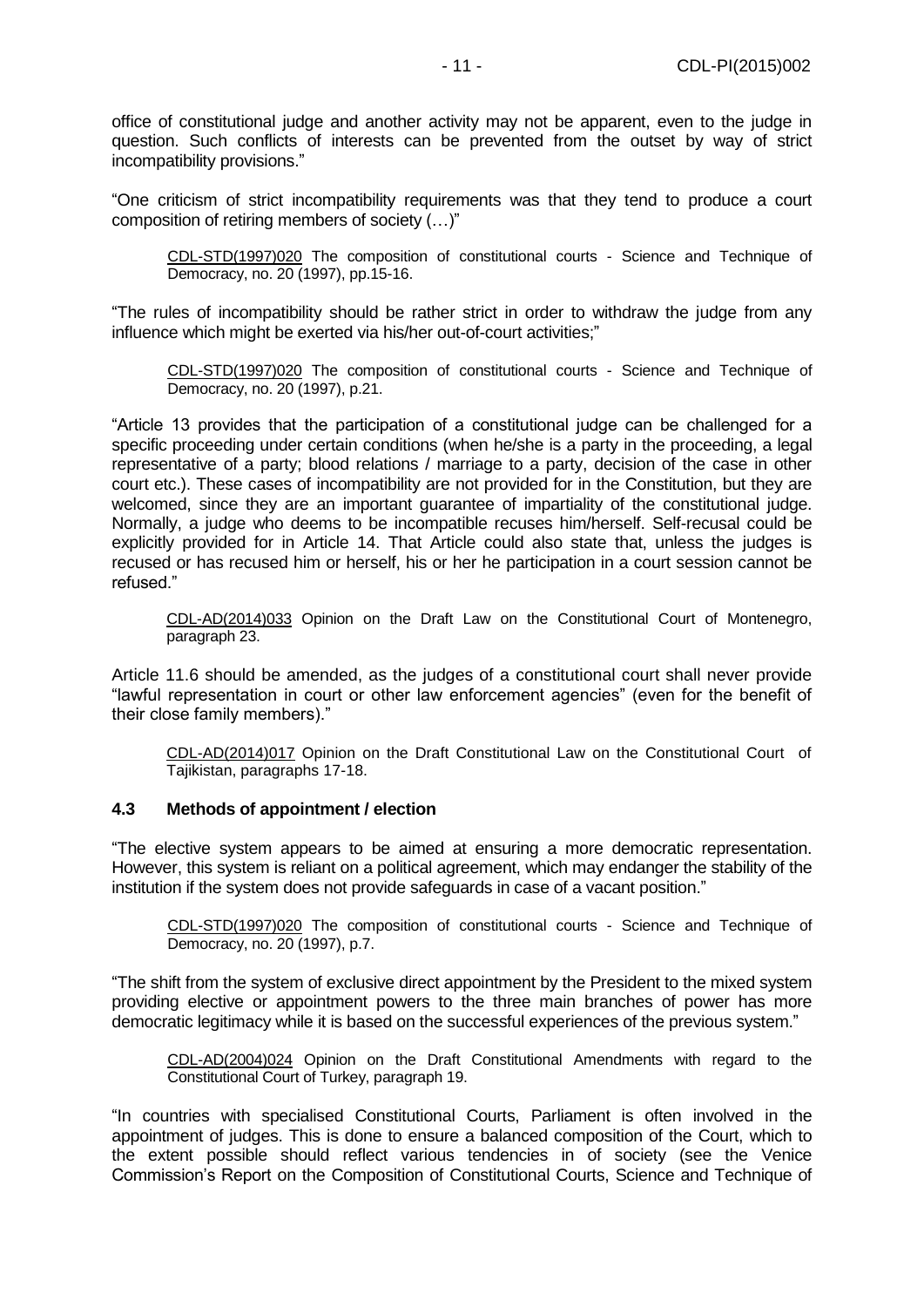Democracy, no. 20). It is true that an appointment by the executive is more usual in countries with a common law background (e.g. Cyprus). Given that the Constitutional Court is to decide on a wide range of issues including very sensitive ones, its composition, especially the first one, has to be established in a way which results in the trust of society in the Court as a neutral arbiter."

[CDL-AD\(2009\)014](http://www.venice.coe.int/docs/2009/CDL-AD(2009)014-E.pdf) Opinion on the Law on the High Constitutional Court of the Palestinian National Authority, paragraph 13.

"Under the Constitution in force constitutional judges are recruited through three different channels: the President of Ukraine, the *Verkhovna Rada* of Ukraine and the Congress of Judges of Ukraine each appoint six judges to the Constitutional Court of Ukraine. According to the draft the judges of the Constitutional Court would be appointed on the submission of the President of Ukraine by a two-thirds majority of the total membership of the *Verkhovna Rada*. In another case the Venice Commission welcomed the shift from the system of exclusive direct appointment of constitutional judges by the President to the mixed system providing for the election or appointment by the three main branches of power because this system has more democratic legitimacy. *A contrario*, abandoning this system and moving to a combination of nomination of candidates by the President and their election by parliament is not welcome, although the proposed solution as such is acceptable and known in other countries. Moreover, in the present situation in Ukraine the proposed system could easily lead to deadlocks and the monopoly of presenting proposals gives an extremely strong role to the President."

[CDL-AD\(2009\)024](http://www.venice.coe.int/docs/2009/CDL-AD(2009)024-E.pdf) Opinion on the Draft Law of Ukraine amending the Constitution presented by the President of Ukraine, paragraph 97.

"System in which all judges of the Court are elected by parliament on the proposal of the President "does not secure a balanced composition of the Court". In particular, "if the President is coming from one of the majority parties, it is therefore likely that all judges of the Court will be favourable to the majority. An election of all judges of the Court by parliament would at least require a qualified majority". The Venice Commission has also pointed out that it would be preferable to leave the election of the President to the Court itself."

CDL-AD(2011)010 Opinion on the draft amendments to the Constitution of Montenegro, as well as on the draft amendments to the law on Courts, the law on State's Prosecutor Office and the law on the Judicial Council of Montenegro, paragraph 27.

"The involvement of both the President and Parliament in the process without any clear criteria being established for appointment would seem to make politicisation of appointments inevitable despite the involvement of the judges and the opposition in the Council for the Selection of Judges. In the event that Parliament does not elect a candidate for the position of judge, the President is required to present a new candidate on the basis of a new competitive selection."

CDL-AD(2011)017 [Opinion on the introduction of changes to the constitutional law "on the status](http://www.venice.coe.int/docs/2011/CDL-AD(2011)017-e.pdf)  [of judges" of Kyrgyzstan, p](http://www.venice.coe.int/docs/2011/CDL-AD(2011)017-e.pdf)aragraph 37.

"The Amendment deletes from Article 85 the provision empowering Parliament to elect the judges for permanent terms. Instead, the power of Parliament will be to determine the network, establishment, reorganisation and abolition of the courts of general jurisdiction upon the motion of the President of Ukraine.

This amendment is a logical consequence of the change in Article 106(23), which provides that (the President) *"upon and in accordance with the motion of the High Council of Justice*  appoints the judges to their positions and dismisses them from their positions". The Venice Commission welcomes the ceremonial position the President now holds in this respect.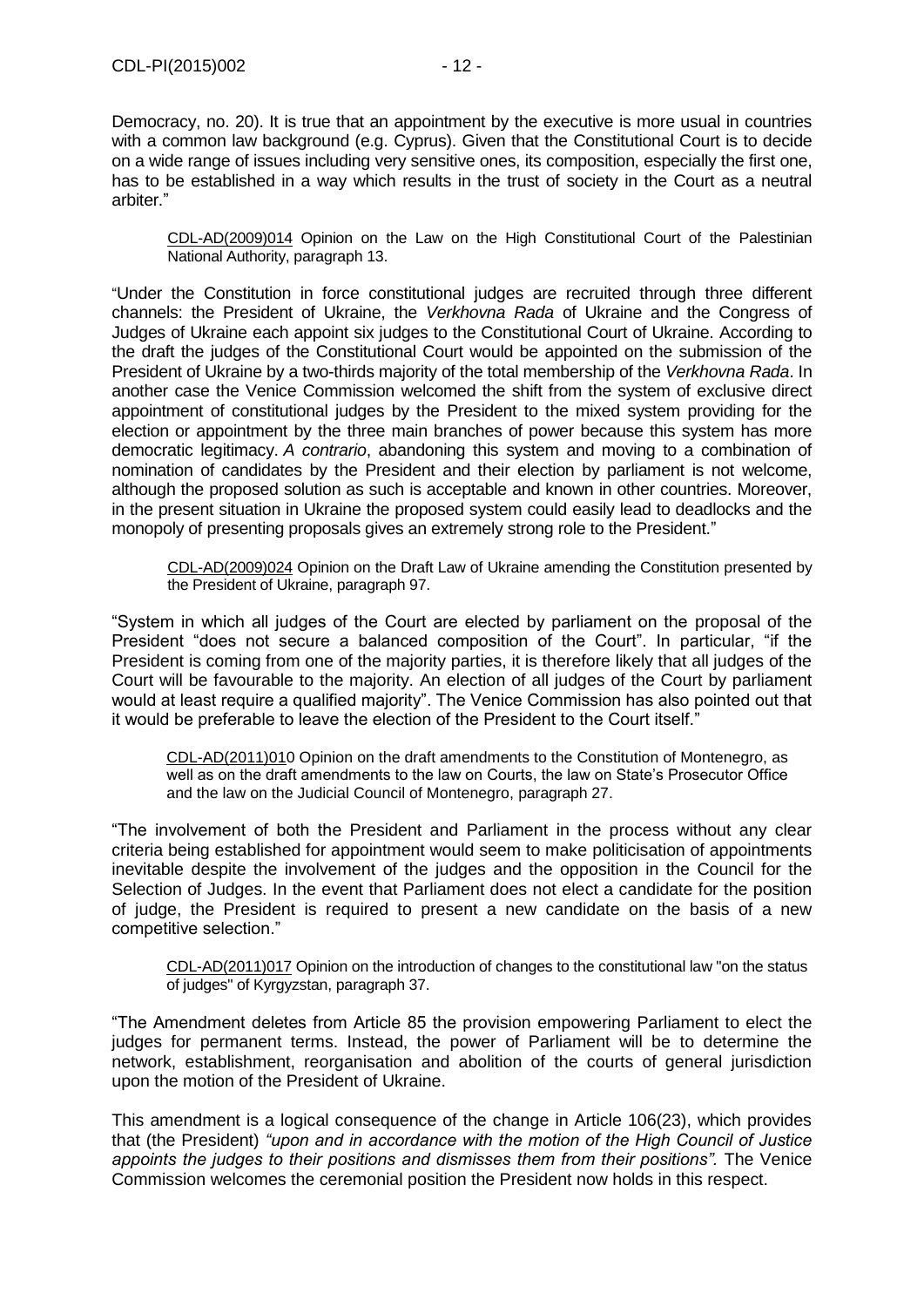These changes to Article 85 and Article 106 are in line with the principle of the separation of powers and affirm the balance and co-operation between the legislative and executive branches, with the aim of ensuring the independence of the judiciary. The powers of Parliament and the President in establishing the court structure and the appointment of judges by the head of state acting on a proposition of the HCJ are designed to limit political influence and partisan pressure on the judiciary.

(…)

-

Another issue concerns the organ authorised to appoint judges. The Venice Commission had pointed out that the *"appointments of judges of ordinary (non-constitutional) courts are not an appropriate subject for a vote by Parliament because the danger that political considerations prevail over the objective merits of a candidate cannot be excluded. Admittedly, in order to avoid the involvement of Parliament in the appointment of judges, it would be necessary to change Article 128 of the Constitution."* <sup>1</sup>

This suggestion has also been taken into account and thus the Amendments propose new regulations in Article 106 and Article 128 saying that *"appointment to the position of judge is done for unlimited term by the President of Ukraine upon and in accordance with a motion of the High Council of Justice."* The right to appointment is shared by the President (for five years) and Parliament (for an unlimited period of time) in the current Constitution. In the light of the new proposal - instead of Parliament - the decision will be made by the President who will appoint the judge on the basis of a binding proposal of the HCJ for a permanent period of time. With this provision, the President's role has become a ceremonial one, which is to be welcomed."

CDL-AD(2013)014 Opinion on the draft Law on the amendments to the Constitution, strengthening the independence of judges (including an explanatory note and a comparative table) and on the changes to the Constitution proposed by the Constitutional Assembly of Ukraine, paragraphs 11-13, 28-29.

"Article 6 puts into effect the new constitutional rules dealing with the selection and election of constitutional judges. The President of Montenegro and the "responsible working body of the Parliament" (together referred to as "the proposers") issue a public call for the selection of candidates. According to Article 153 of the Constitution they must be "reputable lawyers" who have turned at least 40 years of age and have 15 years of service in the legal profession. The list of candidates is published by the proposers on their websites and shall be available to the public at least for ten days. The candidates who meet the requirements for the selection will be interviewed by the proposers, who on the basis of the (written) evidence and the interviews prepare a reasoned proposal for the Parliament. The proposal must take into account "the proportional representation of minorities and other minority ethnic groups and gender-balanced representation". An individual candidate may apply to public calls for candidates by both proposers. In such a case, proposers have to co-ordinate their proposals.

The same person may be elected President or judge of the Constitutional Court only once. In the first voting in the Parliament, a Constitutional Court judge is elected by a two-thirds majority vote, and in the second voting by a three-fifths majority vote of all deputies. The President of the Constitutional Court is elected by the judges of the Constitutional Court from among their own number.

 $1$  See Opinion on the Draft Law on the Judiciary and the draft Law on the Status of Judges of Ukraine, adopted by the Venice Commission at its  $70<sup>th</sup>$  Plenary Session (Venice, 16-17 March 2007), CDL-AD(2007)003, paragraph 29.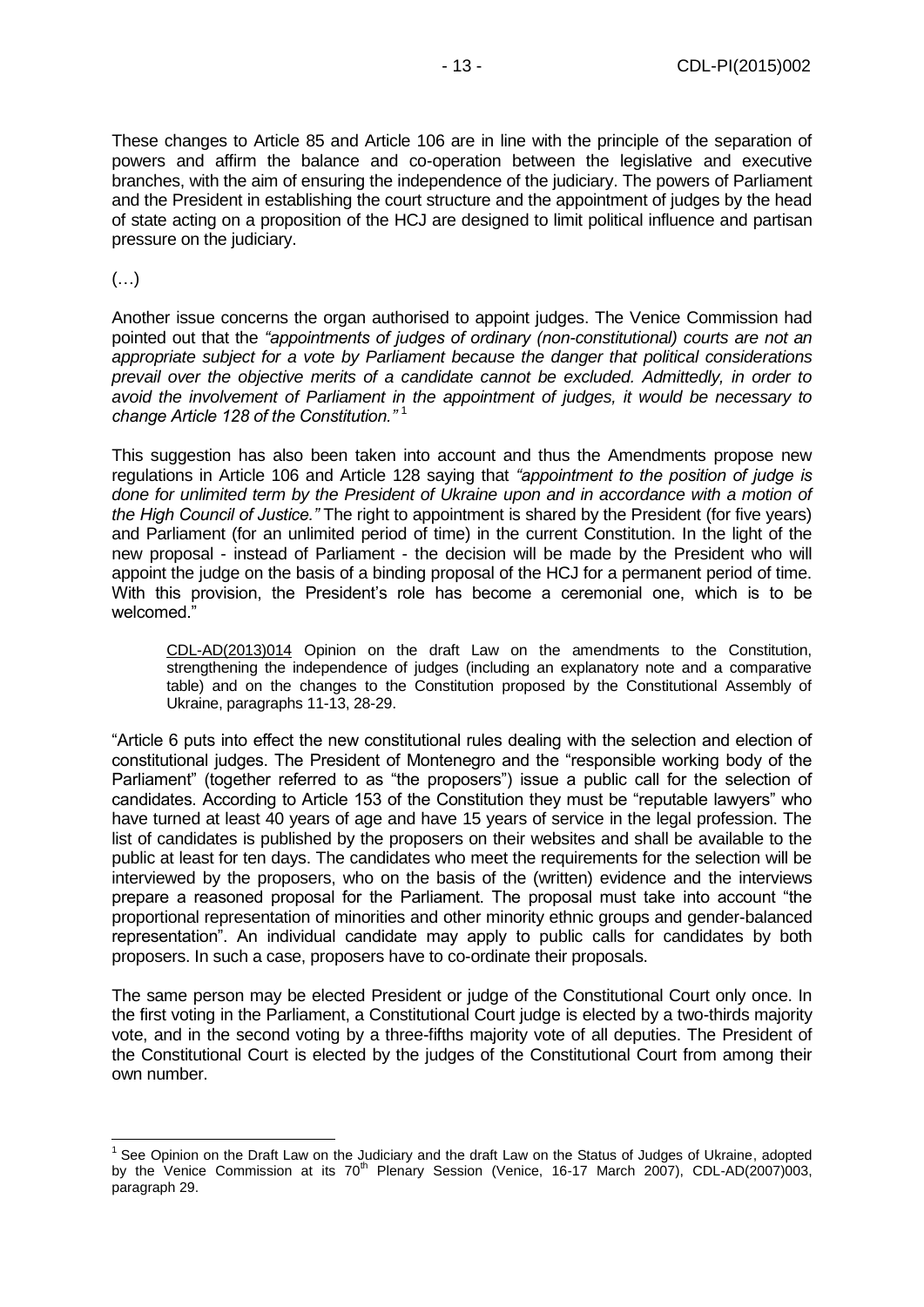It would be better to specify who are the "reputable lawyers" mentioned in Article 153 of the Constitution, for instance law professors, high ordinary and administrative magistrates, lawyers with a minimum of 15 years of profession.

Article 6 should also determine a deadline on how much time before a vacancy the public call for candidates should be published. Draft Article 10.3 provides that the Court has to inform the proposers of upcoming retirements six months in advance but there is no deadline for the proposers to act upon such information."

CDL-AD(2014)033 Opinion on the Draft Law on the Constitutional Court of Montenegro, paragraph 12-16.

# <span id="page-13-0"></span>**4.3.1 Qualified majority for election**

"The changing of the composition of a Constitutional Court and the procedure for appointing judges to the Constitutional Court are among the most important and sensitive questions of constitutional adjudication and for the preservation of a credible system of the rule of constitutional law. It is necessary to ensure both the independence of the judges of the Constitutional Court and to involve different state organs and political forces into the appointment process so that the judges are seen as being more than the instrument of one or the other political force. This is the reason why, for example, the German Law on the Constitutional Court (the *Bundesverfassungsgerichtsgesetz)* provides for a procedure of electing the judges by a two-third majority in Parliament. This requirement is designed to ensure the agreement of the opposition party to any candidate for the position of a judge at the Constitutional Court. The German experience with this rule is very satisfactory. Much of the general respect which the German Constitutional Court enjoys is due to the broad-based appointment procedure for judges.

It would be advisable if the draft would provide for the inclusion of a broad political spectrum in the nominating procedure. So far, neither the Constitution nor the Law on the Constitutional Court provide for a qualified majority for the appointment of the two judges elected by Parliament."

[CDL-AD\(2004\)043](file:///C:/Users/gerwien/AppData/Local/Microsoft/Windows/Temporary%20Internet%20Files/docs/2004/CDL-AD(2004)043-e.asp) Opinion on the Proposal to Amend the Constitution of the Republic of Moldova (introduction of the individual complaint to the constitutional court), paragraphs 18-19.

"Due to the fact that Parliament elects the judges with a simple majority, the procedure before the election has to be as transparent as possible in order to ensure a high professional level of the judges."

[CDL-AD\(2008\)030](http://www.venice.coe.int/docs/2008/CDL-AD(2008)030-E.pdf) Opinion on the Draft Law on the Constitutional Court of Montenegro, paragraph 19.

"A qualified majority should be required in all rounds of voting in the election of members of the Court."

CDL-AD(2011)040 Opinion on the law on the establishment and rules of procedure of the Constitutional Court of Turkey, paragraph 24.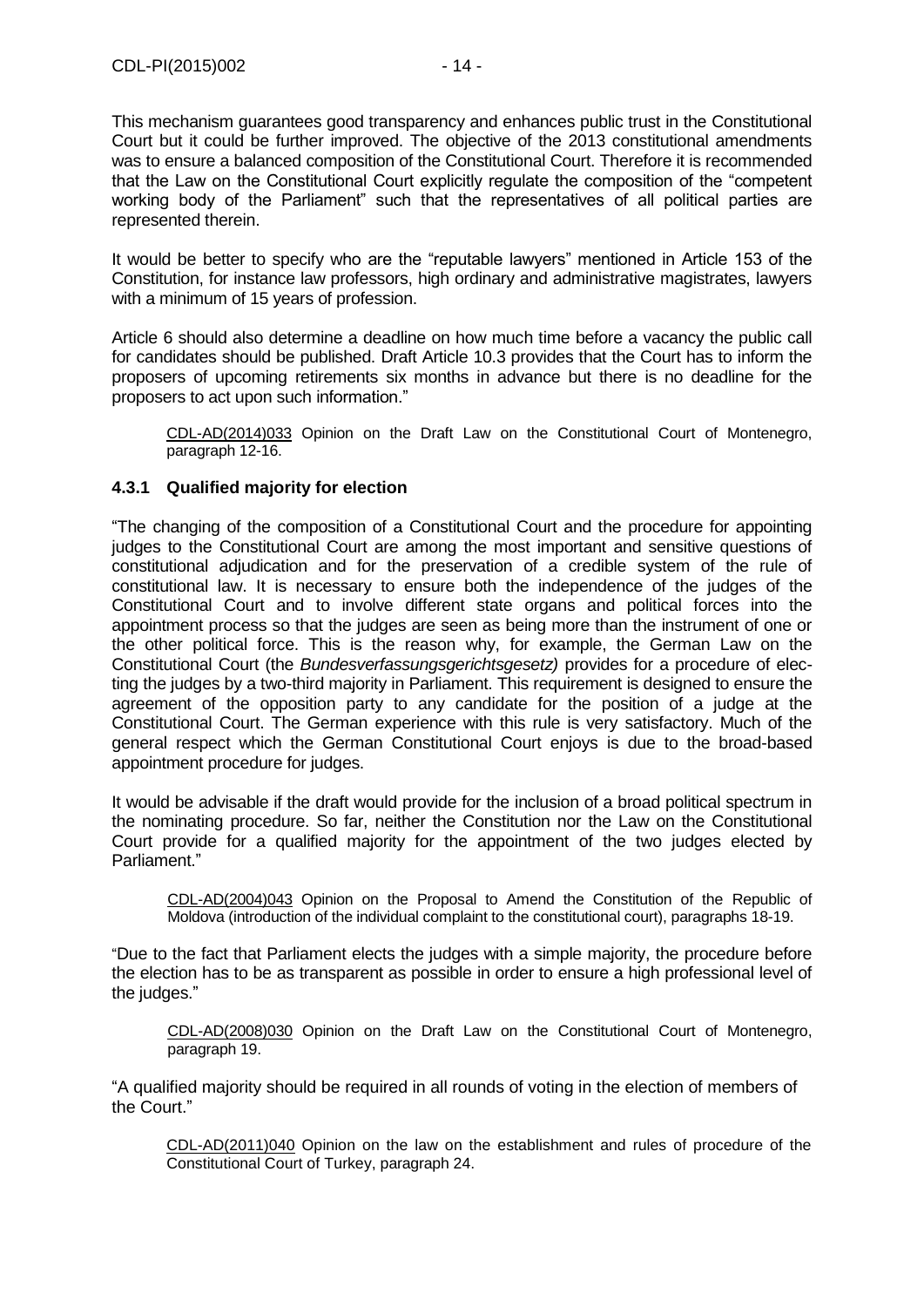"The three constitutional provisions under consideration all contain alternative proposals insofar as the manner of election is concerned, and specifically as regards the anti-deadlock mechanisms.

The Venice Commission has repeatedly stressed the importance of providing for anti-deadlock mechanisms in order to ensure the functioning of the state institutions.

Qualified majorities aim to ensure that a broad agreement is found in parliament, as they require the majority to seek a compromise with the minority. For this reason, qualified majorities are normally required in the most sensitive areas, notably in the elections of office-holders in state institutions. However, there is a risk that the requirement to reach a qualified majority may lead to a stalemate, which, if not addressed adequately and in time, may lead to a paralysis of the relevant institutions. An anti-deadlock mechanism aims to avoid such stalemate. However, the primary function of the anti-deadlock mechanism is precisely that of making the original procedure work, by pushing both the majority and the minority to find a compromise in order to avoid the anti-deadlock mechanism. Indeed, qualified majorities strengthen the position of the parliamentary minority, while anti-deadlock mechanisms correct the balance back. Obviously, such mechanisms should not act as a disincentive to reaching agreement on the basis of a qualified majority in the first instance. It may assist the process of encouraging agreement if the anti-deadlock mechanism is one which is unattractive both to the majority and the minority.

The Venice Commission is aware of the difficulty of designing appropriate and effective antideadlock mechanisms, for which there is no single model. One option is to provide for different, decreasing majorities in subsequent rounds of voting, but this has the drawback that the majority may not seek a consensus in the first round knowing that in subsequent rounds their candidate will prevail. Other, perhaps preferable, solutions include the use of proportional methods of voting, having recourse to the involvement of different institutional actors or establishing new relations between state institutions. Each state has to devise its own formula."

CDL-AD(2013)028 Opinion on the draft amendments to three constitutional provisions relating to the Constitutional Court, the Supreme State Prosecutor and the Judicial Council of Montenegro, paragraphs 5-8.

"Under the present Constitution, the judges of the Constitutional Court are elected and dismissed by parliament on the proposal of the President of the Republic, without any qualified majority, for a renewable term. In this respect, the Venice Commission had previously stated that this manner of election seriously undermined the independence of the constitutional court in that it did not secure a balanced composition of the court, and was not in line with international standards. The Venice Commission had therefore recommended that, if constitutional judges were to be elected by parliament, their election should be made by a twothird majority with a mechanism against deadlocks, and that the mandate of the constitutional judges should be non-renewable (CDL-AD(2007)047, §§ 122,123; CDL-AD(2012)024, § 35). The Commission had also stated that while the "parliament-only" model provides for high democratic legitimacy, appointment of the constitutional judges by different state institutions has the advantage of shielding the appointment of a part of the members from political actors (CDL-AD(2012)009, § 8).

Draft Article 153 provides for appointment and dismissal of constitutional judges by parliament on the proposal of the President of Montenegro (two candidates) and of the relevant committee of parliament (five candidates) by a two-thirds majority. The qualified majority requirement is welcome, as it has been strongly recommended by the Venice Commission.

As an anti-deadlock mechanism, a second-round of voting is proposed with two options: either a) by the majority of all MPs or b) by a three-fifths majority. The Venice Commission finds that the second option is clearly preferable, as the first option would provide no incentive for the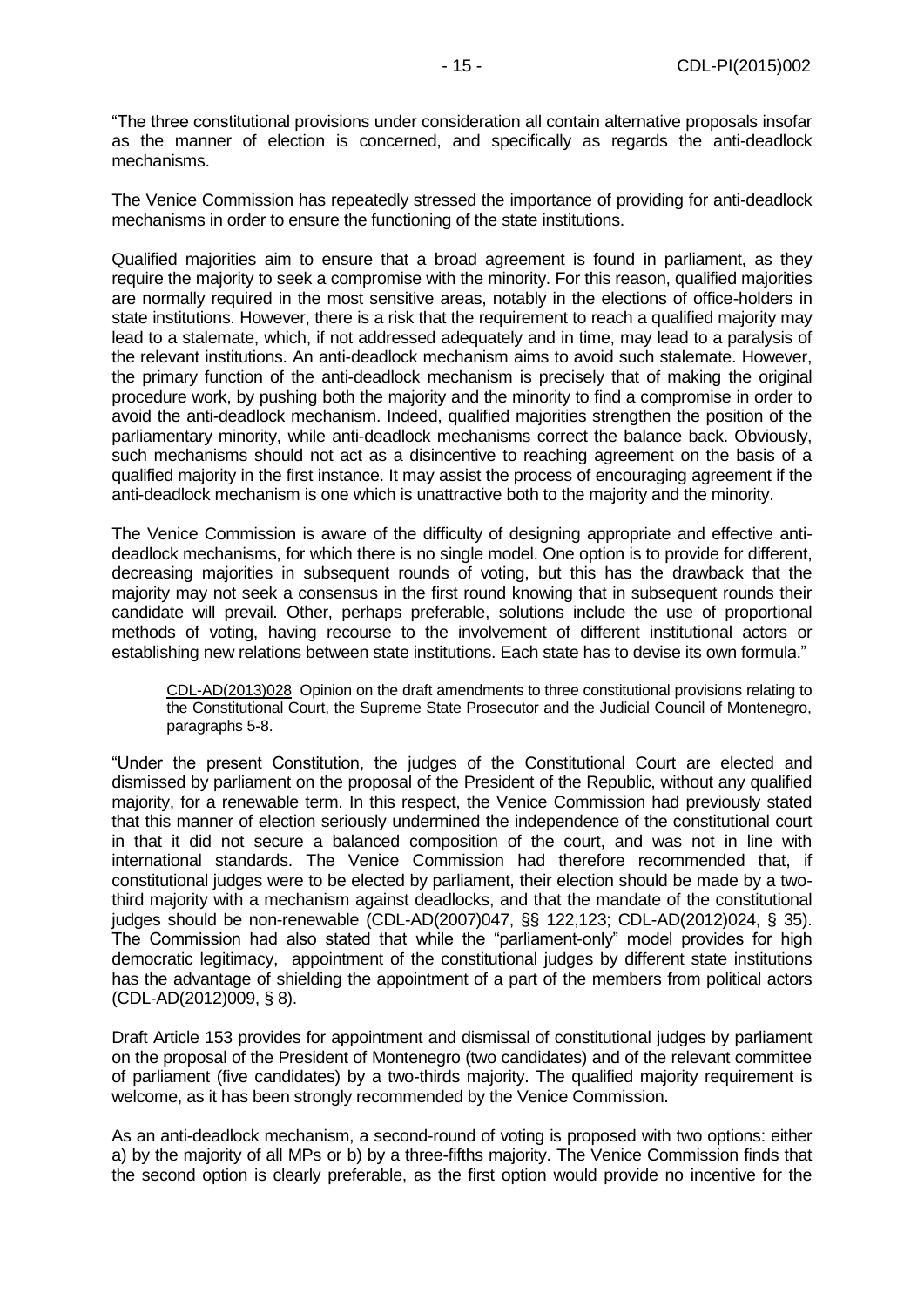majority to reach a compromise with the minority and would therefore leave room for the election of five members all belonging to the ruling parties."

CDL-AD(2013)028 Opinion on the draft amendments to three constitutional provisions relating to the Constitutional Court, the Supreme State Prosecutor and the Judicial Council of Montenegro, paragraphs 21-23.

## <span id="page-15-0"></span>**4.3.2 Procedure**

"The decision on a violation of the procedure of appointing a judge to the Constitutional Court (Article 14.7.7) should to be taken by the Court itself and not an ordinary court (without the participation of the judge concerned). In general, all grounds for termination of membership in Article 14.1 should be subject to at least a formal decision or declaration of the Constitutional Court itself."

[CDL-AD\(2006\)017](file:///C:/Users/gerwien/AppData/Local/Microsoft/Windows/Temporary%20Internet%20Files/docs/2006/CDL-AD(2006)017-e.asp) Opinion on amendments to the law on the Constitutional Court of Armenia, paragraph 20.

"One of the main issues that needed to be addressed was the question of the judges' probationary period. The current Constitution of Ukraine provides two consecutive categories of judges, which works as follows: (1) judges are nominated for the first time for a limited period of time (i.e. 5 years) and these judges should then (2) be nominated for an unlimited period of time. The probationary period was criticised from the outset as going against the general principle of the irremovability of judges and the involvement of Parliament, as a political body, in the nomination of judges was also criticised. This is all the more serious when the procedure for the nomination for an unlimited period of time is not very clear. The criticism made indicates that this *probationary period* could restrict a judge's impartiality and independence, since s/he may issue rulings or verdicts in view of ensuring his/her future permanent nomination. The Venice Commission was very critical of the probationary period. In its Opinion on the draft Law on the Judiciary and the draft Law on the Status of Judges of Ukraine, the Venice Commission stated that:

*"Probationary periods by definition raise difficulties for judicial independence but if they are to apply they should not be longer than is needed to assess a judge's suitability. Five years seems too long a period. The Venice Commission considers that setting probationary periods can undermine the independence of judges, since they might feel under pressure to decide cases in a particular way. This should not be interpreted as excluding all possibilities for establishing temporary judges. In countries with relatively new judicial systems there might be a practical need to first ascertain whether a judge is really able to carry out his or her functions effectively before permanent appointment. If probationary appointments are considered indispensable, a "refusal to confirm the judge in office should be made according to objective criteria and with the same procedural safeguards as apply where a judge is to be removed from office (CDL-AD(2005)038, § 30)".*

The abolition of probationary periods is welcomed and in line with the Venice Commission's recommendations. The Amendment provides for only one category of judges appointed for an unlimited period of time."

CDL-AD(2013)014 Opinion on the draft Law on the amendments to the Constitution, strengthening the independence of judges (including an explanatory note and a comparative table) and on the changes to the Constitution proposed by the Constitutional Assembly of Ukraine, paragraphs 17-18.

"The procedure for appointment of new judges to the Constitutional Court (Article 134 of the Constitution) is composed of three steps: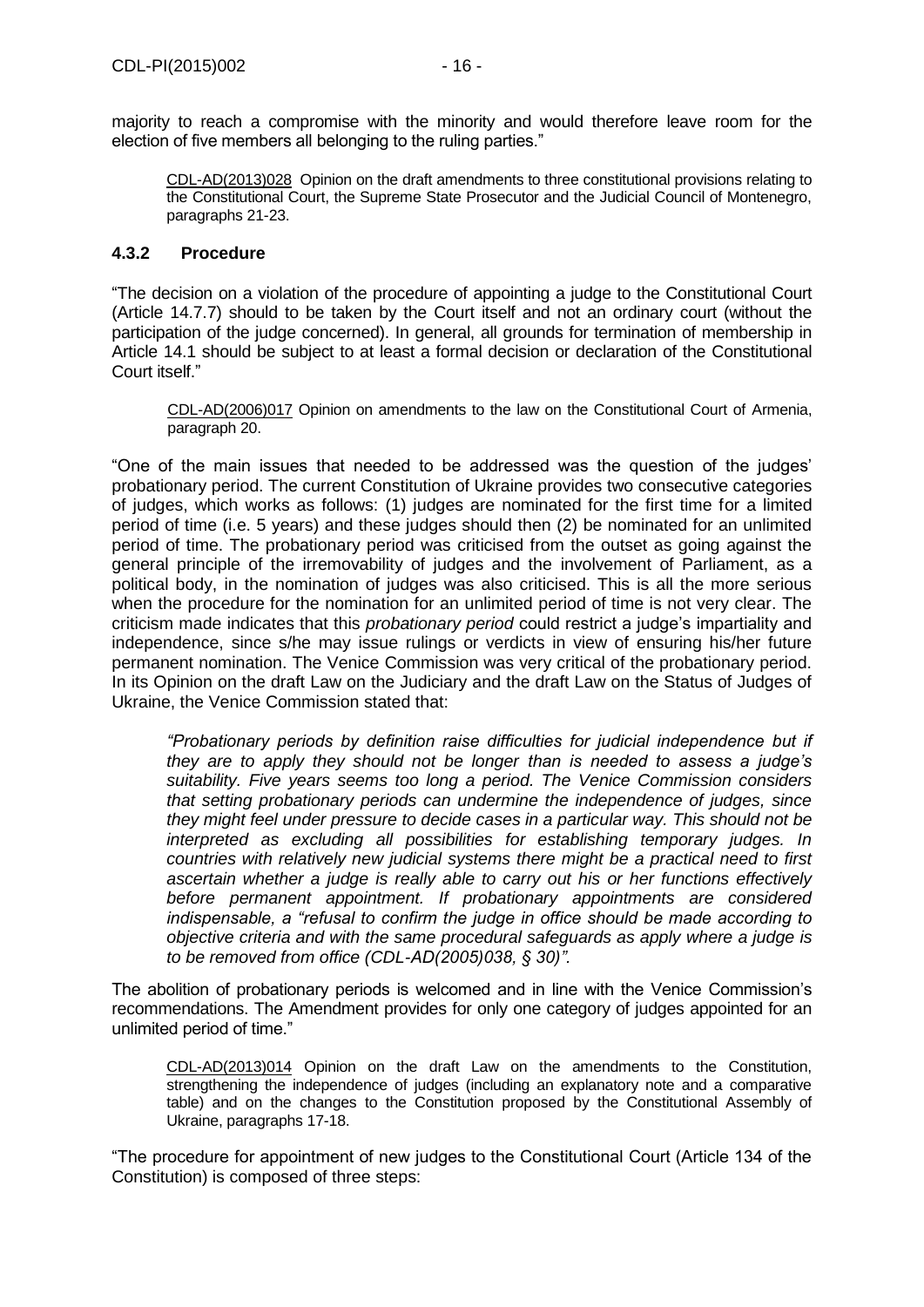- a) The selection by the National Council of double the number of candidates to each vacant post
- b) The choice by the President of the Republic of the actual judge out of these candidates
- c) The taking up of judicial office by the judge through an oath given to the President of the Republic."

"The Venice Commission observes that in the Slovak Republic the mandate of the constitutional judges expires on the last day of their term (§ 12.1 of the Act of 1993). In order not to shorten their constitutional mandate, the new judges may thus take their oath only after the expiry of the term of their predecessors. On the other hand, as there appears not to be any possibility to extend such term (there is no default mechanism in the Slovak Constitution whereby constitutional judges would remain in office until the new appointments are made), should the oath not be taken immediately, a seat on the Constitutional Court would remain vacant, which could impair the functioning of the Court.

In order to avoid such situation, step c) of the appointment procedure - the taking of the oath, which is the moment on which the term of office of the appointed judges starts (§ 11.2 of the Act of 1993) - should therefore take place immediately after the expiry of the term of the previous judges."

CDL-AD(2014)015 Opinion on the Procedure for Appointing Judges to the Constitutional Court in Times of Presidential Transition in the Slovak Republic, paragraphs 17, 21-22.

#### <span id="page-16-0"></span>**4.4 Term of office**

#### <span id="page-16-1"></span>**4.4.1 The judges' term of office and that of parliament**

"A ruling party should not be in a position to have all judges appointed to its liking. Hence, terms of office of constitutional judges should not coincide with parliamentary terms. One way of accomplishing this can be by long terms of office or office until the age of retirement. In the former case, reappointment would be possible either only once or indeed not at all; (…)"

[CDL-STD\(1997\)020](file:///C:/Users/gerwien/AppData/Local/Microsoft/Windows/Temporary%20Internet%20Files/docs/1997/CDL-STD(1997)020-e.asp) The composition of constitutional courts - Science and Technique of Democracy, no. 20 (1997), p.21.

"Article 9 provides for a 10 year mandate for the judges of the Court (presumably implicitly also for the President and the Vice-President). In order to safeguard their independence, it would be preferable to exclude the re-election of the judges (at least – by means of transitory provisions for the judges newly appointed in the future, after the adoption of this draft law, so the mandates of the judges currently in office could remain unaffected). This is no common standard, however. The mandate could be longer or the judges could be elected until retirement. The Constitution is silent on this issue, which thus could be regulated in the draft constitutional law."

CDL-AD(2014)017 Opinion on the Draft Constitutional Law on the Constitutional Court of Tajikistan, paragraph 14.

#### <span id="page-16-2"></span>**4.4.2 Re-election of judges**

"The option of re-election may undermine the independence of a judge. Nevertheless, the possibility of only one further appointment following a long term also appears favourable in order to allow for the continuing service of excellent judges (…)"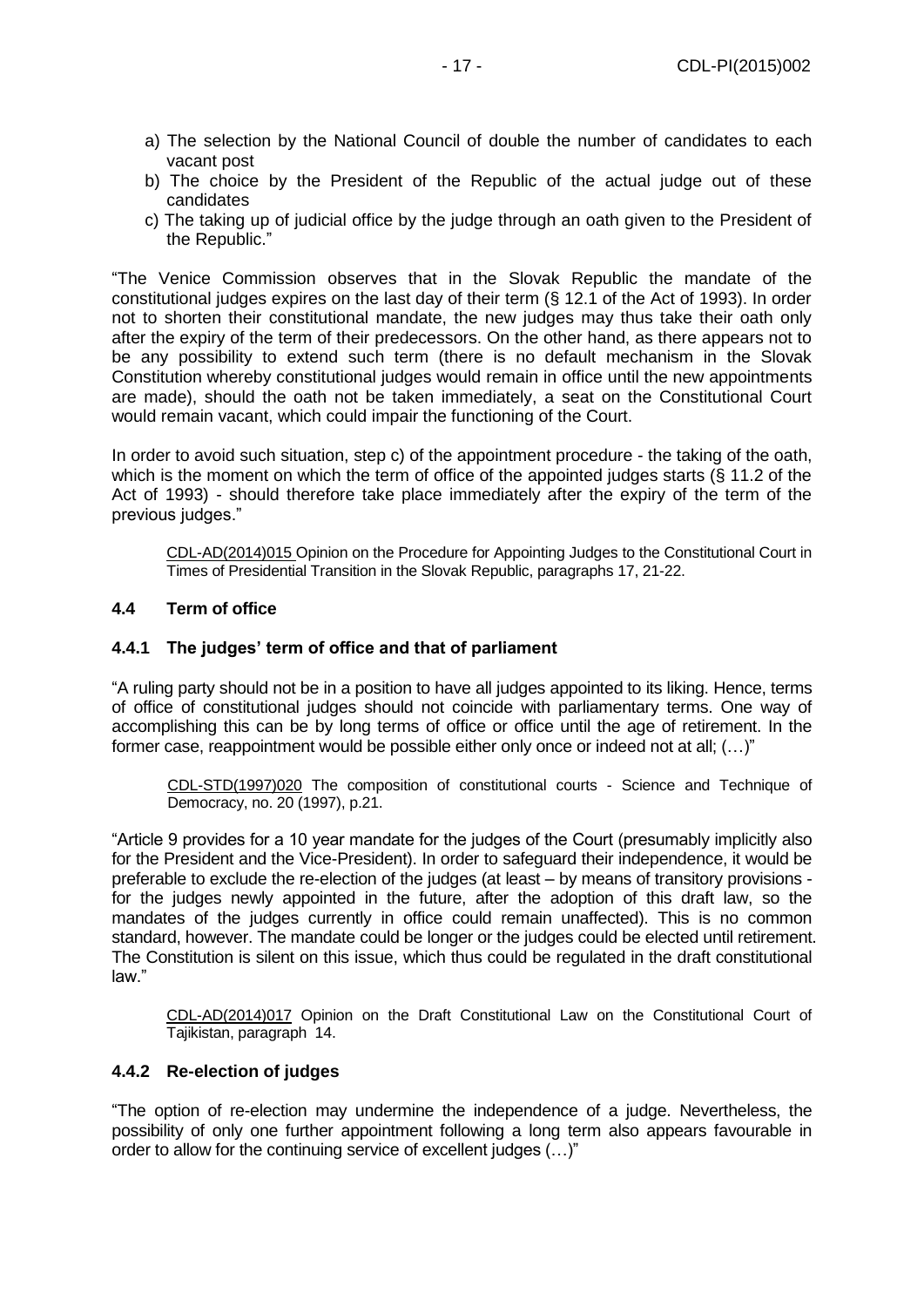[CDL-STD\(1997\)020](file:///C:/Users/gerwien/AppData/Local/Microsoft/Windows/Temporary%20Internet%20Files/docs/1997/CDL-STD(1997)020-e.asp) The composition of constitutional courts - Science and Technique of Democracy, no. 20 (1997), p. 14.

"It follows neither from the Constitution nor from the Draft Law whether one and the same person may be re-elected as Constitutional Court judge. The lack of the prohibition of reelection may undermine the independence of a judge."

[CDL-AD\(2008\)030](http://www.venice.coe.int/docs/2008/CDL-AD(2008)030-E.pdf) Opinion on the Draft Law on the Constitutional Court of Montenegro, paragraph 20.

"In its Study on the Composition of Constitutional Courts, the Venice Commission favoured long, non-renewable terms or at most one possible re-election. The non-renewability even further increases the independence of a Constitutional Court Judge."

[CDL-AD\(2009\)042](http://www.venice.coe.int/docs/2009/CDL-AD(2009)042-E.pdf) Opinion on Draft Amendments to the Law on the Constitutional Court of Latvia, paragraph 14.

"Regarding the duration of term of office of the Constitutional Court's judges, which is prolonged to twelve years, the Constitutional Court Act should preferably state that it is nonrenewable, to further increase the independence of the Constitutional Court Judges."

CDL-AD(2011)016 [Opinion on the new Constitution of Hungary, p](http://www.venice.coe.int/docs/2011/CDL-AD(2011)016-e.pdf). 95.

"In line with the Venice Commission's recommendations, draft Article 153 provides that the twelve-year mandate of constitutional judges be non-renewable."

CDL-AD(2013)028 Opinion on the draft amendments to three constitutional provisions relating to the Constitutional Court, the Supreme State Prosecutor and the Judicial Council of Montenegro, paragraph 24.

## <span id="page-17-0"></span>**4.4.3 Continuity of membership**

"(…) Where no appointment has been made, default mechanisms should be put in place in the interest of the court's institutional stability. It is true that not every possible failure requires a special remedial provision and that it may normally be resolved by a constitutional system capable of assimilating conflicts of power. Nevertheless, default mechanisms already exist in certain elective (Germany, Portugal, Spain) or semi-elective (Bulgaria) appointment systems, in which the importance of the stability of the court is such that a possible political failure to appoint a constitutional judge would be prevented from affecting this stability. This contingency should be seen as an exception, so as to prevent it from becoming an institution."

[CDL-STD\(1997\)020](file:///C:/Users/gerwien/AppData/Local/Microsoft/Windows/Temporary%20Internet%20Files/docs/1997/CDL-STD(1997)020-e.asp) The composition of constitutional courts - Science and Technique of Democracy, no. 20 (1997), p. 15.

"Rules on appointment should foresee the possibility of inaction by the nominating authority and provide for an extension of the term of office of a judge until the appointment of his/her successor. In case of prolonged inaction by this authority, the quorum required to take decisions could be lowered."

[CDL-STD\(1997\)020](file:///C:/Users/gerwien/AppData/Local/Microsoft/Windows/Temporary%20Internet%20Files/docs/1997/CDL-STD(1997)020-e.asp) The composition of constitutional courts - Science and Technique of Democracy, no. 20 (1997), p. 22.

"Another issue of great importance (...) is the procedure of election of a new judge by the Parliament. There should be either a procedure allowing the incumbent judge to pursue his/her work until the formal nomination of his/her successor or a provision specifying that a procedure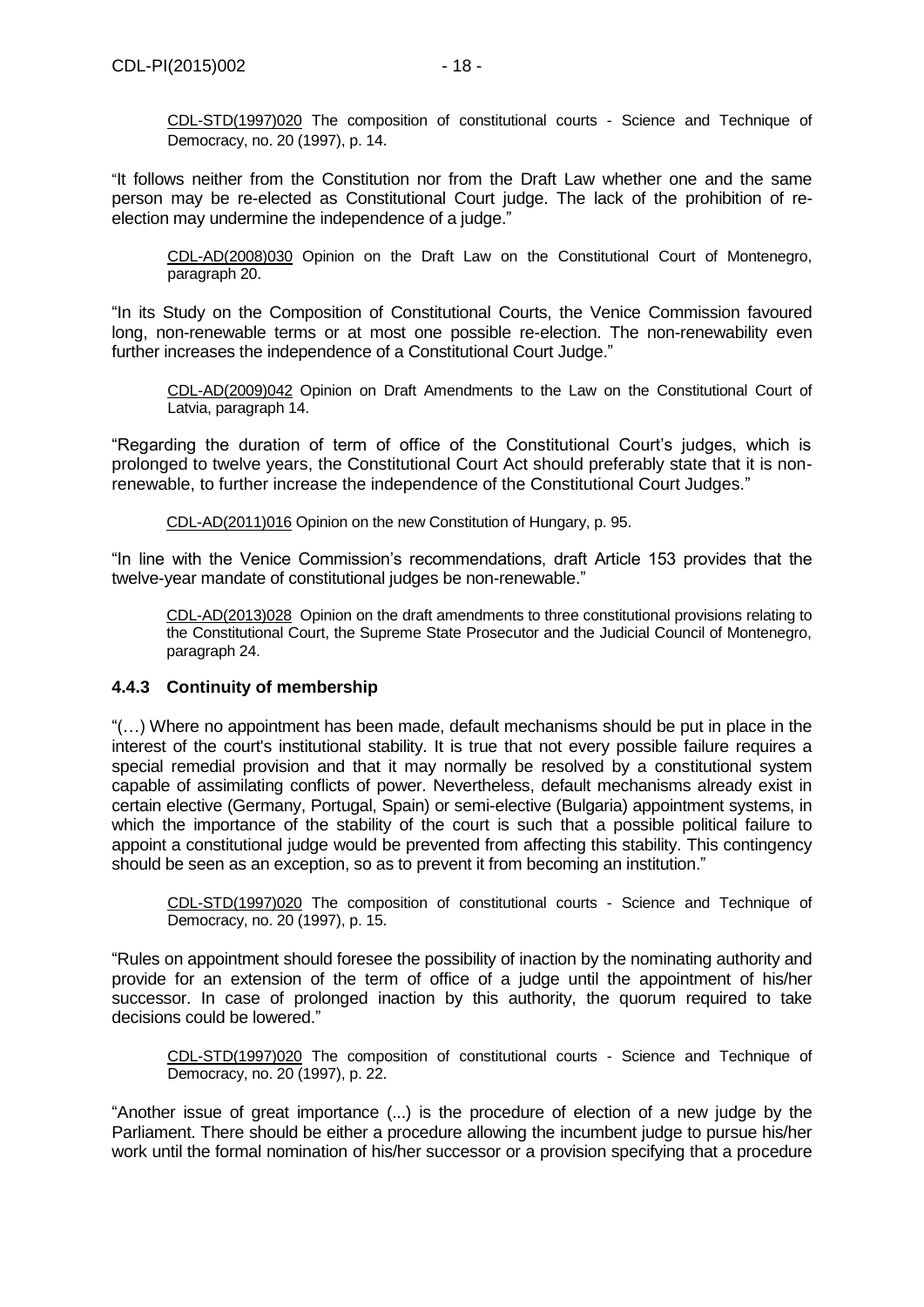of nomination of a new judge could start some time before the expiration of the mandate of the incumbent one."

[CDL-INF\(2001\)002](file:///C:/Users/gerwien/AppData/Local/Microsoft/Windows/Temporary%20Internet%20Files/docs/2001/CDL-INF(2001)002-e.asp) Opinion on the Constitutional Law on the Constitutional Court of the Republic of Croatia, paragraph 17.

"In order to ensure and safeguard the stable functioning of the constitutional judiciary the Venice Commission recommends (…) (b) through legislative changes only: (…) Providing that a judge remains in office until his or her successor takes office;"

[CDL-AD\(2006\)016](file:///C:/Users/gerwien/AppData/Local/Microsoft/Windows/Temporary%20Internet%20Files/docs/2006/CDL-AD(2006)016-e.asp) Opinion on possible constitutional and legislative improvements to ensure the uninterrupted functioning of the Constitutional Court of Ukraine, paragraph 21(b).

"In some countries, vacant seats at the Constitutional Court were not filled within time for political reasons. In one case this led to the Court being unable sit due to the lack of a quorum. In order to guarantee the uninterrupted functioning of the Constitutional Court the members of the court should continue in their functions until their successor is appointed."

[CDL-AD\(2006\)017](file:///C:/Users/gerwien/AppData/Local/Microsoft/Windows/Temporary%20Internet%20Files/docs/2006/CDL-AD(2006)017-e.asp) Opinion on amendments to the law on the Constitutional Court of Armenia, paragraphs 22, 31(2).

"The Venice Commission welcomes the introduction by Article 14.2 of the possibility for a judge to remain in office after the 15 year term or the 70 years age limit, until a new judge is appointed to replace him or her. This should ensure the continuity of the work of the Constitutional Court and is in line with the principle referred to in the Venice Commission's Opinion no. 377/2006 on possible constitutional and legislative improvements to ensure the uninterrupted functioning of the constitutional court of Ukraine (CDL-AD(2006)016). In that Opinion, paragraph 13 states that:

"*A safeguard may be established through a provision allowing a judge to continue to sit at the Court after his/her term of office has expired until the judge's successor takes office. Such a mechanism is currently in place for example in Bulgaria, Germany, Latvia, Lithuania, Portugal, and Spain. Such a system prevents that a stalemate during the appointment process blocks the activity of the Court. As this is the case in the countries mentioned, it seems that in Ukraine such a solution could be introduced by amendments to the law on the Court. This will however not be sufficient in case of retirement for health reasons or death of a judge."*

[CDL-AD\(2007\)036](http://www.venice.coe.int/docs/2007/CDL-AD(2007)036-E.pdf) Opinion on Draft Amendments to the Law on the Constitutional Court, the Civil Procedural Code and the Criminal Procedural Code of Azerbaijan, paragraph 16.

"In the light of past problems encountered in other countries, it might be useful to introduce a provision stating that judges who are going to retire should stay in office until their successor takes office."

[CDL-AD\(2008\)029](http://www.venice.coe.int/docs/2008/CDL-AD(2008)029-E.pdf) Opinion on the Draft Laws amending and supplementing (1) the Law on Constitutional Proceedings and (2) the Law on the Constitutional Court of Kyrgyzstan, paragraph 12.

"It is most important to ensure that after the end of office of a judge, the position does not remain vacant for a prolonged period. In a few countries in Europe, Parliament was indeed very late with the appointment of new judges and in one case, the Court was in-operational for more than a year and a half because the number of remaining judges had fallen below the quorum.

Therefore, Article 10 should provide that judges remain in office until their successor takes up office."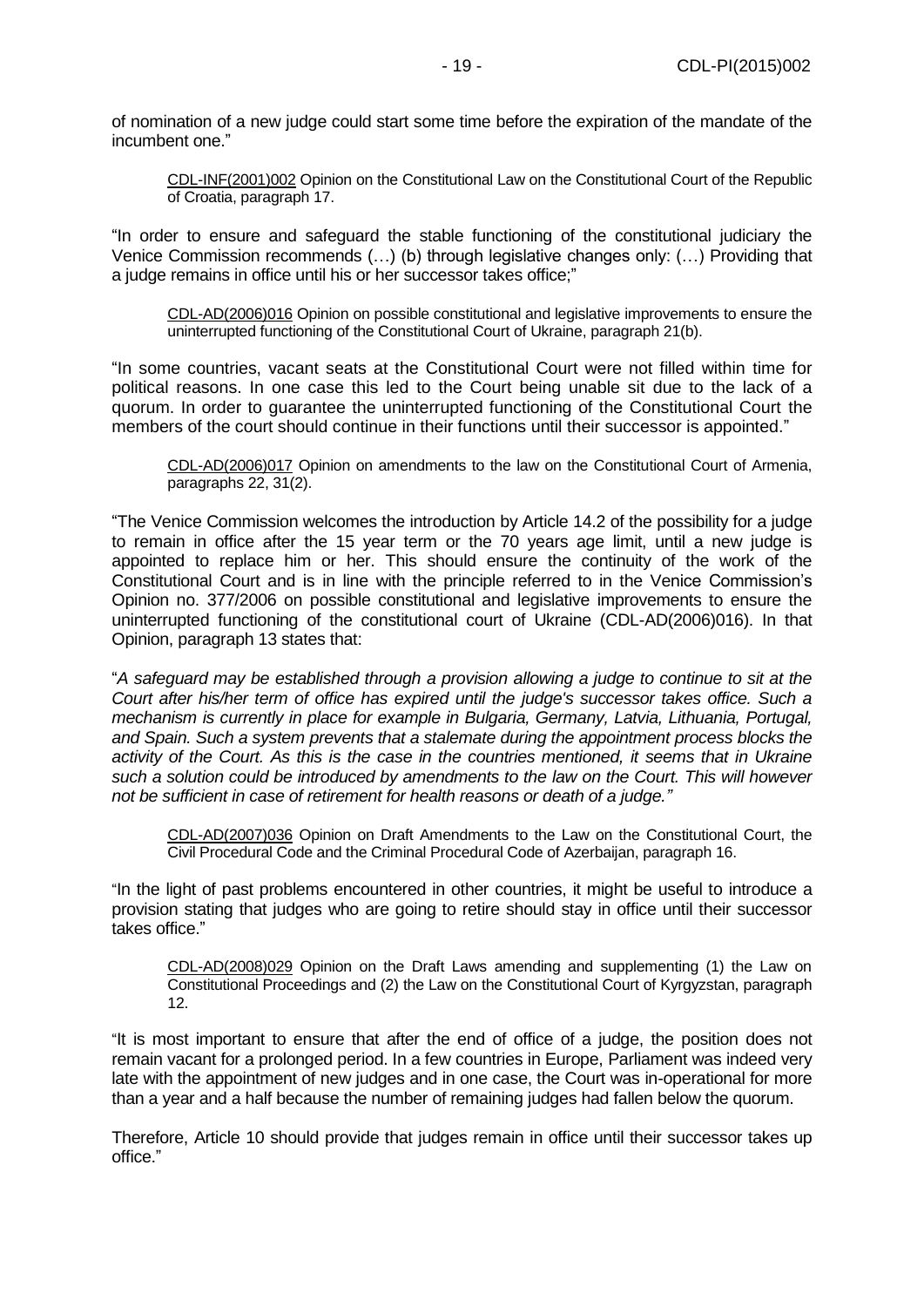"In addition, it is inevitable for the institutional stability of the Court and to avoid any institutional blockage, that continuity of the Membership of the Court is ensured. This can be done by extending the mandate of the judge to pursue his/her work until the formal nomination of his/her successor as is already provided for in Article 11.3 CCL. The combined approach of a time limit for the appointment and the extension of the mandate is to be welcomed."

[CDL-AD\(2009\)042](http://www.venice.coe.int/docs/2009/CDL-AD(2009)042-E.pdf) Opinion on Draft Amendments to the Law on the Constitutional Court of Latvia, paragraph 15.

"To ensure continuity of membership at the Constitutional Court, a member whose term has expired should remain in office until his/her successor takes over."

CDL-AD(2011)040 Opinion on the law on the establishment and rules of procedure of the Constitutional Court of Turkey, paragraph 27.

"Article 15 allows a Constitutional Court judge who is not eligible for an old-age pension upon the expiry of his/her term of office to continue working for the Constitutional Court as an adviser. It is indeed advisable that financial security be provided for a Constitutional Court judge for a certain period of time following the expiry of his/her term of office, as this has a positive influence on judicial independence. There is a question, however, if the proposed solution is the most appropriate one without further regulation. This rule could result in a former Constitutional Court judge having a decisive influence on the decisions of the Constitutional Court also after the expiry of his/her term of office. In addition, it is questionable whether it is acceptable from the viewpoint of his/her former office to be in a subordinate position in relation to newly elected judges and even the Secretary General. In order to avoid such problems, it would be advisable to specifically regulate the position of former Constitutional Court judges in the rules of procedure of the Constitutional Court."

CDL-AD(2014)033 Opinion on the Draft Law on the Constitutional Court of Montenegro, paragraph 24.

## <span id="page-19-0"></span>**4.5 Termination / suspension of office**

"Under Article 12 of the Transitional Provisions of the Fundamental Law and the ALSRJ, the upper-age limit would be merged with the retirement age to the effect that everyone reaching the retirement age would actually have to retire. Exceptions with a view to maintaining the upper-age limit of 70 years for "certain public law officers" (these appear to be the Chief Prosecutor, the President of the Court of Auditors and the judges of the Constitutional Court) were nevertheless provided."

CDL-AD(2012)001 [Opinion on Act CLXII of 2011 on the Legal Status and Remuneration of](http://www.venice.coe.int/docs/2012/CDL-AD(2012)001-e.pdf)  [Judges and Act CLXI of 2011 on the Organisation and Administration of Courts of Hungary,](http://www.venice.coe.int/docs/2012/CDL-AD(2012)001-e.pdf)  paragraph 102.

"Article 14 provides for a series of grounds for the recall of the judges. In each case, the judge is recalled by Parliament upon proposal by the President of the Republic. In particular the death of the judge is purely factual and need not result in a "recall" at all. The same applies regarding resignation and expiration of the term of office. Others require an assessment of the behaviour of the judge: whether he or she has engaged in activity incompatible with the office (Article 14.5), whether he or she has committed and act which discredits the honour and dignity (Article 14.7). In such cases a court – either the Constitutional or the Supreme Court - should decide on this issue before the judge is recalled by political organs (Parliament, the President of the Republic).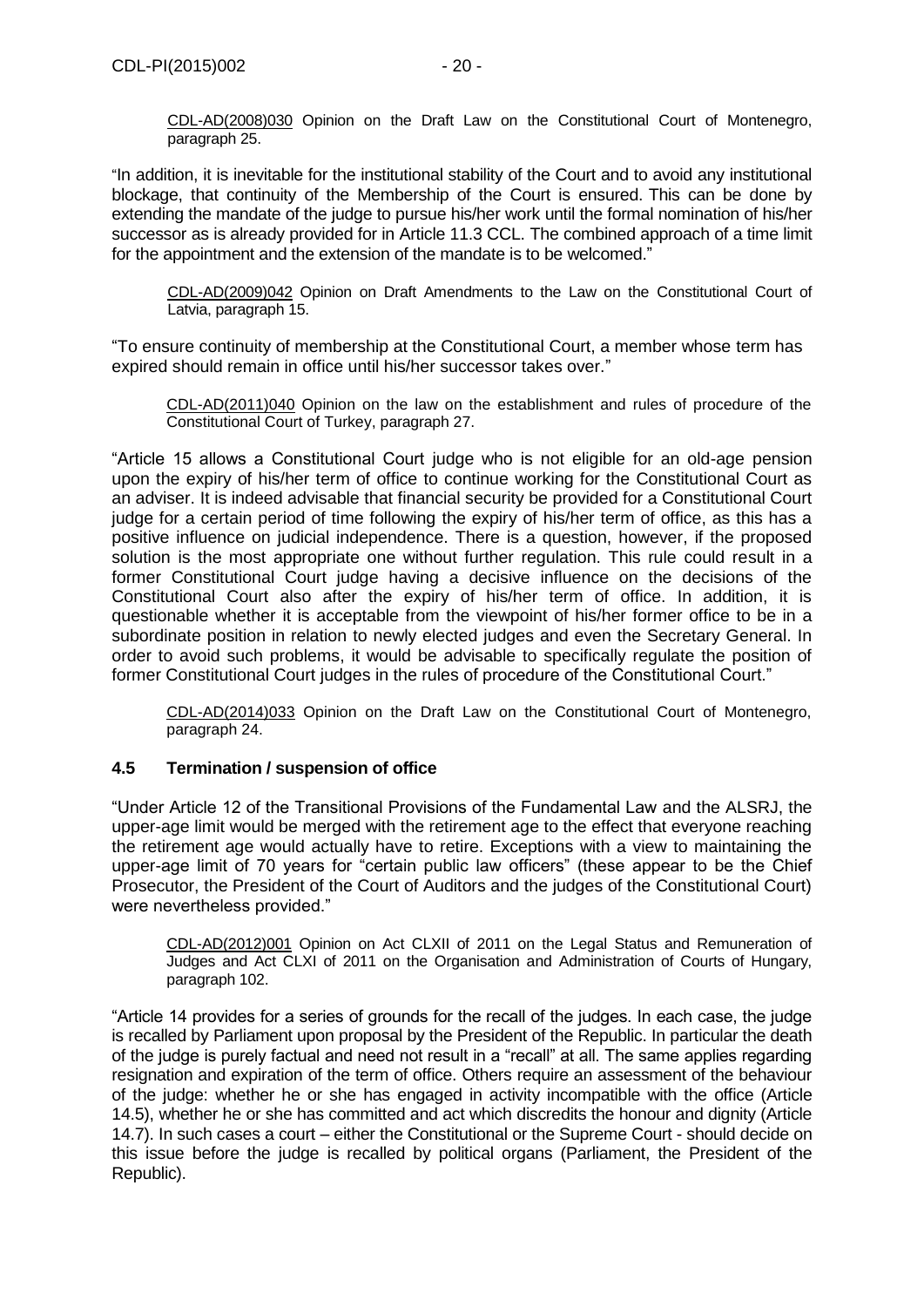Article 14.11 foresees that a judge is recalled after being transferred to another job. However, a transfer of a judge to another position during his or her term as a reason for a recall has to be excluded. During his or her term of office a judge cannot be appointed to another post without a prior resignation, even with his or her agreement.

A violation of legislation relating to traditions, ceremonies and rites is also provided by Article 14.7 as a reason for a recall of a judge. It seems that this law in particular prohibits excessively large weddings and funerals, which ruin whole families. While such a law may make sense in Tajik society in general, it should not be a reason to dismiss a judge of the Constitutional Court."

CDL-AD(2014)017 Opinion on the Draft Constitutional Law on the Constitutional Court of Tajikistan, paragraphs 22-24.

"Article 10 provides that judges can tender their resignation and that Parliament adopts a decision on the termination of office within 30 days as of the date of request. After that period, the term of office of Constitutional Court Judges shall expire. Parliament should have no role in the resignation of a judge. Judges cannot be forced to remain in office against their will. The mandate should automatically terminate after the 30 days period.

Pursuant to Article 10.3 of the draft Law, the Constitutional Court shall notify the proposer that nominated a judge for election six months before the expiry of the term of office of the judge or before the fulfilment of the conditions for receiving an old-age pension. In accordance with Article 154 of the Constitution, the draft Law regulates the reasons and procedure for the termination of judicial office (Articles 10-12), however, it does not regulate what the consequences are if a nominated candidate is not elected even in a repeated vote. In order to avoid a situation in which judicial positions are vacant due to the fact that new judges have not been elected, the law should explicitly provide that upon the expiry of the term for which a Constitutional Court judge has been elected, s/he continues to perform his/her office until the new judge takes up office.

Article 11 should determine the kind of offences and their level of gravity which render the judge "unfit for duty"; what are the situations of "permanent incapacity for the function", and the context and the modalities through which the judge "publicly expressed his political beliefs". The principle of legality demands that the conditions for such a very serious sanction as the removal be specified in a very detailed and precise way, without giving too wide discretionary power to the Parliament to which the proposal of removal is submitted by the Constitutional Court.

Article 12 provides that during criminal proceedings against a constitutional judge, the judge can be suspended from the office; the decision must be taken with the majority of all judges, without the participation of the judge subject to the criminal proceeding. The suspension is not provided for in the Constitution, but it is a quite common remedy when the criminal proceeding refers to a very serious offense."

CDL-AD(2014)033 Opinion on the Draft Law on the Constitutional Court of Montenegro, paragraphs 19-22.

## <span id="page-20-0"></span>**4.5.1 Impeachment of a judge**

"The Commission is aware that the specific grounds for dismissing the constitutional judges are listed in Article 126 of the Constitution. In this respect, it would strongly recommend introducing a specific requirement in Article 149 that a preliminary decision on this matter be entrusted to the Constitutional Court itself. Such a provision would strongly contribute to guaranteeing the independence of the judges. "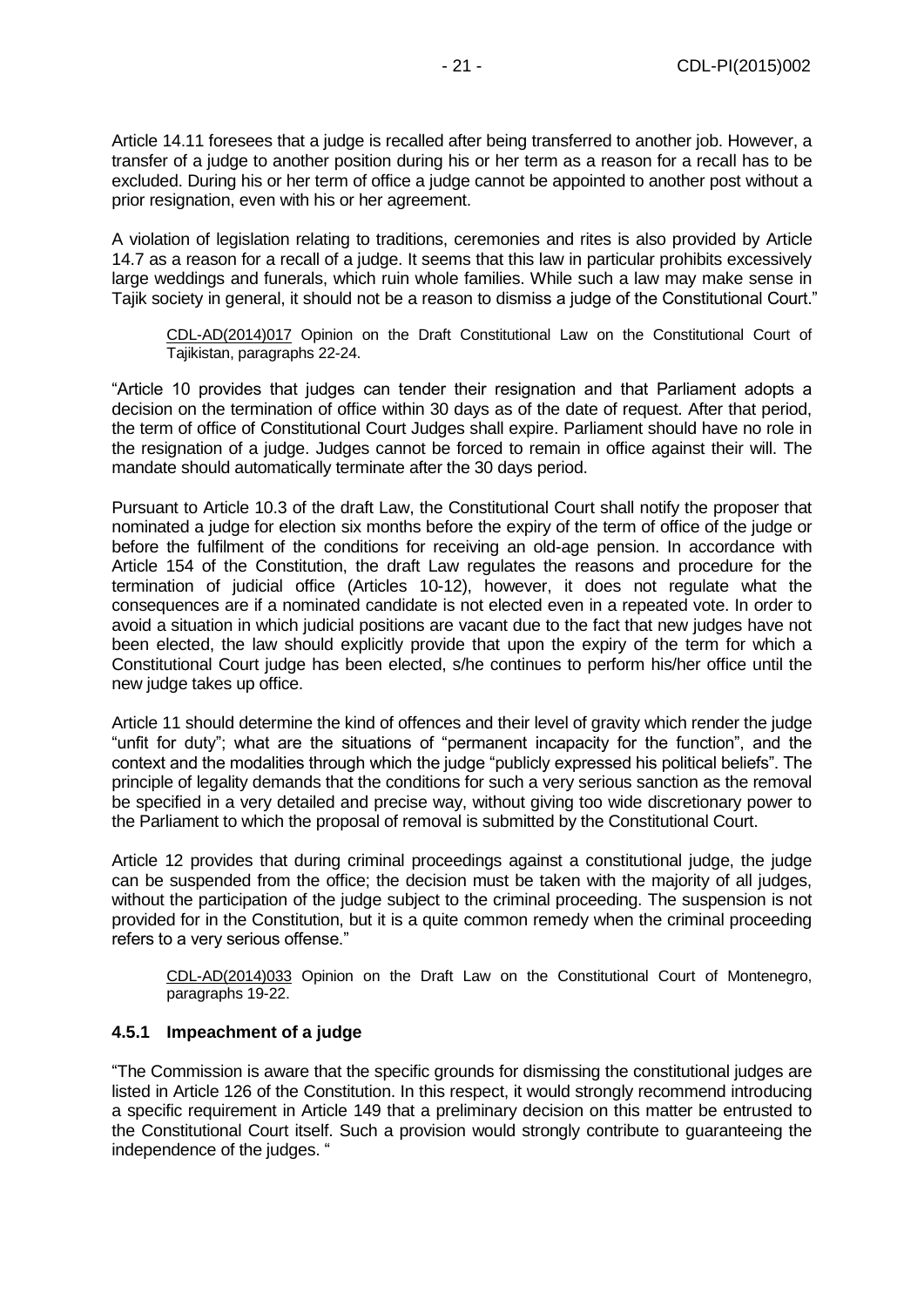[CDL-AD\(2005\)015](file:///C:/Users/gerwien/AppData/Local/Microsoft/Windows/Temporary%20Internet%20Files/docs/2005/CDL-AD(2005)015-e.asp) Opinion on the amendments to the Constitution of Ukraine, paragraph 46.

"In the context of Article 9 of the draft Law it is a vote on the suspension of a judge or the President of the Court in relation to a criminal investigation. The person under investigation should not vote (and also not participate in the deliberations) in his or her own case."

[CDL-AD\(2008\)030](http://www.venice.coe.int/docs/2008/CDL-AD(2008)030-E.pdf) Opinion on the Draft Law on the Constitutional Court of Montenegro, paragraph 24.

"A dismissal of a judge should always be subject to a fair procedure and involve a decision of the High Council of the Judiciary. "

[CDL-AD\(2009\)014](http://www.venice.coe.int/docs/2009/CDL-AD(2009)014-E.pdf) Opinion on the Law on the High Constitutional Court of the Palestinian National Authority, paragraph 19.

"This Article refers to the initiation of criminal cases against a judge. The decision to initiate such cases is made by the Prosecutor General who must obtain the consent of the Council of Judges. He or she submits a proposal to the Council of Judges, indicating the circumstances of the criminal case and the legal provision under which the judge is accused to initiate the proceedings.

In theory, it is possible for the prosecutors to instruct the case without the consent of the Council of Judges by simply not accusing the respective judge and leaving him or her – willingly– in the status of a suspect or witness. The status of a witness does not provide the person with the same guarantees as those of a suspect or accused. In addition – in particular – a witness has to tell the truth. A better protection of the independence of the judiciary would be if the Council of Judges were requested, at a very early stage of the investigation, to give its approval to proceed."

CDL-AD(2011)017 [Opinion on the introduction of changes to the constitutional law "on the status](http://www.venice.coe.int/docs/2011/CDL-AD(2011)017-e.pdf)  [of judges" of Kyrgyzstan, p](http://www.venice.coe.int/docs/2011/CDL-AD(2011)017-e.pdf)aragraphs 66- 67.

"There are some proposals relating to the dismissal of judges. The criticism that the "breach of oath" is potentially very wide and that it would be better to be more specific is clearly justified (see under item B, above). The wording proposed is *"commitment of an offence, incompatible with further discharge of the duties of a judge"* – if this welcome wording is to be used, then each of the offences in question would have to be clearly defined in law.

There is a suggestion that dismissal for refusal to consent to transfer should apply only where the transfer is to another court specialised in the same body of law at the same level. There is some merit in the suggestion, although it is conceivable that there could be legitimate reasons why such a transfer could not be made, e.g. because over time, less commercial judges would be needed. There is also a proposal that a judge charged with a crime should have his/her appointment terminated. It seems that it would be reasonable that s/he be suspended from sitting pending trial, provided there is at least a *prima facie* case against the judge. However, there seems to be a problem in the translation (see CDL-REF(2013)020)."

CDL-AD(2013)014 Opinion on the draft Law on the amendments to the Constitution, strengthening the independence of judges (including an explanatory note and a comparative table) and on the changes to the Constitution proposed by the Constitutional Assembly of Ukraine, paragraphs 52-53.

#### <span id="page-21-0"></span>**4.6 Disciplinary measures**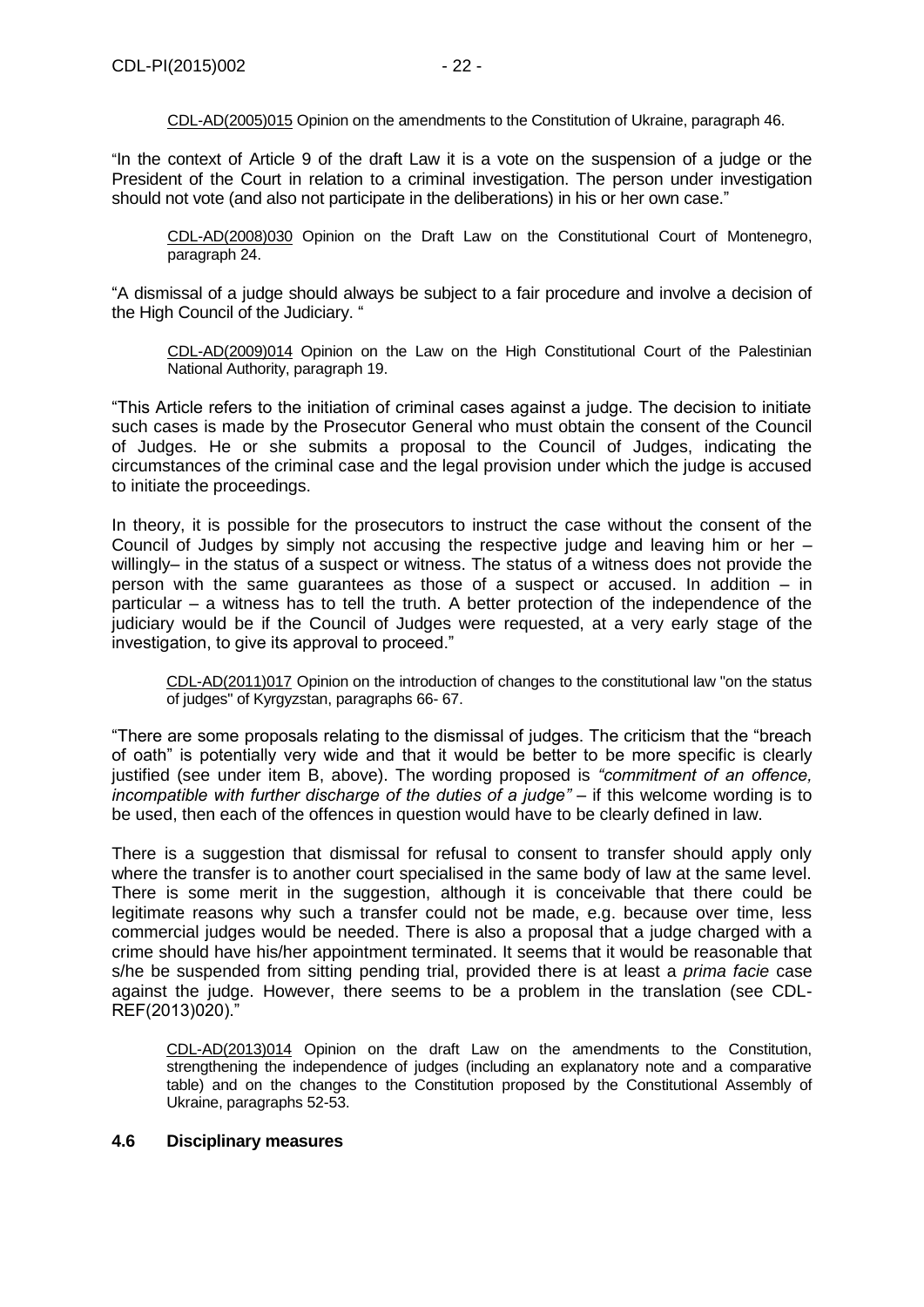"Disciplinary rules for judges and rules for their dismissal should involve a binding vote by the court itself. Any rules for dismissal of judges and the president of the court should be very restrictive."

[CDL-STD\(1997\)020](file:///C:/Users/gerwien/AppData/Local/Microsoft/Windows/Temporary%20Internet%20Files/docs/1997/CDL-STD(1997)020-e.asp) The composition of constitutional courts - Science and Technique of Democracy, no. 20 (1997), p. 21.

"Article 16 makes complex provision for enabling other members of the Court to deal with allegations against one or more members that may have disciplinary consequences. It is rather difficult to see how in all cases, particularly if more than one judge is affected, a proper decision could be given by other members of the Court. Instead of transferring the case to the small provisional committee (see above under Article 11), there may be a need for a wider body taking disciplinary measures."

[CDL-AD\(2009\)014](http://www.venice.coe.int/docs/2009/CDL-AD(2009)014-E.pdf) Opinion on the Law on the High Constitutional Court of the Palestinian National Authority, paragraph 20.

"In order to balance the vagueness of the term of "unworthiness" in Section 16 ACC, allowing the exclusion of a member from the Court, procedural safeguards should be introduced, for example to provide for the decision on exclusion to be taken by at least a two-thirds majority or even the unanimity of other judges."

CDL-AD(2012)009 [Opinion on Act CLI of 2011 on the Constitutional Court of Hungary,](http://www.venice.coe.int/docs/2012/CDL-AD(2012)009-e.pdf) paragraph 54(2).

"The existing provision whereby a judge cannot be arrested or detained without the consent of Parliament will be substituted by a provision that the consent of the HCJ is required. This represents a considerable improvement on the existing provision. However, no criteria on the basis of which consent is to be granted or refused are provided. The Venice Commission has frequently expressed the view that judges should only have functional immunity, i.e. immunity for acts done in the course of their judicial function, or such immunity as may be necessary to protect the independence of the judiciary against the threat from wrongful arrest:

*"…judges should enjoy only functional immunity, that is to say immunity from prosecution only for lawful acts performed in carrying out their functions. In this regard, it seems obvious that passive corruption, traffic of influence, bribery, and similar offences cannot be considered as acts committed in the lawful exercise of judicial functions."*

Unless there are manifest indications of a false accusation levelled against a judge by the prosecutor, the acts of a judge should not be removed from the scrutiny of an independent court (see below). Where there are reasonable grounds for believing that a judge is guilty of having committed a criminal offence s/he should not be entitled to immunity and the HCJ should lift immunity, notably also in cases of corruption. It is reasonable that the HCJ should have the function of deciding whether to lift a judge's immunity, but the criteria when to do this should be spelt out."

(…)

"In addition, a judge can only be transferred with his/her consent, unless there is a reorganisation (etc.) of the courts (see Article 85 above) made by Parliament (i.e. not a mere internal reorganisation in a court). This exception should be set out in this provision."

CDL-AD(2013)014 Opinion on the draft Law on the amendments to the Constitution, strengthening the independence of judges (including an explanatory note and a comparative table) and on the changes to the Constitution proposed by the Constitutional Assembly of Ukraine, paragraphs 19-20, 30.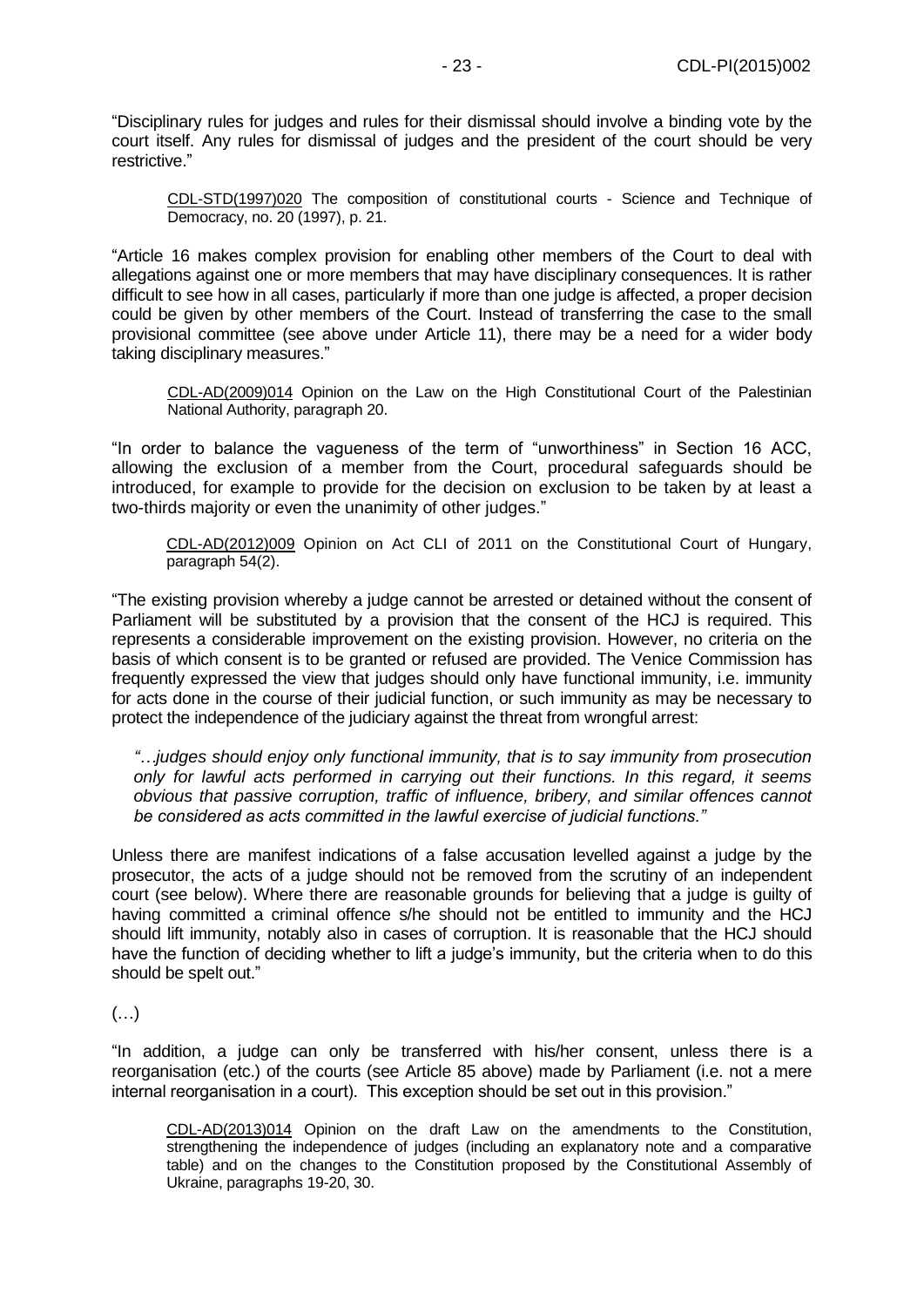# <span id="page-23-0"></span>**4.7 President of the Court**

"According to Articles 17 and 36, the distribution of cases between the two chambers is a prerogative of the Chairman. The Commission suggests, however, a provision on this issue which relates to objective criteria. This issue could be regulated in the rules of procedure."

[CDL-AD\(2002\)005](file:///C:/Users/gerwien/AppData/Local/Microsoft/Windows/Temporary%20Internet%20Files/docs/2002/CDL-AD(2002)005-e.asp) Opinion on the Draft Law on the Constitutional Court of the Republic of Azerbaijan, p. 8.

"The fact that the Constitutional Court's president is elected by a political actor and not the Court itself is a widely accepted phenomenon. Nevertheless, the election of the President by the Court itself is, of course, preferable from the perspective of the independence of the court."

[CDL-AD\(2008\)029](http://www.venice.coe.int/docs/2008/CDL-AD(2008)029-E.pdf) Opinion on the Draft Laws amending and supplementing (1) the Law on Constitutional Proceedings and (2) the Law on the Constitutional Court of Kyrgyzstan, paragraph 8.

"Article 4(3) already provides that the President of the Court has the right to participate in the parliamentary session on the adoption of the budget. This provision is to be welcomed."

[CDL-AD\(2008\)030](http://www.venice.coe.int/docs/2008/CDL-AD(2008)030-E.pdf) Opinion on the Draft Law on the Constitutional Court of Montenegro, paragraph 16.

"It however notes that, according to the present Constitution of Hungary, the judges have elected the president from their own ranks, a system which is seen, in general, as a stronger safeguard for the independence of the Constitutional Court."

CDL-AD(2011)016 [Opinion on the new Constitution of Hungary,](http://www.venice.coe.int/docs/2011/CDL-AD(2011)016-e.pdf) paragraph 94.

"Draft Article 153 provides that the President of the Constitutional Court be chosen by the members of the court, a provision which the Venice Commission welcomes (CDL-AD(2012)024, §§ 37-38).

Proposal of candidates by both the President and the parliamentary committee must be made on the basis of a public call. This is welcome, as it enhances the transparency of the procedure, hence the public trust in the Constitutional Court."

CDL-AD(2013)028 Opinion on the draft amendments to three constitutional provisions relating to the Constitutional Court, the Supreme State Prosecutor and the Judicial Council of Montenegro, paragraphs 25-26.

"Article 8 provides that the President, the Vice-President and the judges of the Court are nominated by the President of the Republic and elected by Parliament. In a presidential system, where the President of the state has real executive powers and not only ceremonial ones, not all nominations should be made by the President. Parliament should be able to directly elect with a qualified majority - at least part of the judges upon its own proposals. However, such a change would first require an amendment to Articles 56.2 and 69.9 of the Constitution. In addition, preferably the President and Vice-President of the Court should be elected by the judges *themselves."*

CDL-AD(2014)017 Opinion on the Draft Constitutional Law on the Constitutional Court of Tajikistan, paragraph 12.

"Article 16.3 provides that the President of the Constitutional Court has the right to participate in sessions of the Government, Parliament, the supreme courts and other state organs. The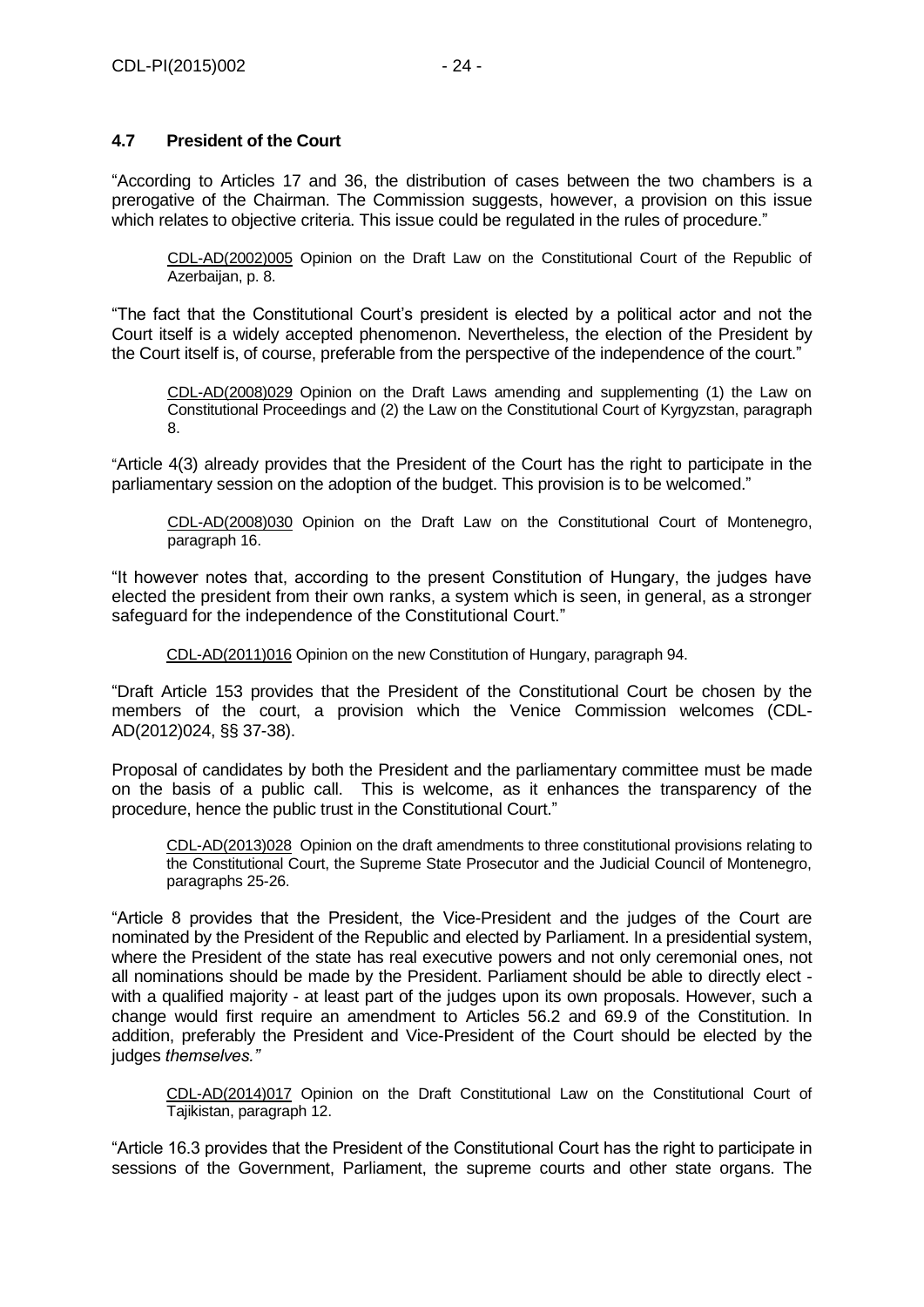Commission's delegation was informed that this provision helps to ensure a sufficient respect for the Court in protocol issues. In many countries the Constitutional Court President indeed ranks between third and fifth position in State protocol, which shows the importance of the Constitutional Court among state powers. If Article 16.3 were retained for protocol reasons, the President should use this right sparely and participate mostly in ceremonial sessions of other state powers in order to avoid giving the impression of being close to the executive or the legislative powers.

Article 16.3 also provides for "other powers" to be exercised by the President of the Court. Without further specification of the type and source of such powers, this provision should be removed.

Article 18 provides that one of the judges acts as the Secretary of the Court. This position is different from that of a Vice-President. It seems that the President of the Court nominates / makes a proposal for the Secretary (Article 16.1.11) who is then elected by the judges (Article 18). Given the possibly high workload of the Court, a Secretary who is a staff member rather than a judge might be more efficient. However, there is no problem in relation to standards."

CDL-AD(2014)017 Opinion on the Draft Constitutional Law on the Constitutional Court of Tajikistan, paragraphs 30-32.

"Article 17 attributes the usual powers to the President of the Constitutional Court. It is welcome that among his/her competences paragraph 2 provides that the President "shall take care of preserving the independent position of the Constitutional Court in relation to all the state authorities"."

CDL-AD(2014)033 Opinion on the Draft Law on the Constitutional Court of Montenegro, paragraph 26.

#### <span id="page-24-0"></span>**4.8 Independence of the judiciary**

"While the basic requirements for judicial independence are the same for both ordinary and constitutional court judges, the latter must be protected from any attempt of political influence due to their position, which is particularly exposed to criticism and pressure from other state powers. Therefore, constitutional court judges are in need of special guarantees for their independence, as set out in the current Chapter III, which should not be deleted."

"As a special constitutional body, the Constitutional Court should be entitled to present its own budget directly to Parliament without the intervention of the Council of Judges or Government. The budget of the Constitutional Court should not be a part of the general budget of the iudiciary."

[CDL-AD\(2008\)029](http://www.venice.coe.int/docs/2008/CDL-AD(2008)029-E.pdf) Opinion on the Draft Laws amending and supplementing (1) the Law on Constitutional Proceedings and (2) the Law on the Constitutional Court of Kyrgyzstan, paragraphs 14, 35.

"A general power of the Court to start proceedings on its own initiative would make the Court a political actor and the Court could lose its independent position. Each decision to take up a case or not to do so could be criticised as a political choice. Consequently, the Court should be limited to act on its own initiative only in cases when it has to apply a norm of which it doubts the constitutionality."

[CDL-AD\(2008\)030](http://www.venice.coe.int/docs/2008/CDL-AD(2008)030-E.pdf) Opinion on the Draft Law on the Constitutional Court of Montenegro, paragraph 50.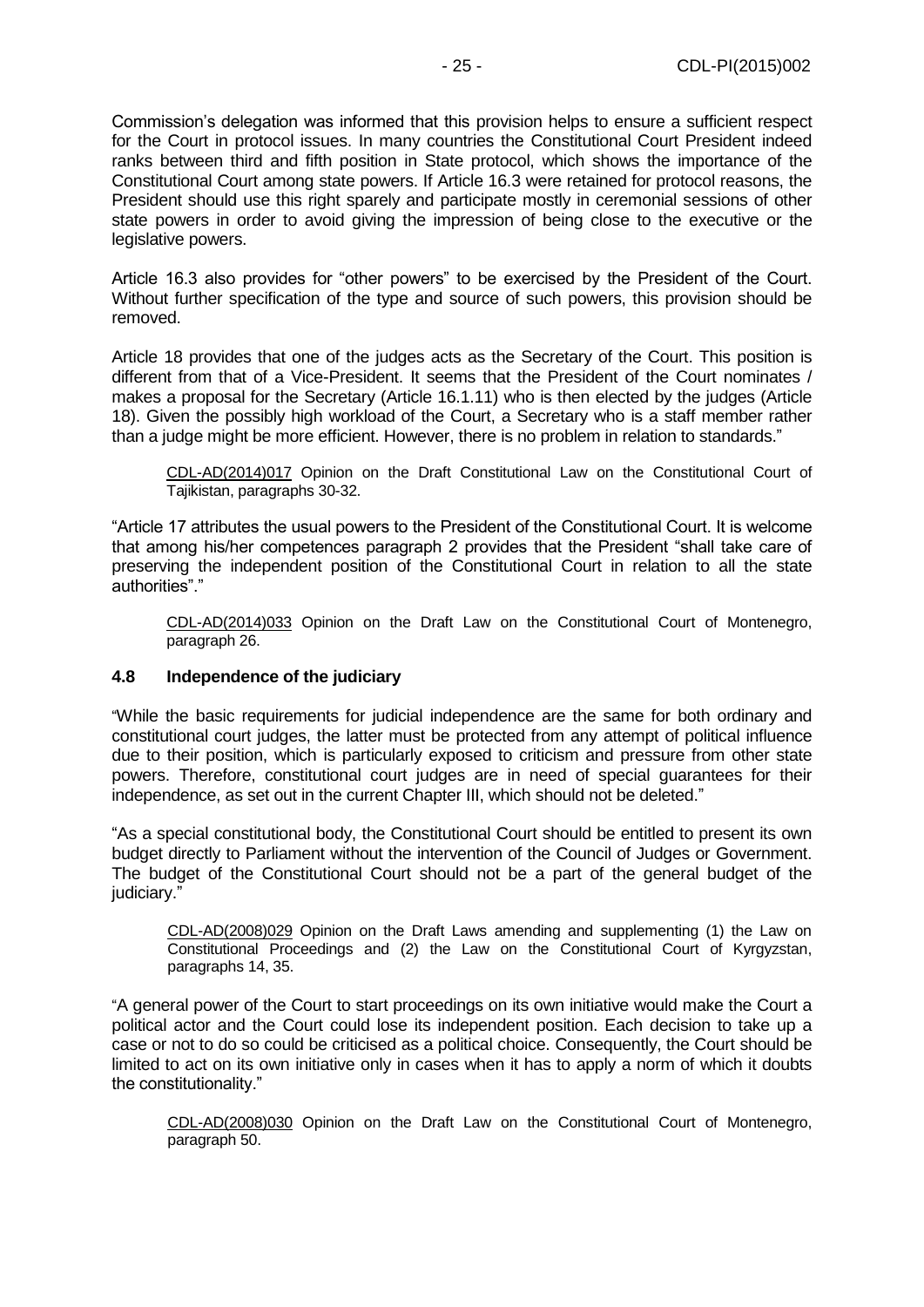"The Court is to have a Chief Clerk and 'a sufficient number' of other administrative staff, who are to be supervised by the President of the Court and the Minister of Justice 'each one within the limits of his legal jurisdiction', and in accordance with the Law of the Judicial Authority. There is a danger that this scheme of supervision by two authorities would in practice cause disputes over the division of supervision. The administrative supervision of the staff of the Constitutional Court by the Minister of Justice endangers the independence of the Court."

[CDL-AD\(2009\)014](http://www.venice.coe.int/docs/2009/CDL-AD(2009)014-E.pdf) Opinion on the Law on the High Constitutional Court of the Palestinian National Authority, paragraph 42.

"To avoid the impression that the Members of Parliament are seen as a privileged elite, their salaries are fully transparent: 'Information of the total sum paid to a Member shall be available to the public.'A similar rule for the Judges of the Constitutional Court should be introduced."

"The special privilege of up to two extra weeks of holidays for Constitutional Court judges who formerly have served in a court – as opposed for example to former advocates or university professors – seems to contradict the principle of equality between the judges."

"In general, the attribution of bonuses (Article 39 CCL) includes an element of discretion. Remuneration should be based on a general standard and not on an assessment of the individual performance of a judge. At least bonuses, which involve an element of discretion, should be excluded."

[CDL-AD\(2009\)042](http://www.venice.coe.int/docs/2009/CDL-AD(2009)042-E.pdf) Opinion on Draft Amendments to the Law on the Constitutional Court of Latvia, paragraphs 24, 27, 29.

"In the absence of an explicit constitutional prohibition, a reduction of the salaries of judges may in exceptional situations and under specific conditions be justified and cannot be regarded as an infringement of the independence of the judiciary. In the process of reduction of the judges' salaries, dictated by an economic crisis, proper attention shall be paid to the fact whether remuneration continues to be commensurate with the dignity of a judge's profession and his or her burden of responsibility."

[CDL-AD\(2010\)038](http://www.venice.coe.int/docs/2010/CDL-AD(2010)038-E.pdf) *Amicus Curiae* Brief for the Constitutional Court of 'The former Yugoslav Republic of Macedonia' on Amendments to several laws relating to the system of salaries and remunerations of elected and appointed officials, paragraph 11.

"In order to protect their independence, the salaries of the president and the judges of the Constitutional Court (and the ordinary judges) should be determined by law and not be submitted to an annual vote in the parliament on the budget. The coefficient applied should be fixed in the Constitutional Court Law itself."

CDL-AD(2011)050 [Opinion on draft amendments and additions to the law on the](http://www.venice.coe.int/docs/2011/CDL-AD(2011)050-e.pdf)  [Constitutional Court of Serbia, p](http://www.venice.coe.int/docs/2011/CDL-AD(2011)050-e.pdf)aragraph 18.

"The personal privileges granted to the President, provided for in Sections 19 and 20 ACC in such an analytical and specific way, can affect the dignity of the President and the public perception of independence of the entire Constitutional Court. A regulation on the level of law provides a guarantee of independence, however."

CDL-AD(2012)009 [Opinion on Act CLI of 2011 on the Constitutional Court of Hungary,](http://www.venice.coe.int/docs/2012/CDL-AD(2012)009-e.pdf)  paragraph 54(6).

"Legal certainty and the independence of the judiciary are principles that are found in international instruments by which BiH is bound, notably the European Convention on Human Rights and the International Covenant on Civil and Political Rights. More concrete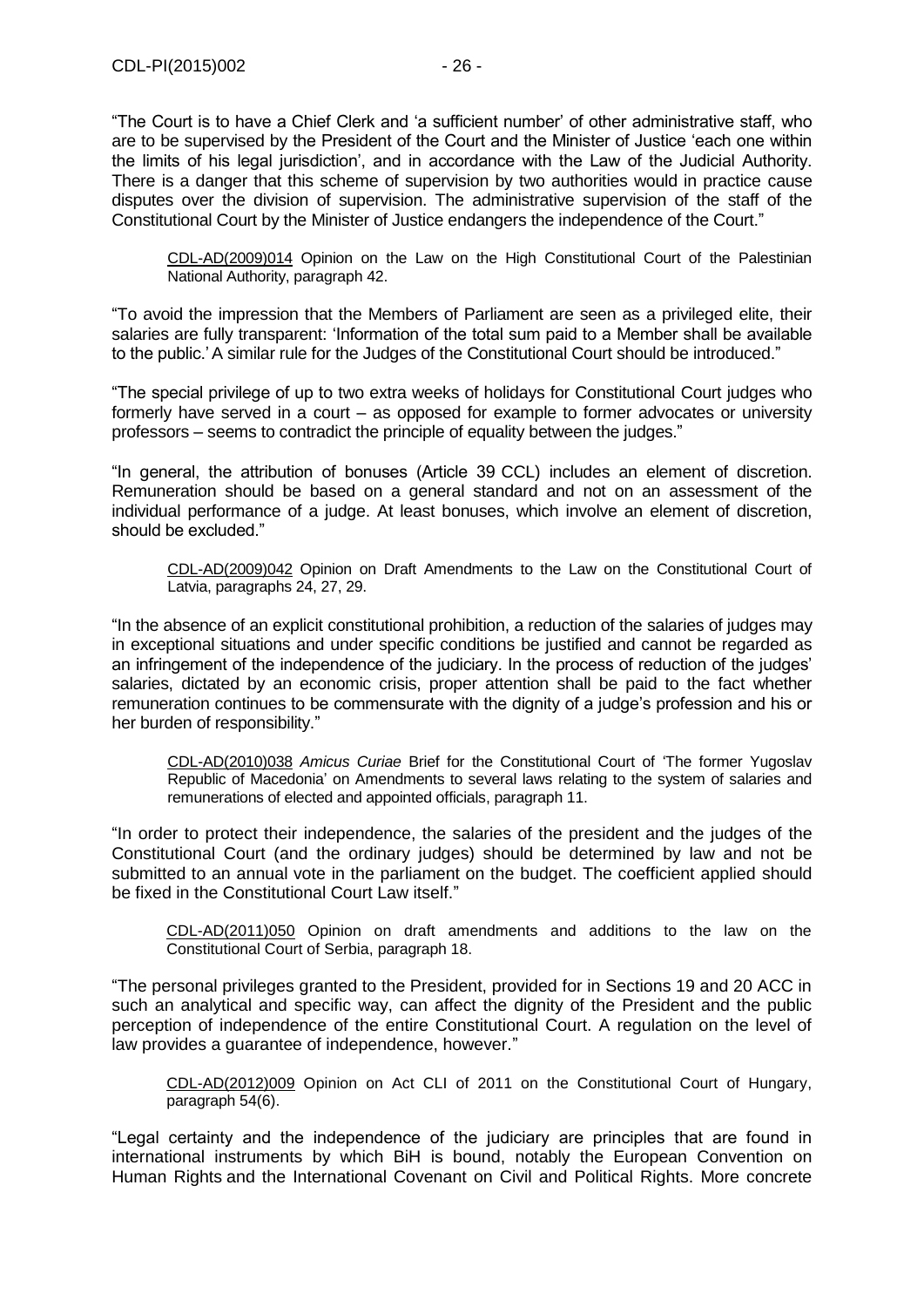definitions of legal certainty and the independence of the judiciary are provided by soft-law instruments adopted by the United Nations and the Council of Europe and fine-tuned through international case law."

"The independence of the judiciary is an issue that affects all countries, whatever their systems and is related to the democratic regime and to the respect for the separation of powers. It is a fundamental guarantee of the rule of law, democracy and the respect for human rights. It ensures that justice can be done and seen to be done without undue interference by any other branch of power, other bodies inside the judiciary, other judges or any other actors. This independence has an objective and a subjective component. The objective component is the indispensable quality of the judiciary and the subjective component is the right of individuals to have their rights and freedoms determined by an independent judge. This principle is protected, on the European level, by Article 6 ECHR and Article 47 of the Charter of Fundamental Rights of the European Union.

The independence of the judiciary can be seen as having two forms: institutional and individual independence. Institutional independence refers to the separation of powers in the state and the ability of the judiciary to act free of any pressure from either the legislature or the executive. Individual independence pertains to the ability of individual judges to decide cases in the absence of any political or other pressure.

The UN Basic Principles on the Independence of the Judiciary of 1985 state that *"the independence of the judiciary shall be guaranteed by the State and enshrined in the Constitution or the laws. It is the duty of public institutions to respect and observe the independence of the judiciary"*. The document enumerates several conditions for judicial independence, including the absence of any inappropriate and unwarranted interference with the judicial process, the exclusive jurisdiction of the judiciary over all issues of a judicial nature, the absence of the review of judicial decisions by non-judicial powers, a fair conduct of judicial proceedings and the respect for the rights of the parties, or the security of tenure and protection of the rights of individual judges.

The European Court of Human Rights has dealt with the independence of the judiciary in several cases. In the case of *Bryan v. the United Kingdom* (1995), it declared that *"in order to establish whether a body can be considered "independent", regard must be had, inter alia, to the manner of appointment of its members and to their term of office, to the existence of guarantees against outside pressures and to the question whether the body presents an appearance of independence".* In the case of *Delcourt v. Belgium* (1970), the court stressed that the principles of independence and impartiality require that judges not have prejudicial connections to, or views about, any party to a dispute, either because of involvement in a previous stage of the dispute, or because of a personal pecuniary connection to a party or issue involved in the dispute.

#### B. Institutional independence

The judiciary must be independent and impartial. Institutional judicial independence focuses on the independence of the judiciary from the other branches of state power (external institutional independence). The relationship between courts within the same judicial system should also be taken into account (internal institutional independence).

Institutional independence can be assessed by four criteria. The first criterion is independence in administrative matters, which means that the judiciary should be allowed to handle its own administration and make decisions without any external interference. It should also be autonomous in deciding the allocation of cases. The second criterion is that the judiciary should be independent in financial matters. The judiciary must be granted sufficient funds to properly carry out its functions and must have a role in deciding how these funds are allocated. The third criterion is that it should have independent decision-making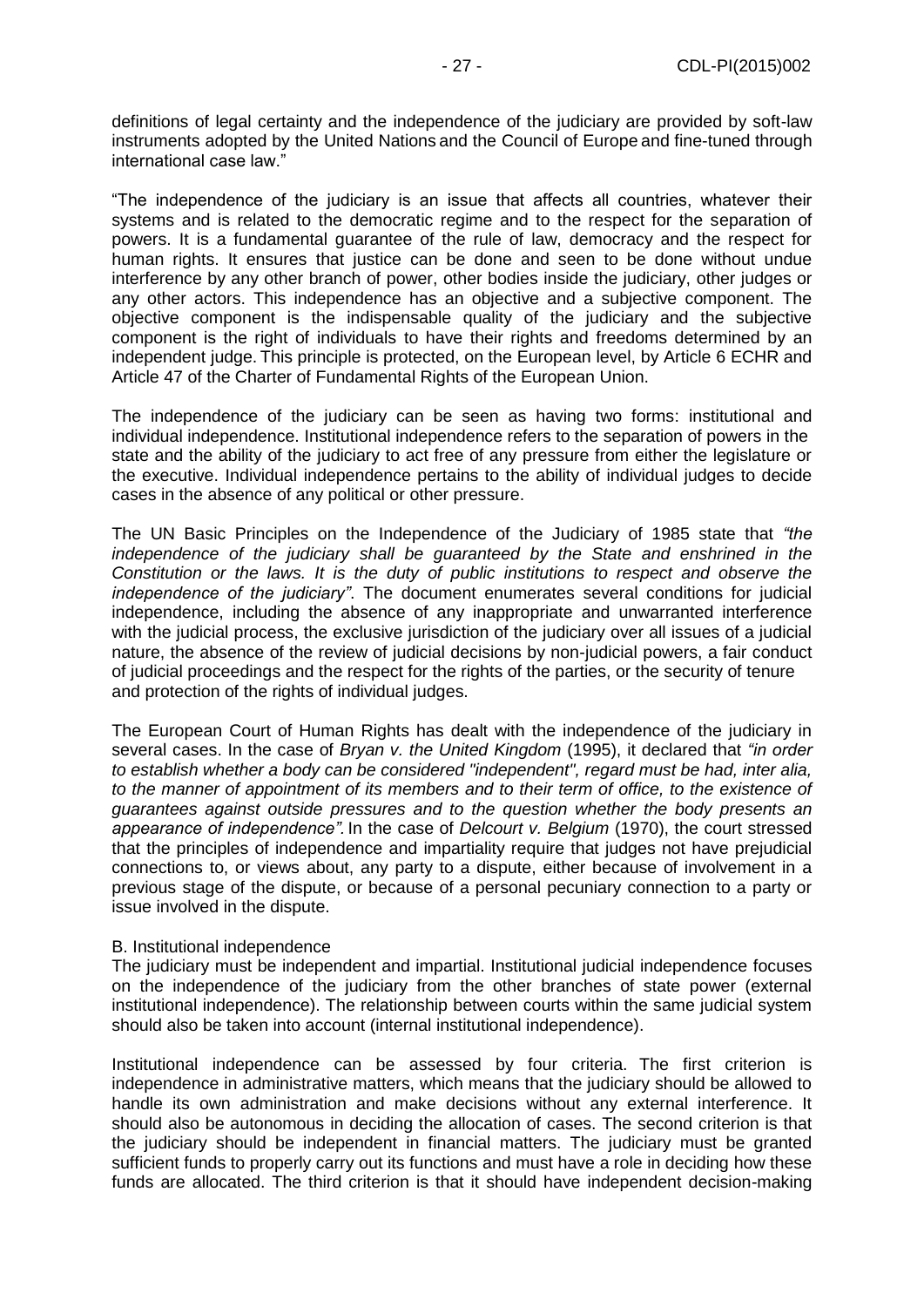power. The judiciary must be free to decide cases without external interference. Its decisions must be respected (i.e. implemented) and should not be open to revision by non-judicial powers. The fourth criterion is that it should be independent in determining jurisdiction. The judiciary should determine exclusively whether or not it has jurisdiction in a certain case. In addition, the possibility for a person in BiH to move from political functions to positions within the judiciary could give raise to concern and should be avoided.

#### C. Individual independence

Individual judicial independence refers to the independence enjoyed by individual judges in carrying out their professional duties. Judges must be independent and impartial. These requirements are an integral part of the fundamental democratic principle of the separation of powers: judges should not be subject to political influence and the judiciary should always be impartial.

This requirement has many aspects and the following four seem of particular importance in the context of BiH. The first one is the appointment and the promotion of judges. All decisions concerning the professional career of judges must be based on objective criteria and must avoid any bias and discrimination. The selection of judges and their promotion must be based on merit (professional qualifications, personal integrity). The second is the security of tenure and financial security. The term of office of judges must be adequately secured by law and, ideally, should end with the retirement of the judge. Adequate remuneration and decent working conditions must also be guaranteed. Any changes in the guarantees should occur only in exceptional situations. The third aspect is independence in the decision-making power*.* Individual judges must be free to decide cases without any external interference. The fourth refers to the rights of judges*.* As other individuals, judges enjoy an array of human rights, yet some of these rights (freedom of association, freedom of expression, etc.) are of special importance to them as these rights help in ensuring their individual independence. On the other hand, certain fundamental rights are somewhat limited for judges: for instance, freedom of expression is limited by the duty of confidentiality, which forms a part of the principle of impartiality."

CDL-AD(2012)014 Opinion on legal certainty and the independence of the judiciary in Bosnia and Herzegovina, paragraphs 7, 74-81.

"There is a suggestion that the decision on detention or arrest in the case of judges of the Constitutional Court should be by Parliament. This would certainly not be desirable, as it would represent a continued politicisation of judicial immunity and endanger judicial independence. In all cases, judges' immunity should be reduced to functional immunity only. For ordinary judges, immunity should be lifted by the HCJ. For judges of the Constitutional Court, immunity should be lifted by the plenary of the Court, with the exception of the judge concerned. In both cases, unless there are manifest indications of a false accusation levelled against a judge, immunity should be lifted by the HCJ and the Constitutional Court respectively. The decision on the criminal case should be left to an independent court, notably as concerns cases of corruption."

CDL-AD(2013)014 Opinion on the draft Law on the amendments to the Constitution, strengthening the independence of judges (including an explanatory note and a comparative table) and on the changes to the Constitution proposed by the Constitutional Assembly of Ukraine, paragraph 49.

"Article 11.1 provides that "in performing their duties and considering cases" judges of the Constitutional Court shall be bound only by the Constitution and this law. This excludes that the judges be bound by any other legal instruments in the course of judicial proceedings. In view of the presumption of constitutionality of legislation, the binding force of other legal texts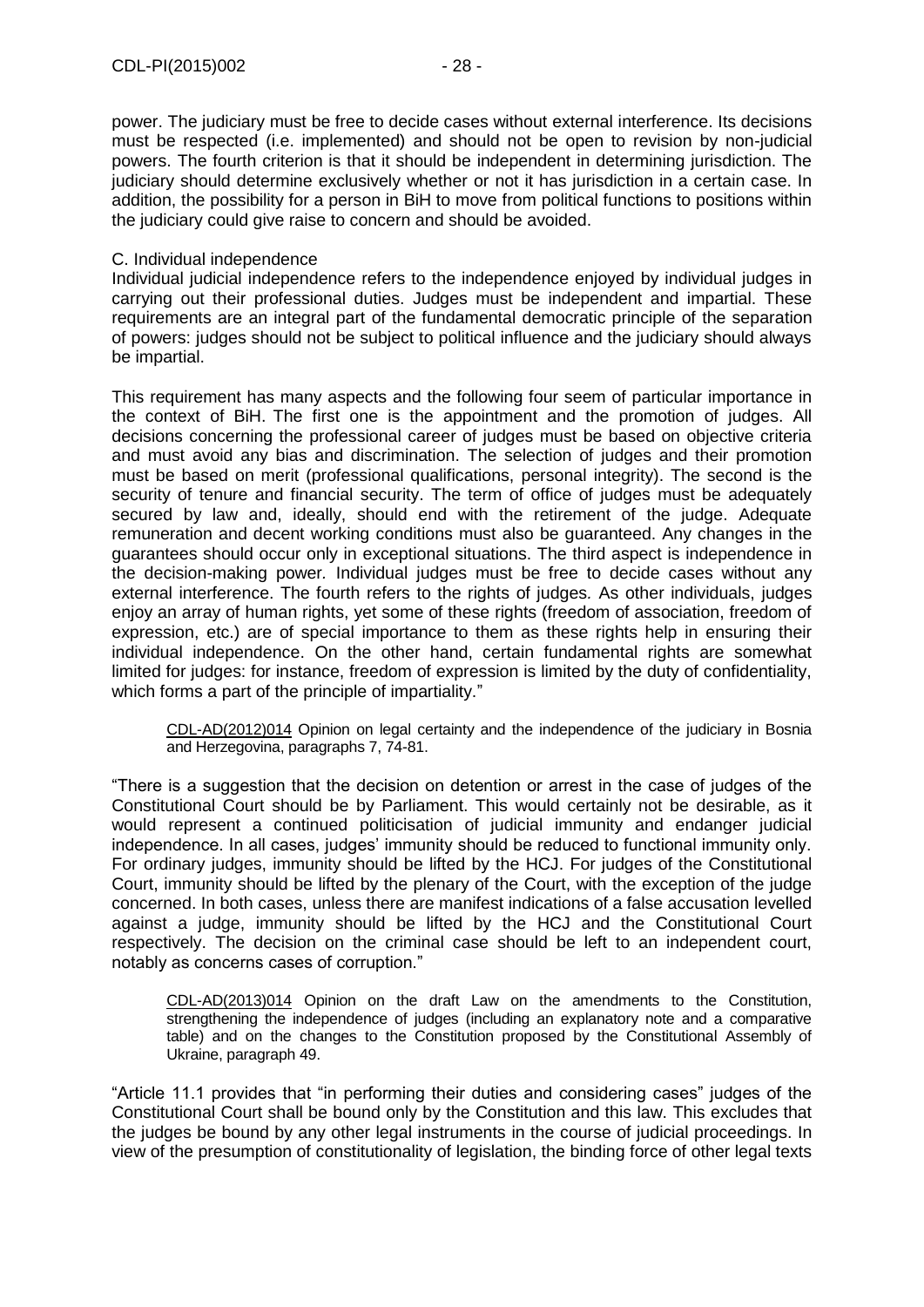"in performing the duties" of the judges should not be explicitly ruled out (e.g. regulations about business trips etc.).

CDL-AD(2014)017 Opinion on the Draft Constitutional Law on the Constitutional Court of Tajikistan, paragraph 17.

"Article 2 of the draft law takes up an earlier recommendation of the Venice Commission that the independence of the Constitutional Court should be explicitly mentioned in the Law. This article should be complemented by a clause providing that the Court's decisions and the constitutionally conform interpretation of the challenged legal norm provided therein shall be obligatory for all public bodies."

"Article 4, in connection with Articles 104 and 105 of the draft Law, ensures the financial independence of the Constitutional Court, which is welcome. Article 4 also states that the funds and "conditions for the operation" of the Constitutional Court shall be provided by the State. These conditions must be regulated exclusively in the Constitution, the Law on the Constitutional Court and its rules of procedure."

CDL-AD(2014)033 Opinion on the Draft Law on the Constitutional Court of Montenegro, paragraphs 9, 11.

#### <span id="page-28-0"></span>**4.10 Internal structure of the court – chambers**

"However, we can see the dangers of splitting the Court into two chambers. The possible problems are: development of diverging interpretations and lines of jurisprudence, the distribution of the docket between the chambers, and the resolution of conflict of competences between the two benches. It was thought by the drafters that the possible inconsistencies between the case-law of the chambers can be settled by the plenary session of the Court. The detailed procedural rules should pay attention to the just distribution of files. The supervising role of the plenum can similarly resolve the conflict between the chambers on the question which bench is competent in the concrete case."

[CDL-AD\(2004\)024](file:///C:/Users/gerwien/AppData/Local/Microsoft/Windows/Temporary%20Internet%20Files/docs/2004/CDL-AD(2004)024-e.asp) Opinion on the Draft Constitutional Amendments with regard to the Constitutional Court of Turkey, paragraph 13.

"The transfer of the authority of a Court of nine judges (with a quorum of six) to a panel of three judges remains questionable. Articles 16(1), 17(2) and 18 even seem to presuppose the permanent existence of the 'provisional' (in another translation 'temporary') committee because it is competent to decide in cases other than those envisaged in Article 11 itself (court holidays). Before such a committee be established other means of communication should be exhausted, e.g. video or even telephonic conferences. The rules of procedure should make it clear that the emergency procedure cannot be used to discard judges from decision making."

[CDL-AD\(2009\)014](http://www.venice.coe.int/docs/2009/CDL-AD(2009)014-E.pdf) Opinion on the Law on the High Constitutional Court of the Palestinian National Authority, paragraph 17.

"Furthermore, according to Article 13.f CCL the President is entitled "to assign members from another Chamber in case a Chamber fails to convene due to a factual or legal impossibility". Rec(2000)12, para. 24 may be recalled, stating that "the allocation of cases within a court should follow objective pre-established criteria in order to safeguard the right to an independent and impartial judge. It should not be influenced by the wishes of a party to the case or anyone otherwise interested in the outcome of the case." Thus, if it is seen necessary to assign members from the other Chamber, it should better be done by lot or by a list agreed upon in advance."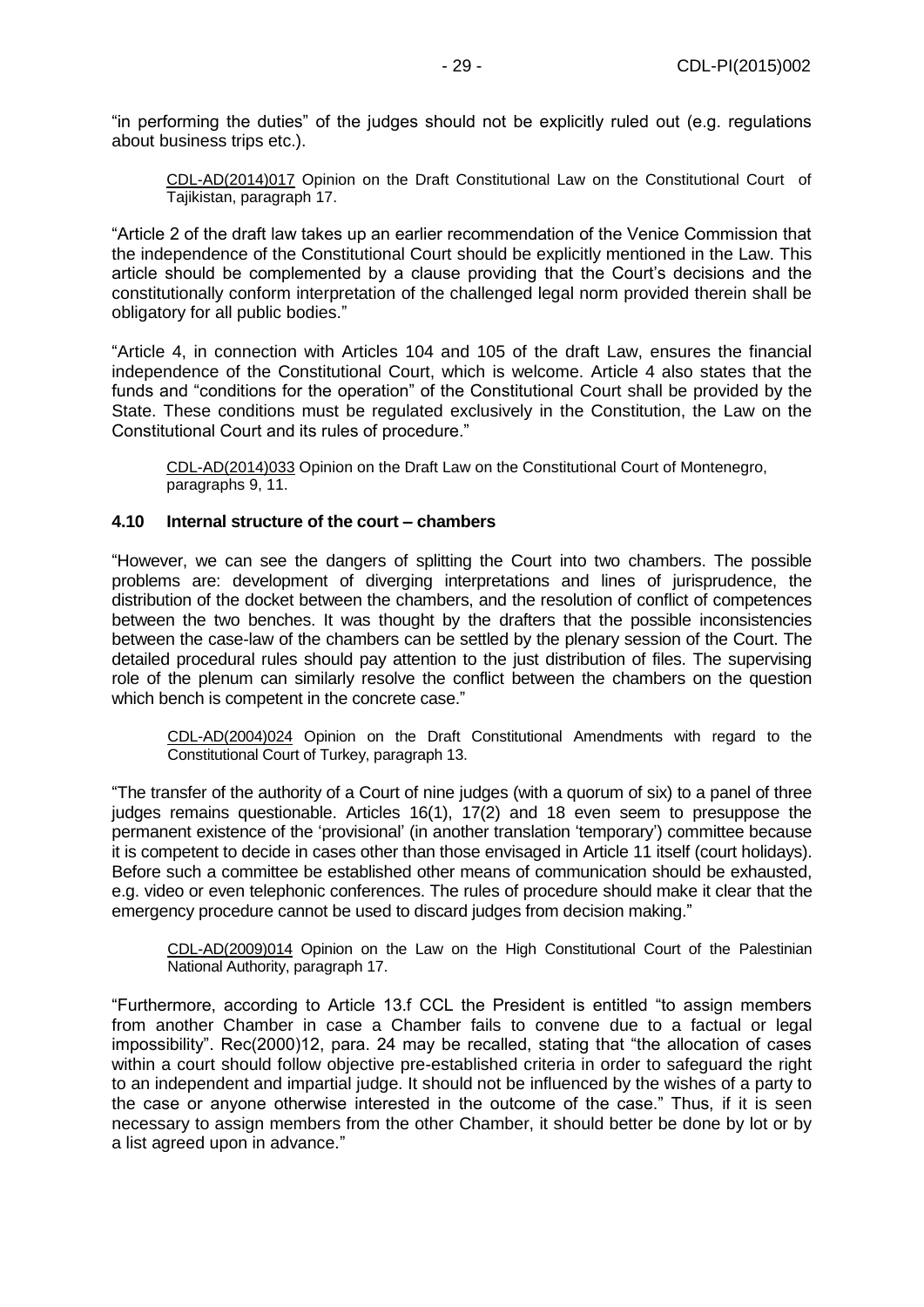"The composition of the Constitutional Court's Chambers should be clearly regulated, taking into account the mixed composition of the Court by providing for members from different branches in each Chamber. The composition should be predetermined in advance for a certain period of time in order to exclude the possibility to influence a case through an *ad hoc* composition."

"The assigning of members to another chamber should be done by lot or by a list agreed upon in advance."

CDL-AD(2011)040 Opinion on the law on the establishment and rules of procedure of the Constitutional Court of Turkey, paragraphs 29, 104(3),104(5).

"Article 129 will add to the main principles of judicial proceedings the principle of automatic allocation of cases. The Venice Commission's view on this, as set out in its Report on the independence of the judicial system Part I: the independence of judges, is as follows:

*"80. In order to enhance impartiality and independence of the judiciary it is highly recommended that the order in which judges deal with the cases be determined on the basis of general criteria. This can be done for example on the basis of alphabetical order, on the basis of a computerised system or on the basis of objective criteria such as categories of cases. The general rules (including exceptions) should be formulated by the law or by special regulations on the basis of the law, e.g. in court regulations laid down by the presidium or president. It may not always be possible to establish a fully comprehensive abstract system that operates for all cases, leaving no room to decisions regarding allocation in individual cases. There may be circumstances requiring a need to take into account the workload or the specialisation of judges. Especially complex legal issues may require the participation of judges who are expert in that area. Moreover, it may be prudent to place newly appointed judges in a panel with more experienced members for a certain period of time. Furthermore, it may be prudent when a court has to give a principled ruling on a complex or landmark case, that senior judges will sit on that case. The criteria for taking such decisions by the court president or presidium should, however, be defined in advance. Ideally, this allocation should be subject to review.*

*81. To sum up, the Venice Commission strongly recommends that the allocation of cases to individual judges should be based to the maximum extent possible on objective and transparent criteria established in advance by the law or by special regulations on the basis of the law, e.g. in court regulations. Exceptions should be motivated."*

The automated allocation of cases under Article 129 is therefore in line with Venice Commission recommendations. This is a very welcome change."

CDL-AD(2013)014 Opinion on the draft Law on the amendments to the Constitution, strengthening the independence of judges (including an explanatory note and a comparative table) and on the changes to the Constitution proposed by the Constitutional Assembly of Ukraine, paragraphs 31-32.

## <span id="page-29-0"></span>**4.11 Secretary General / staff / experts**

"Article 21 of the draft law determines the requirements that a candidate must satisfy in order to be appointed Secretary General. Article 24 determines the requirements for Constitutional Court advisers. In both instances candidates have to hold a degree in law and have seven years of work experience. In light of the importance of the role of the Secretary General for the organisation of the work of the Constitutional Court, it would be appropriate that stricter requirements applied for the appointment of the Secretary General. To ensure the necessary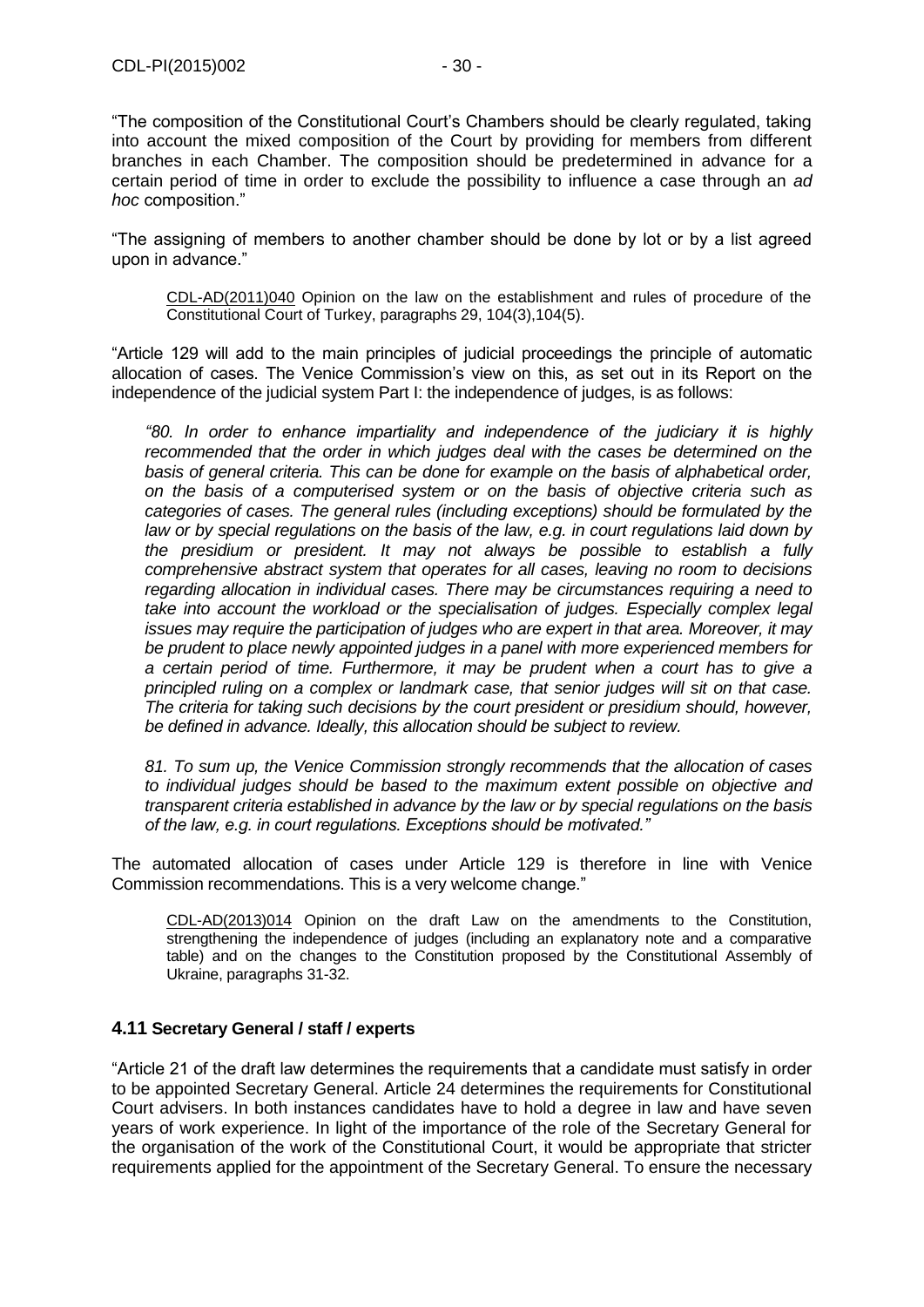flexibility for the Court, the powers of the Secretary General should be determined in the rules of procedure rather than in the law.

Article 23 should indicate that, in their advisory function, the Constitutional Court advisers are bound by the instructions of the Constitutional Court Judges only, not that of the Secretary General.

Article 26 provides that the Court may "hire experts in certain fields to carry out specialized activities". The law should provide that rules for hiring such experts be set out in the rules of procedure."

CDL-AD(2014)033 Opinion on the Draft Law on the Constitutional Court of Montenegro, paragraphs 27-30.

# <span id="page-30-0"></span>**5 The right to appeal to the court**

#### <span id="page-30-1"></span>**5.1 Appeal by a public body**

"Article 46.2 prohibits applications by public legal persons. Under the domestic law of a number of European states applications of public legal persons, such as municipalities, broadcasting companies, universities or churches are admissible under certain circumstances. For example, in Austrian and German Constitutional Law, the right of individual application before the Constitutional Court comes with the compulsive existence of a subjective right granted by the law. This is often true for property rights. Fundamental rights are guaranteed to legal persons as well as far as they are applicable to them according to their nature. Also a limited number of public legal persons come under this provision. Hence they should be able to invoke rights under the Constitution before the Constitutional Court."

"Public legal persons should be able to invoke applicable rights under the Constitution before the Constitutional Court (…)"

CDL-AD(2011)040 Opinion on the law on the establishment and rules of procedure of the Constitutional Court of Turkey, paragraphs 67, 104(17).

"It is envisaged to widen the competence of the Constitutional Court to "solving the dispute between constitutional bodies regarding their constitutional powers" and this is welcome" (see under paragraph "Legal disputes between state organs").

CDL-AD(2014)027 Opinion on the Draft Concept Paper on the Constitutional Reforms of the Republic of Armenia, paragraph 73.

#### <span id="page-30-2"></span>**5.1.1 Parliamentary minority**

"It is not provided in the Constitution that a minority in the Parliament can refer a case to the Constitutional Court. Article 130.III of the Constitution provides that a case can be referred to the Court by the Parliament as a whole, i.e. by a decision taken by the majority of its members. However, the Constitutional Court can play an important role in the establishment of the rule of law and the reinforcement of law through the protection of the rights of a minoritarian group in the Parliament. When the case is brought before the Constitutional Court by a group of members of Parliament, the Court's decision may result in avoiding political conflict on the passing of a bill (see, for example, the Constitutional revision of 1974 in France which granted to groups of 60 members of the Parliament or 60 members of the *Sénat* the right to refer a case to the Conseil constitutionnel; see also the Constitution of the Russian Federation of 12 December 1993 which gives to groups representing one fifth of the members of the Federation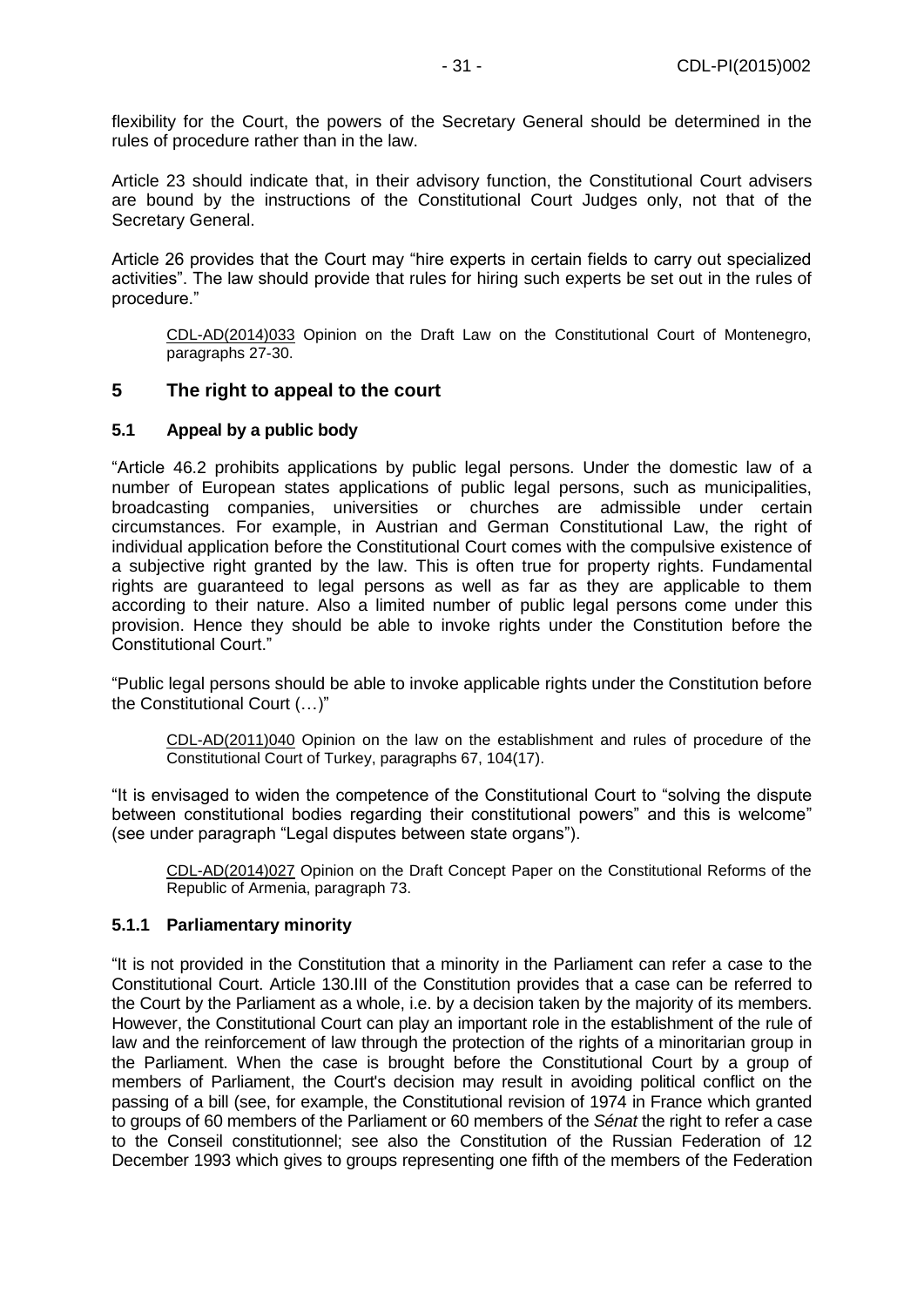[CDL-INF\(1996\)010](file:///C:/Users/gerwien/AppData/Local/Microsoft/Windows/Temporary%20Internet%20Files/docs/1996/CDL-INF(1996)010-e.asp) Opinion on the draft law on the Constitutional Court of the Republic of Azerbaijan, p. 3.

"The question who may [have] standing to challenge normative acts before constitutional court is sensitive since it concerns the mutual relationship of constitutional court and legislator. Continental legal orders usually restrict this possibility to the relevant central state bodies or significant percentage thereof (a parliamentary minority opposition should have access to the Constitutional Court). The purpose of this limitation is to restrict the procedure before the Court only for serious cases in which supremacy of the constitution is actually at stake. Taking into consideration the number of the deputies of the Parliament of Moldova (According to Article 60.2 of the Constitution the Parliament consists of 101 members) the number 5 deputies seems too low. Such a low threshold can lead to an overburdening of the Constitutional Court."

[CDL-AD\(2002\)016](file:///C:/Users/gerwien/AppData/Local/Microsoft/Windows/Temporary%20Internet%20Files/docs/2002/CDL-AD(2002)016-e.asp) Opinion on the Draft Law on the Constitutional Court and Corresponding Amendments of the Constitution of the Republic of Moldova, paragraph 46.

# <span id="page-31-0"></span>**5.1.2 Ombudsman**

"Provision is made in paragraph 1 for the possibility for the Defender (after modification of the Constitution on this point: see Article 27) to apply to the Constitutional Court in respect of violations of human rights and freedoms. This new prerogative of the Defender is in line with the recommendation of the Commission and the European standards."

[CDL-AD\(2003\)006](file:///C:/Users/gerwien/AppData/Local/Microsoft/Windows/Temporary%20Internet%20Files/docs/2003/CDL-AD(2003)006-e.asp) Opinion on the Draft Law on the Human Rights defender of Armenia, p.4.

"Particularly welcomed are provisions on the ombudsperson's mandate to the promotion, in addition to the protection, of human rights and fundamental freedoms, the ombudsperson's right to appeal to the Constitutional Court, his or her right of unhindered access in private to persons deprived of their liberty and the ombudsperson's budgetary independence."

[CDL-AD\(2004\)041](file:///C:/Users/gerwien/AppData/Local/Microsoft/Windows/Temporary%20Internet%20Files/docs/2004/CDL-AD(2004)041-e.asp) Joint Opinion on the Draft Law on the ombudsman of Serbia by the Venice Commission, the Commissioner for Human Rights and the Directorate General of Human Rights of the Council of Europe, paragraph 7.

"The Venice Commission considers that ombudspersons, where they exist, are important elements of a democratic society protecting human rights."

"The Venice Commission recommends that 'the mandate of the Ombudsman or Human Rights Defender should include the possibility of applying to the constitutional court of the country for an abstract judgment on questions concerning the constitutionality of laws and regulations or general administrative acts which raise issues affecting human rights and freedoms. The Ombudsman should be able to do this of his/her own motion or triggered by a particular complaint made to the institution."

"In these systems, ombudspersons provide possible ways of access to individual justice, albeit indirectly. The Venice Commission considers that ombudspersons are elements of a democratic society that secure respect for individual human rights. Therefore, where ombudspersons exist, it may be advisable to give them the possibility to initiate constitutional review of normative acts on behalf of or triggered by individuals."

"An advantage of indirect individual access is that the bodies filing complaints are usually wellinformed and have the required legal skills to formulate a valid request. They can also serve as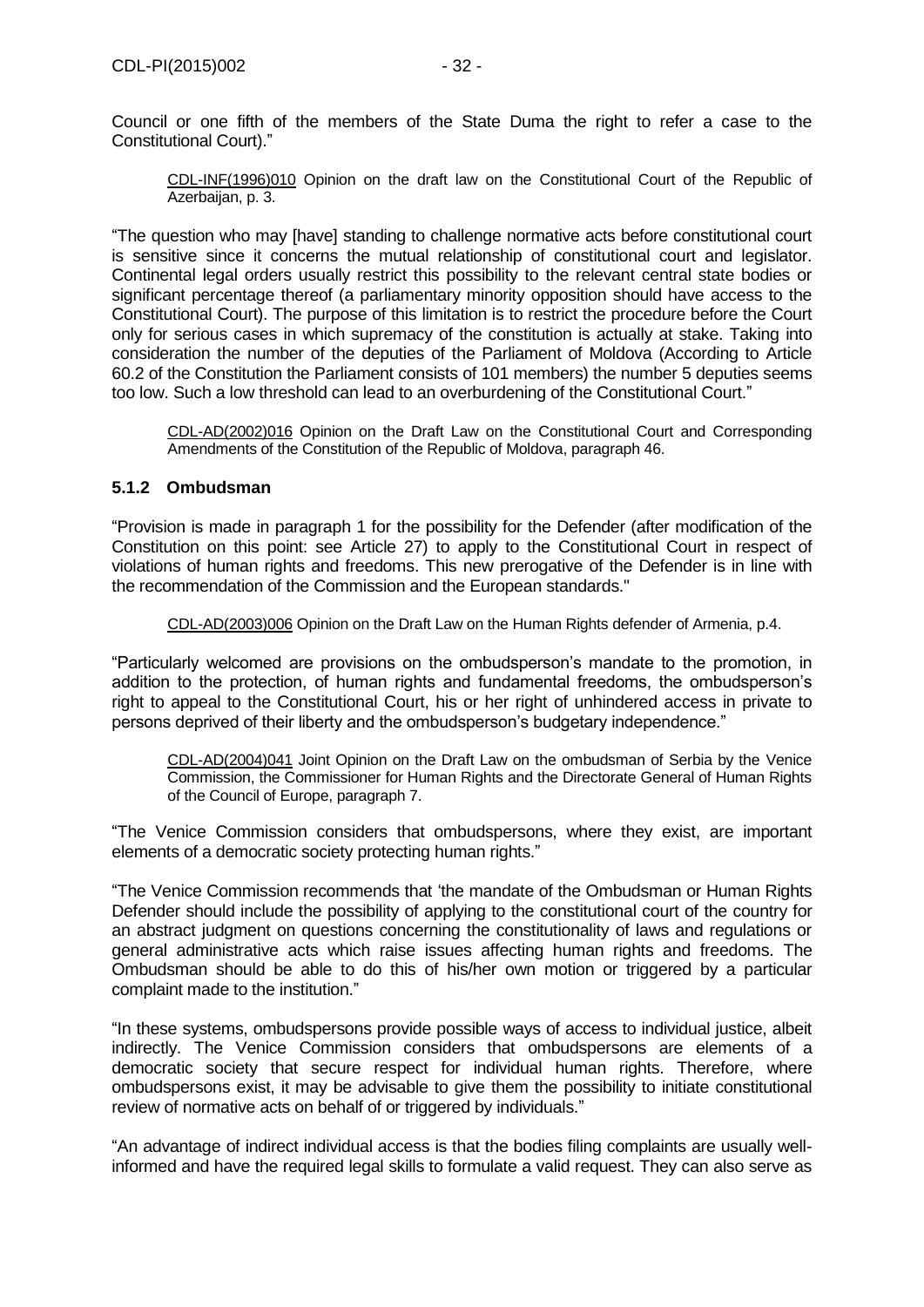filters to avoid overburdening constitutional courts, selecting applications in order to leave aside abusive or repetitive requests. Finally, indirect access plays a vital role in the prevention of unnecessarily prolonging rather obvious unconstitutional situations. However, indirect access has a clear disadvantage, as its effectiveness is heavily reliant on the capacity of these bodies to identify potentially unconstitutional normative acts and their willingness to submit applications before the constitutional court or equivalent bodies. Therefore, the Venice Commission sees an advantage in combining indirect access with a form of direct access, balancing the different existing mechanisms."

[CDL-AD\(2010\)039rev](http://www.venice.coe.int/docs/2010/CDL-AD(2010)039rev-E.pdf) Study on individual access to constitutional justice, paragraphs 2, 64, 106, 108.

"Articles 18 and 19 of the law, which grant the Protector the power (…) to "*initiate a proceeding before the Constitutional Court of Montenegro for the assessment of conformity of laws with the Constitution and confirmed and published international treaties or the conformity of other regulations and general acts with the Constitution and law (Art. 19)*", already imply that the Protector is also expected to address more general issues than merely individual human rights violations."

CDL-AD(2011)034 Joint [opinion on the law on the protector of human rights and freedoms of](http://www.venice.coe.int/docs/2011/CDL-AD(2011)034-e.pdf)  [Montenegro by the Venice Commission and the OSCE Office for Democratic Institutions and](http://www.venice.coe.int/docs/2011/CDL-AD(2011)034-e.pdf)  [Human Rights \(OSCE/ODIHR\), p](http://www.venice.coe.int/docs/2011/CDL-AD(2011)034-e.pdf)aragraph 11.

"Section 26 ACC also empowers the Prosecutor General to request the Constitutional Court to examine the conformity of regulations with the Fundamental Law, if a person concerned is unable to defend his or her rights personally or if the violation of rights affects a larger group of people. It is incoherent to give the power to defend individual interests to the Prosecutor General who is called upon to defend the public interest. The Prosecutor General could easily come into a situation where these interests conflict and he or she cannot pursue both of them with the same vigour which they may merit. Admittedly this is mitigated by the fact that the Prosecutor General may bring a complaint to the Constitutional Court only if he or she participated in the court proceedings on which the case is based. While such powers do not contradict European standards, the Hungarian authorities should consider vesting them in the Commissioner for Fundamental Rights."

CDL-AD(2012)009 [Opinion on Act CLI of 2011 on the Constitutional Court of Hungary,](http://www.venice.coe.int/docs/2012/CDL-AD(2012)009-e.pdf)  paragraph 29.

## <span id="page-32-0"></span>**5.1.3 Courts (preliminary request)**

"(…) The question was also raised whether the draft law allows citizens who feel that their constitutional rights are violated by legal acts to bring their case, be it indirectly, before the Constitutional Court (individual applications, *in concreto* control of the constitutionality of norms).

In order to decide whether it is advisable to introduce at this stage this way of referral of cases to the Constitutional Court, it would first be desirable to evaluate the risk of a very large number of applications being brought before the Court. A solution which seems to be permitted under the Constitution and under the draft text consists in authorising the Supreme Court (and also any other jurisdiction through the Supreme Court) to submit to the Constitutional Court any objection of unconstitutionality raised before it. This will allow the Constitutional Court to control not only *in abstracto* the constitutionality of norms (a control which is already foreseen in the Constitution), but also *in concreto* within the framework of incidental control procedures. In other words, in a given case, every tribunal of the Republic of Azerbaijan before which the constitutionality of a legal act is challenged would stay the proceedings until the Constitutional Court has given its decision on this issue."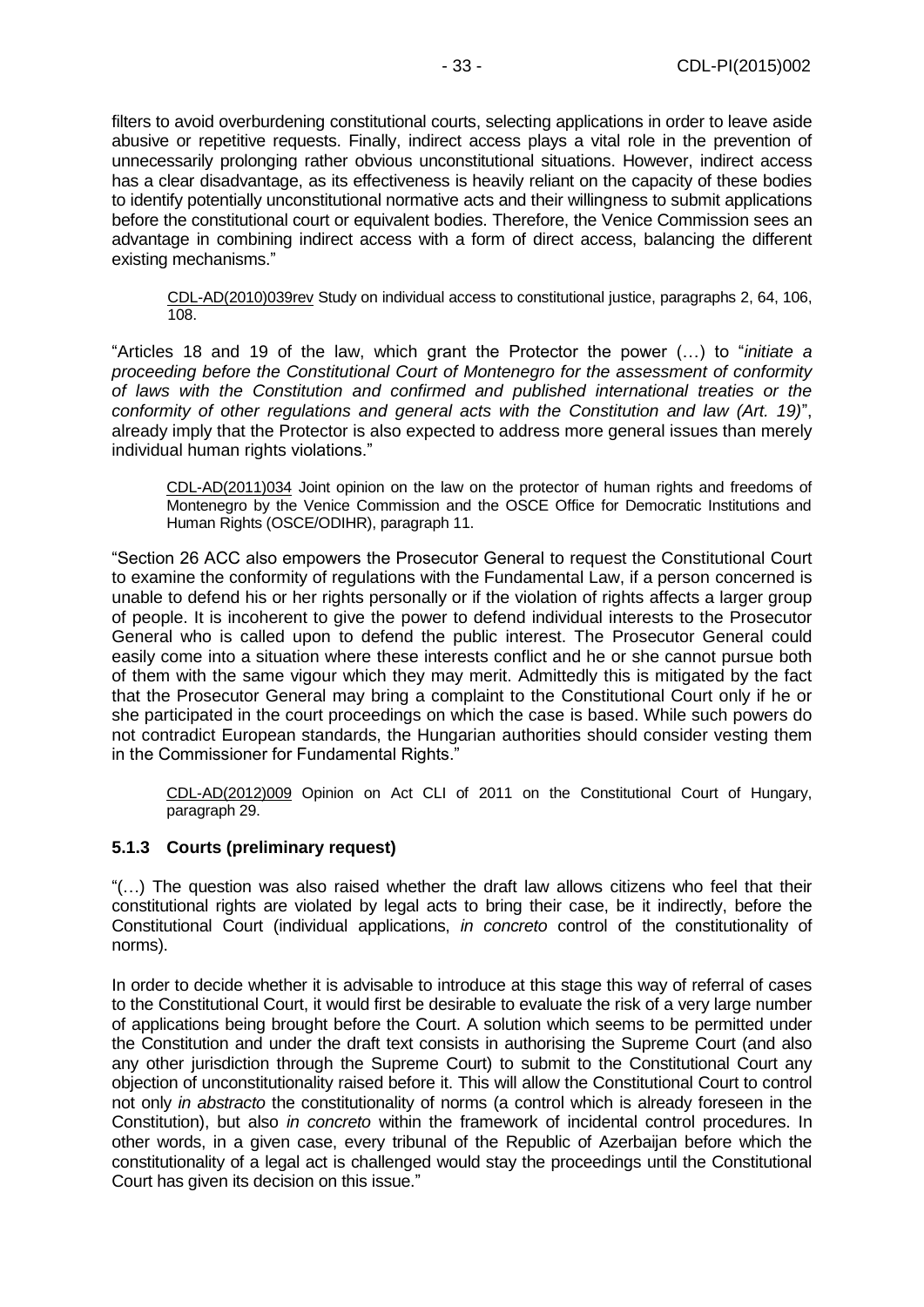[CDL-INF\(1996\)010](file:///C:/Users/gerwien/AppData/Local/Microsoft/Windows/Temporary%20Internet%20Files/docs/1996/CDL-INF(1996)010-e.asp) Opinion on the draft law on the Constitutional Court of the Republic of Azerbaijan, p. 4.

"It is recognised as desirable that the mandate of the Ombudsman or Human Rights Defender should include the possibility of applying to the constitutional court of the country for an abstract judgment on questions concerning the constitutionality of laws and regulations or general administrative acts which raise issues affecting human rights and freedoms. The Ombudsman should be able to do this of his/her own motion or triggered by a particular complaint made to the institution. In the latter case, it will be appropriate to observe the distinction that the issues raised by the complaint are in fact suitable for being dealt with by a constitutional court, and that the position of the complainant is not such as to indicate a recourse to the courts of law as the primary solution, which may or may not result in the court of law submitting the question of constitutionality to the constitutional court."

[CDL-AD\(2007\)020](http://www.venice.coe.int/docs/2007/CDL-AD(2007)020-E.pdf) Opinion on the possible reform of the Ombudsman Institution in Kazakhstan, paragraph 14.

"The ordinary courts should not only make preliminary requests when they are asked to do so by the parties but also when they themselves have doubts about the constitutionality of a law they have to apply."

[CDL-AD\(2008\)030](http://www.venice.coe.int/docs/2008/CDL-AD(2008)030-E.pdf) Opinion on the Draft Law on the Constitutional Court of Montenegro, paragraph 55.

"From the viewpoint of human rights protection, it is more expedient and efficient to give courts of all levels access to the constitutional court."

"The constitutional court should not be overburdened and if ordinary courts can initiate preliminary proceedings, they should be able to formulate a valid question."

"Ordinary proceedings should be stayed, when preliminary questions in this case are raised to the constitutional court. This can take place either *ipso jure* or by decision of the competent court. Anyway it must be ensured, that the ordinary judge does not have to apply a law, he holds to be unconstitutional and whose constitutionality is to be decided by the constitutional court with regard to the same case."

"However, the Venice Commission notes that, when there is no direct individual access to constitutional courts, it would be too high a threshold condition to limit preliminary questions to circumstances where an ordinary judge is convinced of the unconstitutionality of a provision; serious doubt should suffice."

"(…) Ordinary courts should have a certain degree of discretion. When they are convinced of the unconstitutionality of a provision, they should be able to request preliminary decisions to challenge the norm in question before the constitutional court. If no direct individual access exists, serious doubts should be sufficient for a preliminary control procedure before the constitutional court."

[CDL-AD\(2010\)039rev](http://www.venice.coe.int/docs/2010/CDL-AD(2010)039rev-E.pdf) Study on individual access to constitutional justice, paragraphs 62, 126, 142, 216, 226.

"Article 25.9 of the draft Code, which states that "*No action for unconstitutionality shall be allowed in constitutional defence actions*", seems to preclude the possibility of adjudication of constitutionality of norms by the ordinary judge. However, in most of the situations concerned by the defence actions, it is precisely the application of a norm which is unconstitutional that creates the unconstitutional situation against which a remedy is sought.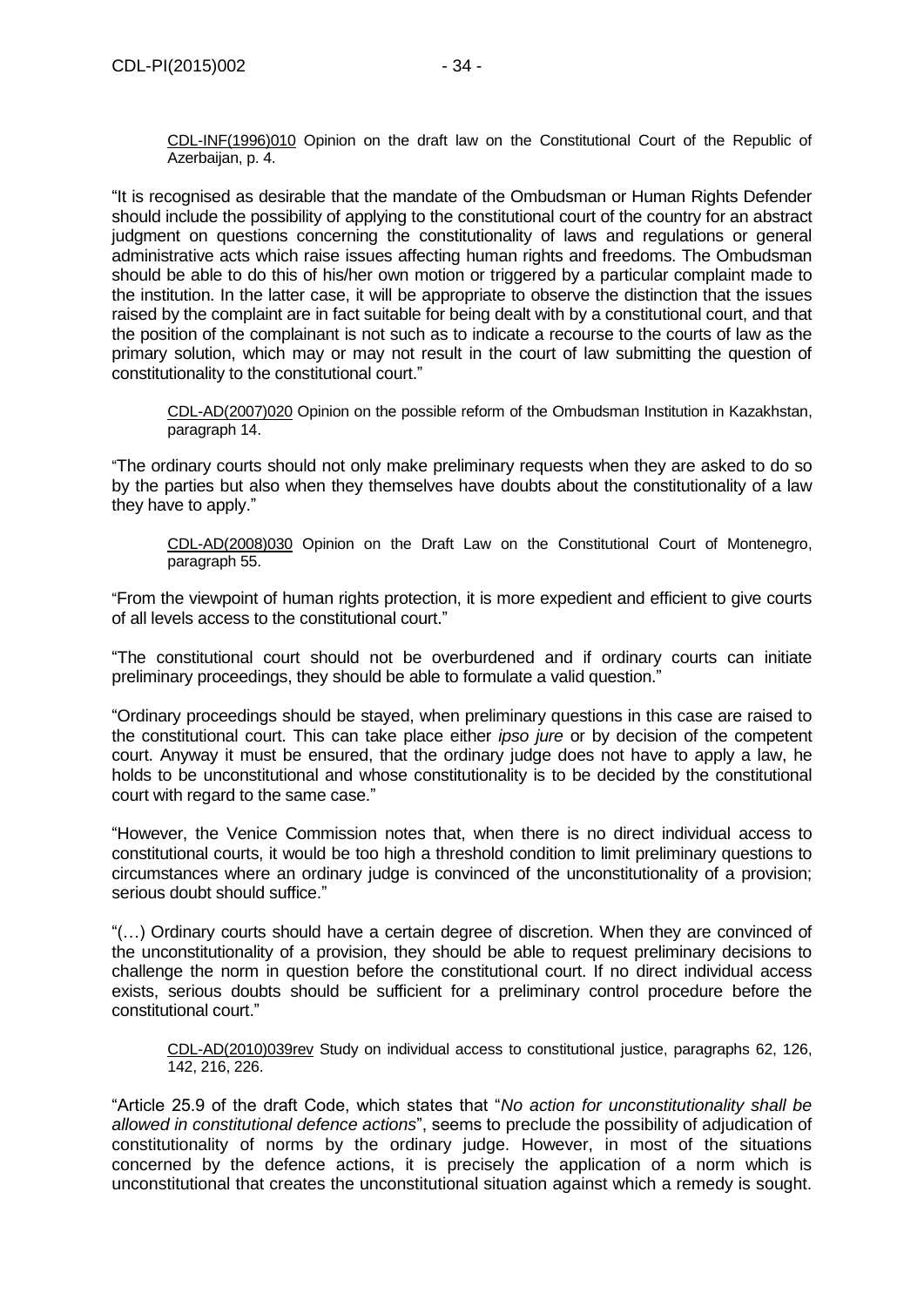The ordinary judge should be allowed not to apply the norm deemed unconstitutional in the specific case and such cases should be referred to the Constitutional Court for final decision."

CDL-AD(2011)038 Opinion on the draft code of constitutional procedure of Bolivia, paragraph 32.

## <span id="page-34-0"></span>**5.2 Claims brought by individuals**

"Article 14.8 of the current *Law on Constitutional Proceedings* (Article 14.10 of the *Draft Proceedings*) allows individual citizens and legal entities to appeal to the Constitutional Court on *'questions directly affecting their constitutional rights if these do not lie within the competence of the other courts'.* This right should, of course, not be limited to citizens, but be extended to any individual, including foreigners and stateless people, who are under the jurisdiction of Kyrgyzstan.

This type of individual complaint is limited to cases that do '*not lie within the competence of other courts*'. (…) The Venice Commission therefore recommends the introduction of individual complaint proceedings also against individual acts."

[CDL-AD\(2008\)029](http://www.venice.coe.int/docs/2008/CDL-AD(2008)029-E.pdf) Opinion on the Draft Laws amending and supplementing (1) the Law on Constitutional Proceedings and (2) the Law on the Constitutional Court of Kyrgyzstan, paragraphs 22-23.

"Welcoming the introduction of the constitutional complaint, the Commission draws attention to the fact that this will probably change the function of judicial review as increasing the case-load of the Constitutional Court."

[CDL-AD\(2009\)024](http://www.venice.coe.int/docs/2009/CDL-AD(2009)024-E.pdf) Opinion on the Draft Law of Ukraine amending the Constitution presented by the President of Ukraine, paragraph 102.

"Therefore, the Venice Commission sees an advantage in combining indirect and direct access, thereby creating a balance between the different existing mechanisms."

"The Venice Commission is in favour of the full constitutional complaint*,* not only because it provides for comprehensive protection of constitutional rights, but also because of the subsidiary nature of the relief provided by the European Court of Human Rights and the desirability to settle human rights issues on the national level."

"Full constitutional complaints undoubtedly provide the most comprehensive individual access to constitutional justice and hence the most thorough protection of individual rights."

[CDL-AD\(2010\)039rev](http://www.venice.coe.int/docs/2010/CDL-AD(2010)039rev-E.pdf) Study on individual access to constitutional justice, paragraphs 3, 79-80.

"On the one hand, the Venice Commission notes with satisfaction that the individual constitutional complaint has been introduced into the constitutional review system."

CDL-AD(2011)016 [Opinion on the new Constitution of Hungary, p](http://www.venice.coe.int/docs/2011/CDL-AD(2011)016-e.pdf)aragraph 97.

"An explicit reference to the European Convention *as interpreted by the European Court of Human Rights* should be added as the basis for individual complaints."

CDL-AD(2011)040 Opinion on the law on the establishment and rules of procedure of the Constitutional Court of Turkey, paragraph 63.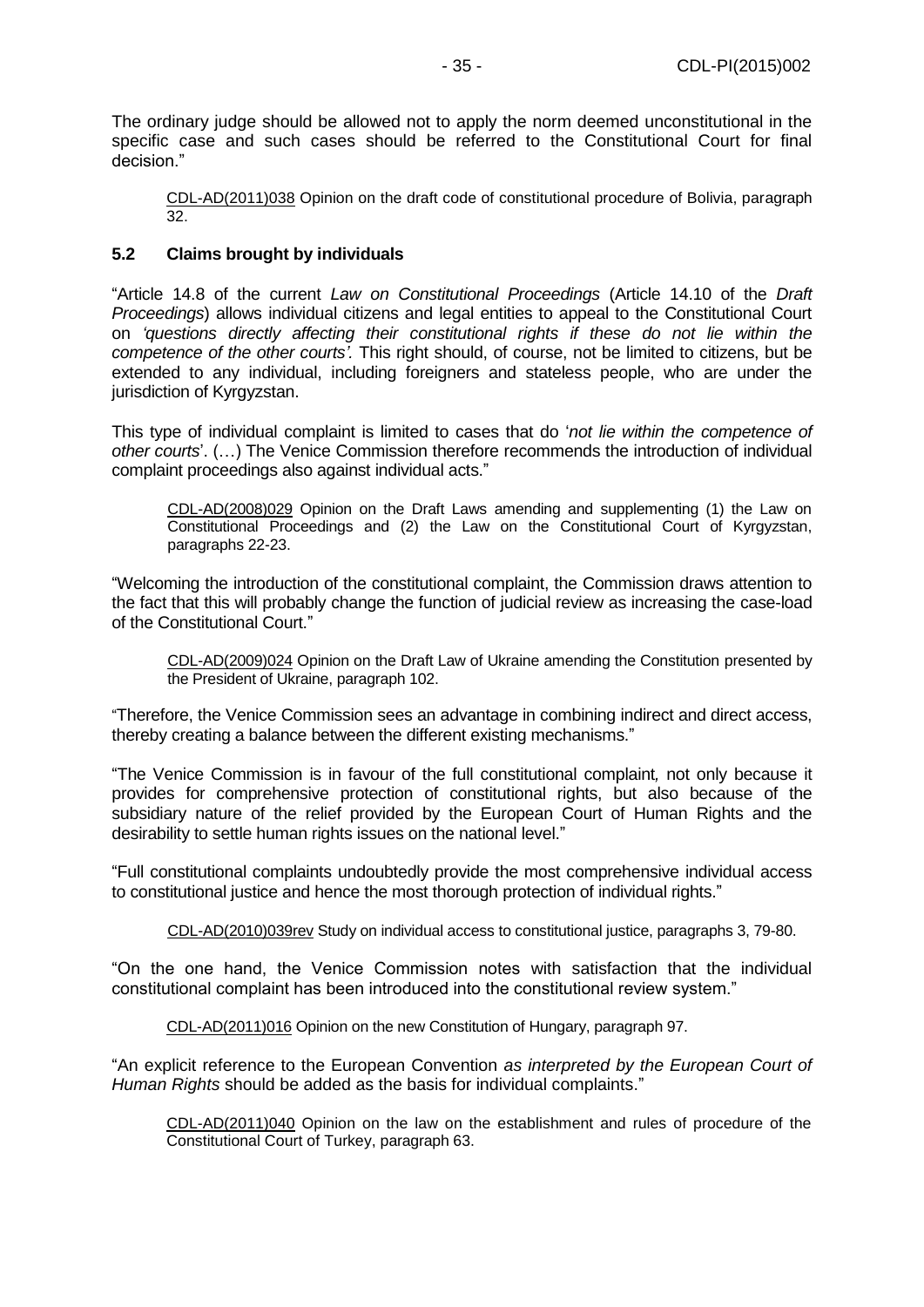# <span id="page-35-0"></span>**5.2.1 Full constitutional complaint**

"In addition, a full constitutional complaint to the Constitutional Court - against all cases of violation of human rights through individual acts – should be introduced. In Ukraine, individual complaints to the Constitutional Court can only be directed against unconstitutional legislation<sup>2</sup> but not against individual unconstitutional acts. The violation of human rights through individual acts, including cases of excessive length of procedure, cannot be attacked before the Constitutional Court. The introduction of a full constitutional complaint was proposed by the Speaker of Parliament in 2011 but this proposal has not yet been implemented. A full constitutional complaint to the Constitutional Court would also cover cases of excessive length of procedure before the Supreme Court."

CDL-AD(2013)034 Opinion on Proposals Amending the Draft Law on the Amendments to the Constitution to strengthen the independence of judges of Ukraine, paragraph 11.

"(…) the *amparo* action should not only protect against illegal acts, but also against unconstitutional acts or acts which are legal but unconstitutional."

CDL-AD(2011)038 Opinion on the draft code of constitutional procedure of Bolivia, paragraph 36.

"As mentioned above under the paragraph "Ensuring the direct effect of fundamental rights and freedom," the right to individual petition to the Constitutional Court should be extended, in particular to include the right to challenge the constitutionality of other legal acts (current Article 101 of the Constitution)."

CDL-AD(2014)027 Opinion on the Draft Concept Paper on the Constitutional Reforms of the Republic of Armenia, paragraph 74.

The Amendment stipulates that constitutional complaint should concern a violation of the freedoms and rights of "the individual and citizen". However, it should be lodged by a "natural or legal person". It is understood that individual constitutional complaints may concern not only violation of the rights of citizens *stricto sensu* but also of other private persons, including foreigners and companies.

Further, the Amendment should probably explain what "individual acts or actions of a state body" mean. It should be clear that constitutional complaints may be lodged against not only administrative but also judicial acts, including decisions of the Supreme Court. It is also important to state explicitly that the CC has the power to quash individual acts (both administrative and judicial), to order the reopening of the proceedings and to award compensation where necessary. The constitutional complaint can be considered as an "effective legal remedy" by the ECtHR only if the CC has sufficient powers and can restore the rights breached. The authorities should consider whether the CC should be competent to hear complaints about inaction by the State bodies and officials along with their "acts"."

CDL-AD(2014)026 Opinion on the Seven Amendments to the Constitution of "The former Yugoslav Republic of Macedonia" concerning, in particular, the Judicial Council, the Competence of the Constitutional Court and Special Financial Zones, paragraphs 87-89.

## <span id="page-35-1"></span>**5.2.2 Exhaustion of remedies**

-

"Article 33 settles three issues which were raised in the interim opinion:

 $2$  Normative constitutional complaint, see Study on Individual Access to Constitutional Justice, CDL-AD(2010)039rev, paragraph 77.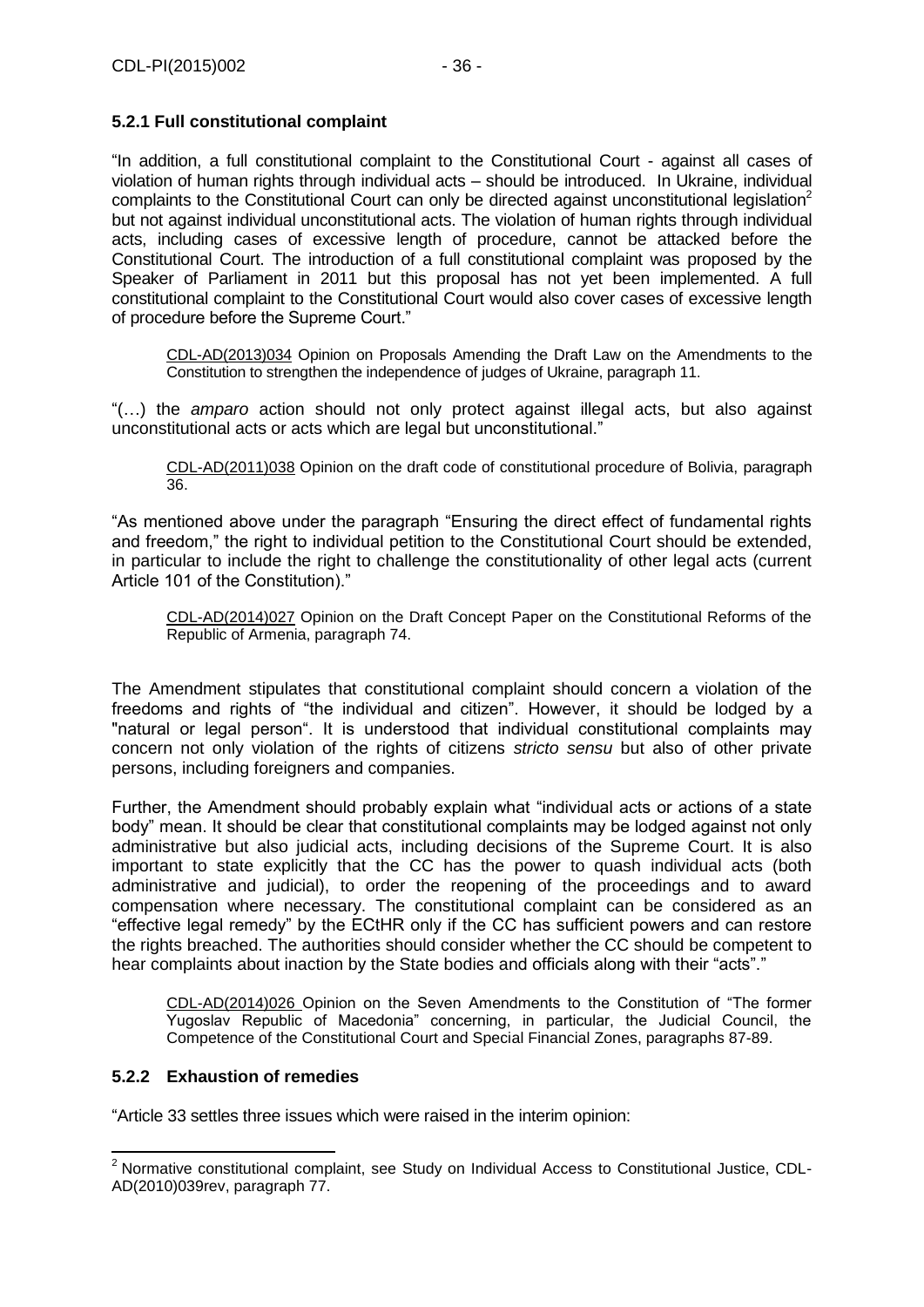• the Constitutional Court can accept complaints even without the exhaustion of other remedies if these remedies cannot prevent irreparable damage to the complainant;(…)"

[CDL-AD\(2002\)005](file:///C:/Users/gerwien/AppData/Local/Microsoft/Windows/Temporary%20Internet%20Files/docs/2002/CDL-AD(2002)005-e.asp) Opinion on the Draft Law on the Constitutional Court of the Republic of Azerbaijan, paragraph 9.

"There may be ordinary remedies, which are prescribed by law but which are ineffective because they may not be apt to avoid irreversible detrimental consequences for the applicant in the light of the constant jurisprudence of the ordinary courts. In such rare and exceptional cases, the Constitutional Court should have the possibility to accept individual complaints even before the exhaustion of these inefficient remedies."

[CDL-AD\(2008\)030](http://www.venice.coe.int/docs/2008/CDL-AD(2008)030-E.pdf) Opinion on the Draft Law on the Constitutional Court of Montenegro, paragraph 60.

"An exception to the requirement for the exhaustion of legal remedies should be provided for all cases where adhering to this rule could cause irreparable damage to the individual."

CDL-AD(2012)009 [Opinion on Act CLI of 2011 on the Constitutional Court of Hungary,](http://www.venice.coe.int/docs/2012/CDL-AD(2012)009-e.pdf)  paragraph 54(4).

#### <span id="page-36-0"></span>**5.2.3 Free legal aid**

"As a guarantee for the protection of human rights, access to the Constitutional Court should be simplified. If there are fees for bringing a case, they should be relatively low and even then the Court should be able to make exceptions for people who do not have the means to bring a claim, which is not manifestly unfounded."

[CDL-AD \(2008\)029](http://www.venice.coe.int/docs/2008/CDL-AD%20(2008)029-E.pdf) Opinion on the Draft Laws amending and supplementing (1) the Law on Constitutional Proceedings and (2) the Law on the Constitutional Court of Kyrgyzstan, paragraph 45.

"Free legal aid should be provided to applicants if their material situation so requires in order to ensure their access to constitutional justice."

"The Venice Commission recommends that in view of increasingly more comprehensive human rights protection, court fees for individuals ought to be relatively low and that it should be possible to reduce them in accordance with the financial situation of the applicant. Their primary aim should be to deter obvious abuse."

"For reasons of procedural economy, persons who have a lawful interest in the question may be entitled to intervene in a pending case. If there is a large quantity of quasi-identical cases, the court should be able to decide one or more paradigmatic cases and to simplify the procedure for similar claims both concerning inadmissibility and concerning the legal iustification."

[CDL-AD\(2010\)039rev](http://www.venice.coe.int/docs/2010/CDL-AD(2010)039rev-E.pdf) Study on individual access to constitutional justice, paragraphs 113, 117, 129.

#### <span id="page-36-1"></span>**5.2.4 Determination of admissibility**

"The effectiveness of a constitutional court also requires there to be a sufficient number of judges, that the procedure not be overly complex and that the court have the right to reject individual complaints which do not raise a serious issue of constitutional law."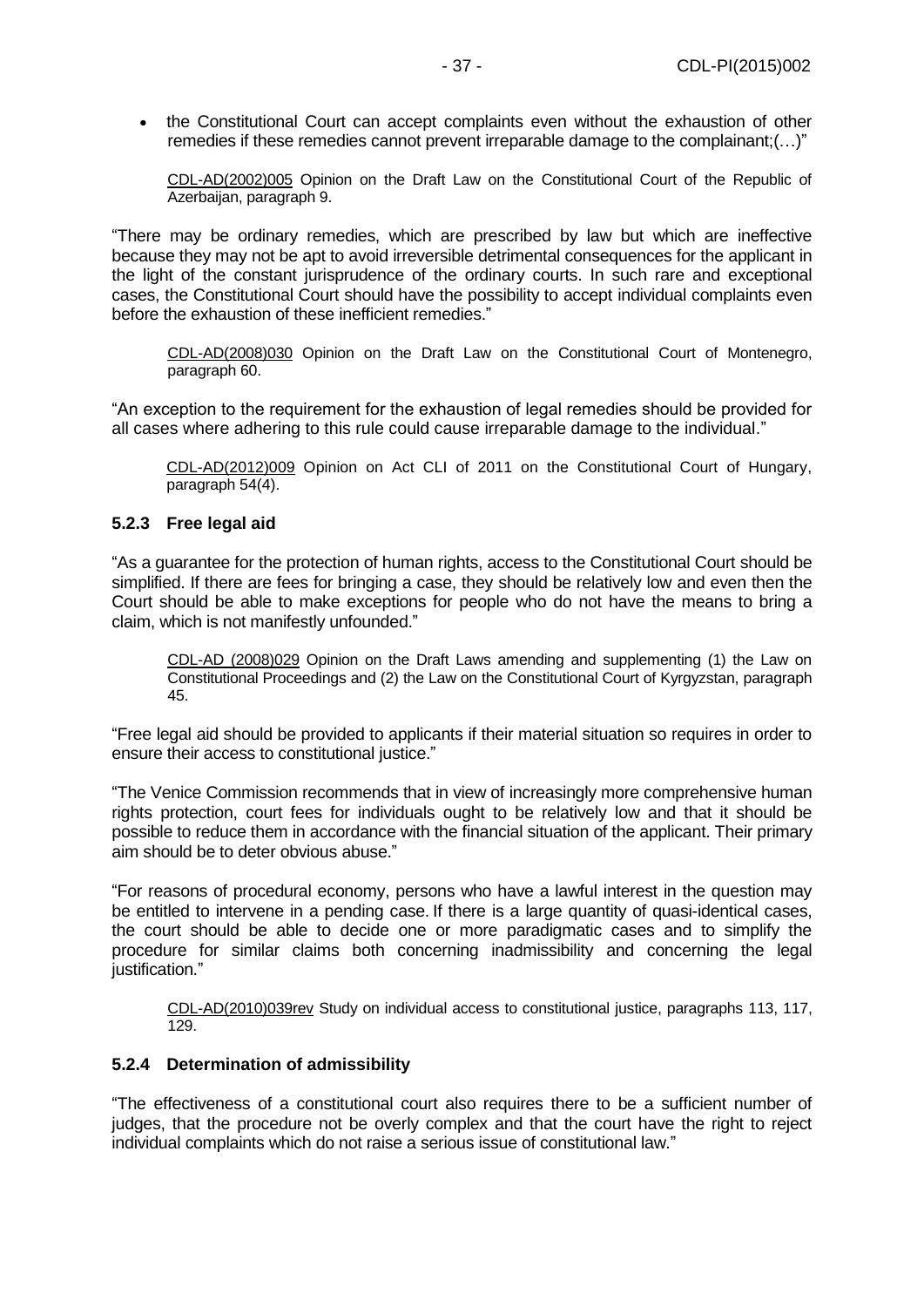[CDL-STD\(1997\)020](file:///C:/Users/gerwien/AppData/Local/Microsoft/Windows/Temporary%20Internet%20Files/docs/1997/CDL-STD(1997)020-e.asp) The composition of constitutional courts - Science and Technique of Democracy, no. 20 (1997), p. 22.

"Since the constitutional complaint procedure can be initiated by individuals, it is possible that the Court will have to deal with a large number of such complaints. According to Article 37 of the draft, which applies to all types of procedures, the Court can refuse to accept manifestly illfounded cases. This provision might serve as a filter in order to avoid an excessive case-load."

[CDL-AD\(2002\)005](file:///C:/Users/gerwien/AppData/Local/Microsoft/Windows/Temporary%20Internet%20Files/docs/2002/CDL-AD(2002)005-e.asp) Opinion on the Draft Law on the Constitutional Court of the Republic of Azerbaijan, paragraph 8.

"An appeal against the 'return' of application decided by the staff of the court should be available to a committee of three judges rather than to the Court's President only."

[CDL-AD\(2006\)017](file:///C:/Users/gerwien/AppData/Local/Microsoft/Windows/Temporary%20Internet%20Files/docs/2006/CDL-AD(2006)017-e.asp) Opinion on amendments to the Law on the Constitutional Court of Armenia, paragraph 31.

"Time-limits for applications: While these time limits should not be too long, they must be reasonable in order to enable the preparation of any complaint by an individual personally, or to enable a lawyer to be instructed to prosecute the complaint and defend the individual's rights (…). The Venice Commission recommends that with regard to individual acts the court should be able to extend the deadlines in cases where an applicant is unable to comply with a timelimit due to reasons not related to either their or their lawyer's fault or, where there are other compelling reasons."

[CDL-AD\(2010\)039rev](http://www.venice.coe.int/docs/2010/CDL-AD(2010)039rev-E.pdf) Study on individual access to constitutional justice, paragraph 112.

"If the constitutional review proceeding will not substantially change the applicant's situation, an application can be refused (…); it should only lead to the denial of a review in cases where it is manifest that the constitutional court's decision will be ineffective as a means to provide effective access to constitutional justice."

[CDL-AD\(2010\)039rev](http://www.venice.coe.int/docs/2010/CDL-AD(2010)039rev-E.pdf) Study on individual access to constitutional justice, paragraph 124.

"Appeals *[against inadmissibility decisions]* may be beneficial for establishing a common approach with regard to the admissibility criteria. However, it is also true that such appeals could lead to an overburdening of the Chamber. The explanatory note contains no information on the number of appeals, if and to what extent the Chamber was burdened by the appeals against inadmissibility decisions and whether this was the real reason for the amendment.

One – radical – alternative would be to remove the appeal as such. This may become necessary in the future when the number of petitions and appeals will be much higher and might paralyse the operation of the Chamber. As another alternative, in order to avoid overburdening of the Chamber with appeals, it could be provided that the petition may be declared inadmissible only with unanimous vote of the Panel of judges and providing a requirement to transfer the case to the Chamber if the judges disagree on the issue."

CDL-AD(2014)020 Opinion on the Draft Constitutional Law on Introduction Amendments and Additions to the Constitutional Law on the Constitutional Chamber of the Supreme Court of Kyrgyz Republic, paragraphs 15-16.

#### <span id="page-37-0"></span>**5.2.5 Relations with ordinary courts**

"Some constitutional courts having implemented the review of constitutional complaints faced the problem of interference with ordinary courts. The possibility to review the decisions of ordinary courts may create tensions, and even conflict between the ordinary courts and the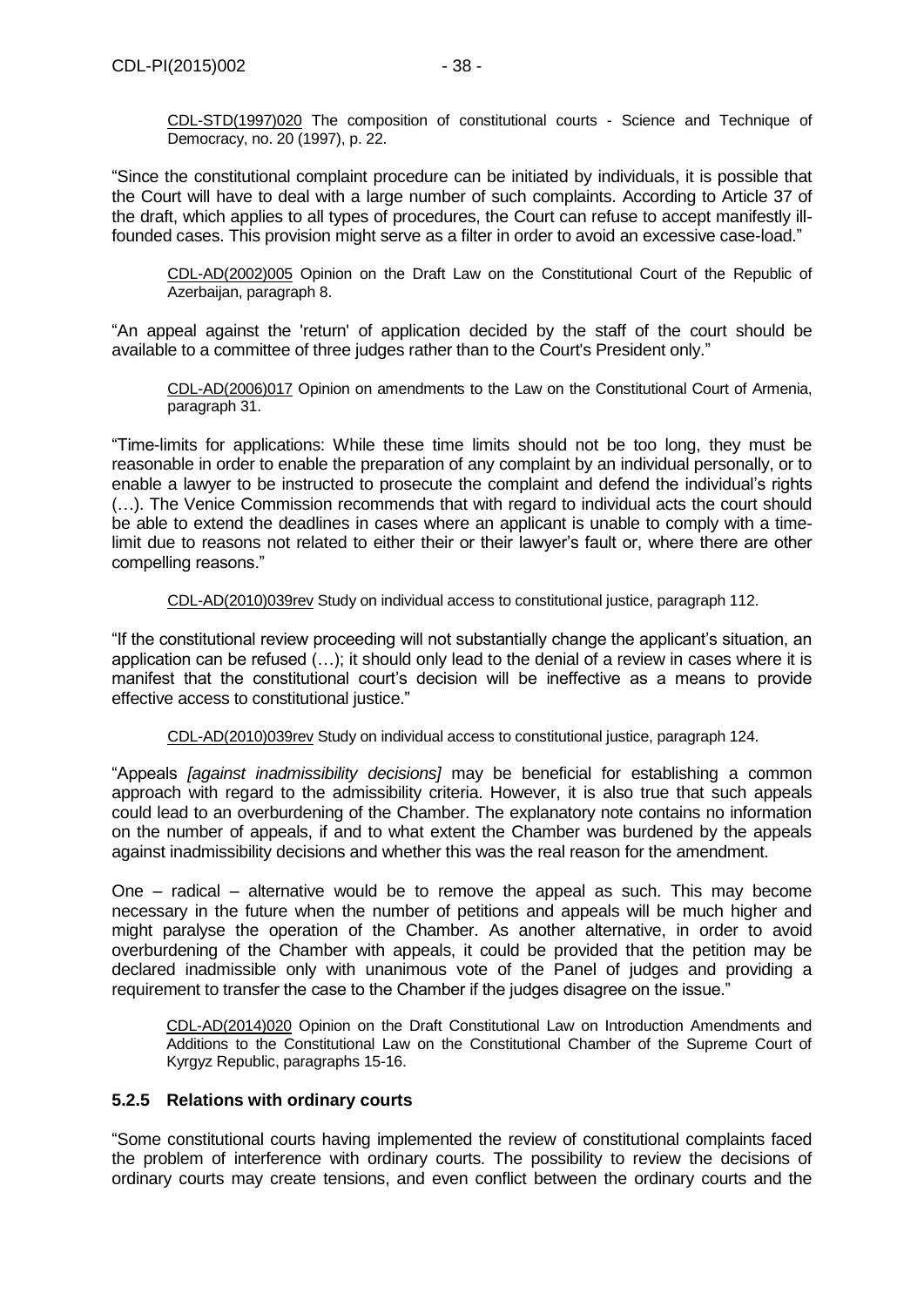Constitutional Court. Therefore it seems necessary to avoid a solution that would envisage the Constitutional Court as a 'super-Supreme Court'. Its relation to 'ordinary' high courts (Court of Cassation) has to be determined in clear terms."

[CDL-AD\(2004\)024](http://www.venice.coe.int/docs/2004/CDL-AD(2004)024-E.pdf) Opinion on the Draft Constitutional Amendments with regard to the Constitutional Court of Turkey, paragraph 44.

"(…) The Venice Commission is in favour of German and Spanish provisions, according to which in cases where the constitutional complaint is directed against a court decision, the court should give the party in whose favour the decision was taken an opportunity to make a statement (…)"

"(…) An explicit legislative or even constitutional provision, which would render the constitutional court's interpretation binding on all other state organs, including lower courts, provides an important element of clarity in the relations between the constitutional court and ordinary courts."

"The Venice Commission recommends avoiding a solution in which the constitutional court would act as a 'super-Supreme Court' interfering in the regular application of the law by ordinary courts and that it should only look into constitutional matters, restraining its scope *ratione materiae* and avoiding also its own overburdening (…)"

[CDL-AD\(2010\)039rev](http://www.venice.coe.int/docs/2010/CDL-AD(2010)039rev-E.pdf) Study on individual access to constitutional justice, paragraphs 132, 202, 226.

"Examination of appeals against the decisions of the JC [Judicial Council] in disciplinary cases is not a part of the core functions of a constitutional court. In such proceedings the Constitutional Court does not appear as constitutional, but rather as an appellate court. As the Venice Commission has stated in relation to Serbia, "the Constitutional Court is the first and only court to examine the respective decisions of the judicial and prosecutorial councils. The Constitutional Court will therefore have to examine challenged facts more thoroughly than may be necessary in constitutional complaint proceedings".

Furthermore, the combined effect of introduction of the constitutional complaint and redirecting appeals in the disciplinary cases to the Constitutional Court may be problematic, in terms of a possible drastic increase of the workload of the Constitutional Court.

In view of the above, a better solution would be to keep appeal jurisdiction within the Supreme Court but at the same time develop rules which would prevent any possibility for conflict of interests between members of the JC, members of the appeal chamber within the Supreme Court, and those who have the right to initiate disciplinary proceedings against judges."

CDL-AD(2014)026 Opinion on the Seven Amendments to the Constitution of "The former Yugoslav Republic of Macedonia" concerning, in particular, the Judicial Council, the Competence of the Constitutional Court and Special Financial Zones, paragraphs 93-95.

## <span id="page-38-0"></span>**5.2.6** *Actio popularis*

 $\overline{a}$ 

"The Venice Commission would like to stress that the availability of an *actio popularis* in matters of constitutionality cannot be regarded as a European standard. It acknowledges that this mechanism has been seen as the broadest guarantee of a comprehensive constitutional review<sup>3</sup>, which allows eliminating from the legal order quickly unconstitutional laws, especially

<sup>&</sup>lt;sup>3</sup> H. Kelsen, cit.in: R. Ben Achour, "Le contrôle de la Constitutionnalité des lois: quelle procédure?", Actes du colloque international " L'effectivité des droits fondamentaux dans les pays de la communauté francophone ", Port-Louis (Île Maurice), 29-30 septembre, 1<sup>er</sup> octobre 1993, p.401.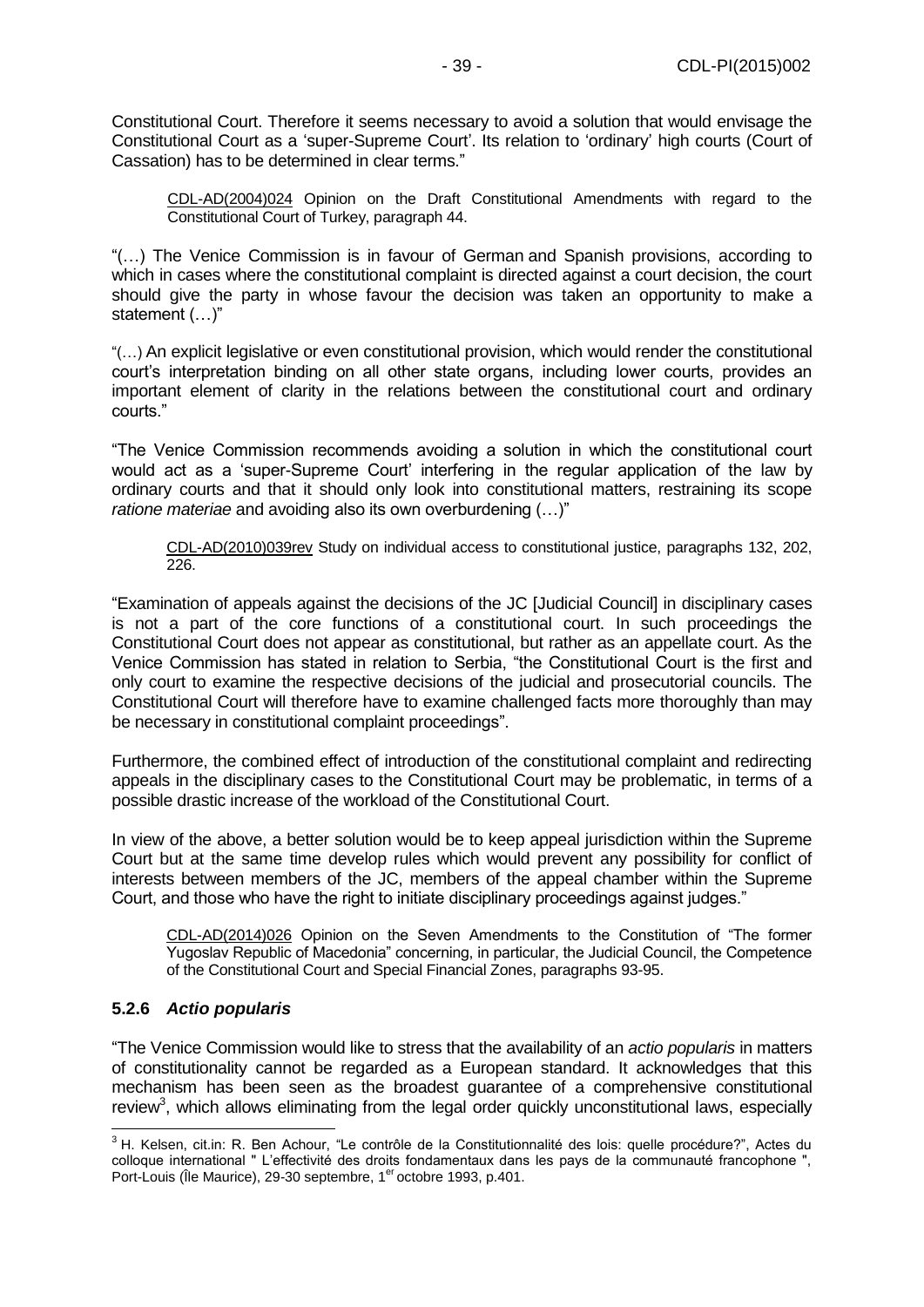laws adopted prior to the Constitution. Nevertheless, a comparative perspective shows that most countries did not choose to introduce this mechanism as a valid means to challenge statutory Acts before the Constitutional Court. As a consequence, *actio popularis* is at present rather an exception in Europe and among the Member States of the Venice Commission.

Moreover, in its Opinion on the Draft Law on the Constitutional Court of Montenegro (CDL-AD(2008)030), the Venice Commission recommended the exclusion of the *actio popularis*. The Commission referred, in this context, to the Croatian experience showing that '*such a wide access can totally overburden the Court*' (see § 51)."

[CDL-AD\(2011\)001](http://www.venice.coe.int/docs/2011/CDL-AD(2011)001-e.pdf) Opinion on three legal questions arising in the process of drafting the New Constitution of Hungary, paragraphs 57- 58.

"According to part 1, para 1 of Article 20 which is currently in force a private person or a legal entity are entitled to appeal to the Constitutional Chamber in case they believe that the laws or other normative regulatory acts violate their rights and freedoms recognized in the Constitution". The Draft Law (the English version of it) proposes to delete the word "his" in this legal provision. However, there is no word "his" in the English text of the law, which seems to be an editorial or translation error. In this regard, Russian texts of the law and the Draft Law are more coherent as they contain the word "his" ("его" in Russian) followed by "rights and freedoms".

According to the explanatory note, this amendment is purely editorial in nature. However, it should be noted that this amendment may lead to establishing *actio popularis* access to the Constitutional Chamber and causes confusion between the subjects of abstract and concrete review. Deleting the word "their" (or "his") in front of the words "rights and freedoms" would enable any person to apply to the Chamber for any alleged violation of the Constitution, irrespective whether such violation has a direct impact on the applicant or not. It is not clear if this was the intention of the drafters. The Venice Commission has already made such observations in 2011 and recommends also now that the proposed amendment is reconsidered. The right to appeal should be limited to those persons whose rights have been affected. Otherwise the Chamber might be seriously overburdened with appeals by individuals who complain about any legal act they come to know of."

CDL-AD(2014)020 Opinion on the Draft Constitutional Law on Introduction Amendments and Additions to the Constitutional Law on the Constitutional Chamber of the Supreme Court of Kyrgyz Republic, paragraphs 9-10.

"Further, the text of the Amendment should make it clear that only the person whose rights are affected has a standing to complain. As the text reads now it may be understood that one person may complain about a violation of the rights of another person. The Venice Commission has always warned the States against the introduction of *actio popularis* in their legal systems and it should be made clear that only victims of violations have the right to complain. This comment applies only to individual constitutional complaints, not to proposals for abstract control of laws and other regulations.

CDL-AD(2014)026 Opinion on the Seven Amendments to the Constitution of "The former Yugoslav Republic of Macedonia" concerning, in particular, the Judicial Council, the Competence of the Constitutional Court and Special Financial Zones, paragraph 87.

## <span id="page-39-0"></span>**5.3 Effective remedy**

"If a state intended to introduce a process of individual complaint to the Constitutional Court with the purpose of providing a national remedy or filter for cases that would otherwise reach the Strasbourg Court, i.e. providing an effective remedy in the sense of Article 13 of the Convention and to require its exhaustion under Article 35.1, such a process should provide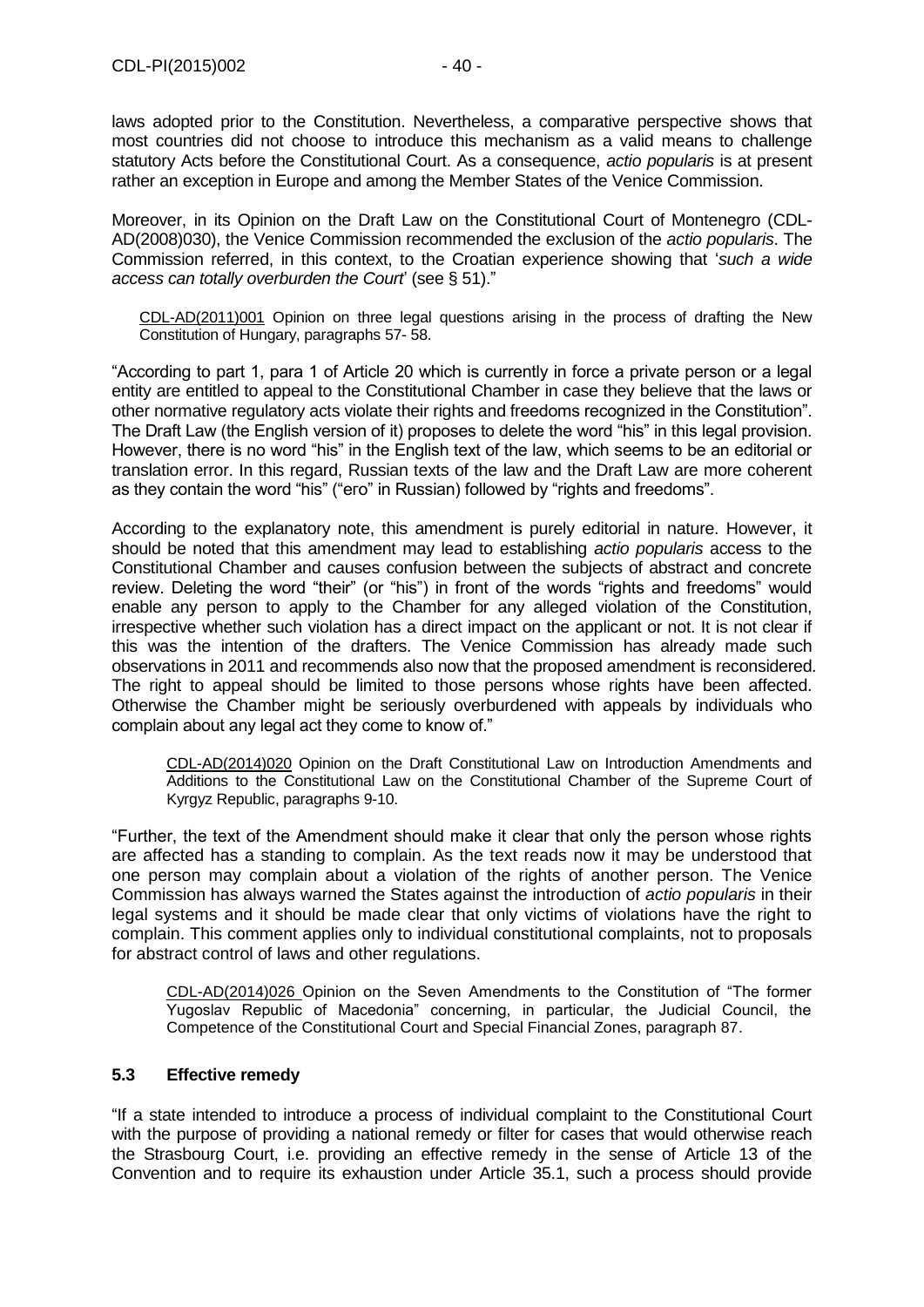redress through a binding decision in the case. The court must be obliged to hear the case and there must not be any unreasonable demands as to costs or representation."

"However, the risk of overburdening the court must be balanced against the need to ensure effective individual access to constitutional justice. Human rights protection requires that every ordinary court should have access to constitutional proceedings, rather than reducing effective remedies through a too strict selection of applications raising constitutional matters."

[CDL-AD\(2010\)039rev](http://www.venice.coe.int/docs/2010/CDL-AD(2010)039rev-E.pdf) Study on individual access to constitutional justice, paragraphs 93, 226.

#### <span id="page-40-0"></span>**5.3.1 Excessive procedural length**

"In cases of alleged excessive procedural length, an individual appeal to the constitutional court should enable it to effectively order the speedy resumption and termination of the proceedings before the ordinary courts or to settle the matter itself on the merits. In these types of cases, the constitutional court should be able to provide compensation equivalent to what the applicant would receive at the Strasbourg Court."

"(…) the introduction of the possibility for lodging individual complaints before a constitutional court and effective constitutional remedies should exist. Moreover, the constitutional or equivalent court should be able to provide a quick remedy and to speed up lengthy procedures, as well as provide compensation in cases where proceedings are of an excessive length."

"Time limits for the adoption of decisions, if they are established, should not be too short to provide the constitutional court with the opportunity to examine the case fully and should not be so long to prevent the effectiveness of the protection of human rights *via* constitutional justice."

[CDL-AD\(2010\)039rev](http://www.venice.coe.int/docs/2010/CDL-AD(2010)039rev-E.pdf) Study on individual access to constitutional justice, paragraphs 94, 109, 149.

"Even without such a further complication, a 30-day period for the examination of the constitutionality of a legal provision appears to be extremely difficult to meet, especially in the context of the introduction of individual appeals to the Constitutional Court, which results in a substantial additional work-load. While it is understandable that the Hungarian authorities wish to provide for speedy proceedings before the ordinary courts, this should not be done in a way that renders ineffective constitutional review as an essential element of checks and balances.

The Government Comments (para. 61) announce that the Hungarian Government will submit a proposal amending Article 24.2.b of the Fundamental Law extending the 30 day limit to 90 days. The Venice Commission welcomes that this proposal would result in an improvement but the dead-line is still very tight and should be made more realistic, for example 9 months."

CDL-AD(2013)014 Opinion on the draft Law on the amendments to the Constitution, strengthening the independence of judges (including an explanatory note and a comparative table) and on the changes to the Constitution proposed by the Constitutional Assembly of Ukraine, paragraphs 117-118.

## <span id="page-40-1"></span>**6 Jurisdiction**

"In the Venice Commission's opinion, the jurisprudence of a Constitutional Court has to be consistent and based on convincing arguments in order to be accepted by the people. Changes in the case-law have to be well-founded and explained in order not to undermine legal certainty. The principle of legal certainty, being one of the key elements of the rule of law, also requires that when declaring a constitutional amendment unconstitutional the time elapsed since its adoption is taken into account. Moreover, when a court's decision is based on formal or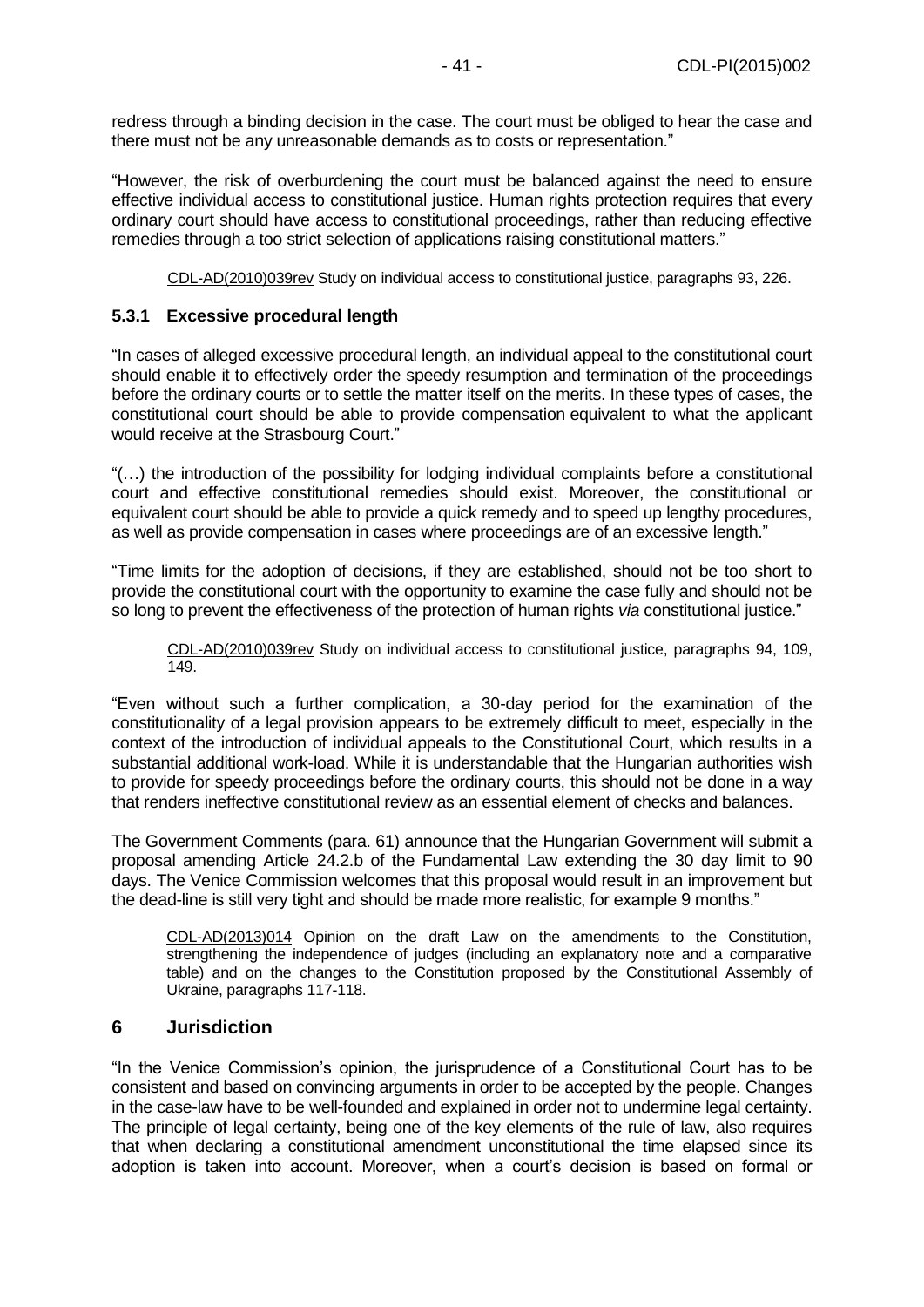procedural grounds only, the substantive effect of such a decision should also be taken into account. In other words, the final decision should be based on a proportionality test where the requirement of constitutionality should be balanced against the negative consequences of the annulment of the constitutional amendment in question.

Finally, it is also important for such a decision to include unambiguous transitory provisions and set a precise time-limit for bringing lower-order norms and the functioning of state institutions into harmony with the Constitution in force."

[CDL-AD\(2010\)044](http://www.venice.coe.int/docs/2010/CDL-AD(2010)044-E.pdf) Opinion on the Constitutional Situation in Ukraine, paragraphs 38-39.

"According to Art. N § 3, the Constitutional Court is obliged to respect the "principle of balanced, transparent and sustainable budget management". This statement seems to give the budget management priority with respect to a weighing of interests in cases of infringements of fundamental rights. The Venice Commission considers that financial reasons can bear on the interpretation and application of norms, but they are not as such sufficient to overcome constitutional barriers and guarantees. They must not in any way hamper the responsibility of the Court to scrutinize an act of state and to declare it invalid, if it violates the Constitution."

CDL-AD(2011)016 Opinion on the new Constitution of Hungary, paragraph 51.

"The supremacy of the Constitution is proclaimed with respect to the laws and Constitutions of the Entities, and the Constitutional Court of B.H. is competent to verify the compatibility of the constitutions of the Entities with the Constitution of B.H. The usual elements of a federal State are therefore present."

CDL-AD(2011)030 *Amicus Curiae* Brief for the Constitutional Court of Bosnia and Herzegovina on the law of the Republika Srpska on the status of state property located on the territory of the Republika Srpska and under the disposal ban, paragraph 21.

"The limitation of the Constitutional Court's control powers in budgetary matters should be abolished. At least, the excessive restriction of Article 27 of the Transitory Provisions should be brought into line with Article 37.4 of the Fundamental Law."

CDL-AD(2012)009 [Opinion on Act CLI of 2011 on the Constitutional Court of Hungary,](http://www.venice.coe.int/docs/2012/CDL-AD(2012)009-e.pdf)  paragraph 54(10).

"This provision means that procedures already pending before the Constitutional Court are transferred from the Court to the HJC by law. This raises serious doubts with respect to the principle of the separation of powers and the rule of law. 6 The legislator should refrain from intervening into already commenced judicial proceedings and it will be up to the constitutional Court to decide whether or not legislative changes may cause termination of appeals lodged with the Court. In its opinions on the Constitution of Serbia (CDL-AD(2007)004) and on the draft laws on judges and on the organisation of courts of the Republic of Serbia (CDLAD(2008)007), the Venice Commission insisted that decisions concerning termination should be appealable to a court of law.

It would therefore be preferable that, instead of terminating these proceedings in front of the Constitutional Court, the proceedings be simply suspended, pending the new examination by the HJC and the SPC - but enable the appeals to continue if an unfavourable decision was made in relation to an individual judge or prosecutor. A mere suspension rather than termination would not be open to as strong an objection as could be made in the case of termination. It would also preserve the possibility of what would in practice amount to an appeal to the Constitutional Court, in the event of an unfavourable conclusion for any particular individual."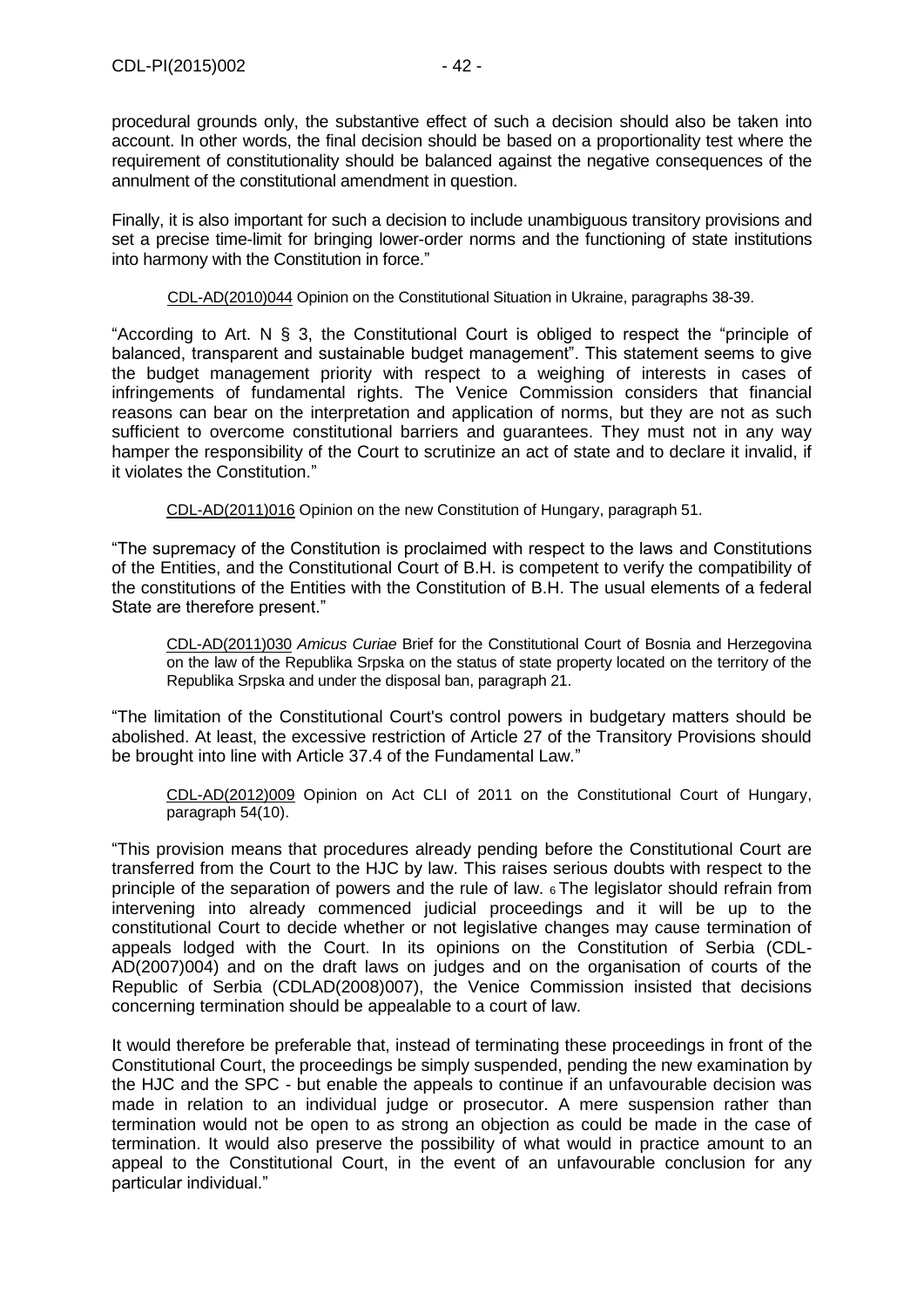"The legislator should refrain from intervening into already commenced judicial proceedings and it will be up to the Constitutional Court to decide whether or not legislative changes may cause termination of appeals lodged with the Court. With respect to the latter, instead of terminating the already commenced proceedings, the proceedings should simply be suspended pending the new examination by the HJC and the SPC, but enable the appeals to continue in the event of an unfavourable decision in relation to an individual judge or prosecutor."

CDL-AD(2011)015 [Interim opinion on the draft decisions of the high judicial council and of the](http://www.venice.coe.int/docs/2011/CDL-AD(2011)015-e.pdf)  [state prosecutorial council on the implementation of the laws on the amendments to the laws on](http://www.venice.coe.int/docs/2011/CDL-AD(2011)015-e.pdf)  [judges and on the public prosecution of Serbia, p](http://www.venice.coe.int/docs/2011/CDL-AD(2011)015-e.pdf)aragraphs18-19, 42.

"In this respect, a consistent pattern of reacting with constitutional amendments to the rulings of the Constitutional Court may be observed in Hungary in recent times, and the Fourth Amendment follows this pattern. Provisions which were found unconstitutional and were annulled by the Constitutional Court have been reintroduced on the constitutional level: this pattern of 'constitutionalisation' of provisions of ordinary law excludes the possibility of review by the Constitutional Court."

(…)

"The representatives of the Hungarian Government have correctly pointed out that it is a sovereign decision of the constituent power – in Hungary Parliament with a two-thirds majority – to adopt a Constitution and to amend it. In itself, the possibility of constitutional amendments is an important counterweight to a constitutional court's power over legislation in a constitutional democracy, as well as an important element in the delicate system of checks and balances which defines a constitutional democracy. Nevertheless, this approach can only be justified in particular cases, based on thorough preparatory work, wide public debate and large political consensus – as in general is necessary for constitutional amendments.

In the discussions in Budapest, representatives of the governmental majority agreed that in some cases Parliament had reacted to decisions of the Constitutional Court by amending the Fundamental Law, but pointed out that this also had happened for example in Austria, where Parliament had resorted to constitutional amendments in order to overcome decisions of the Constitutional Court. In the opinion of the Venice Commission, however, while this example is indeed correct, it has to be pointed out that in 1988 the Austrian Constitutional Court stated that a repeated constitutionalisation of unconstitutional law could be seen by the Court as a total revision of the Constitution, which could not be adopted as a simple constitutional amendment with a two-thirds majority under Article 33.4 of the Austrian Constitution. Indeed, later the Constitutional Court annulled a constitutional amendment. Thus the Austrian Constitutional Court finally retained control over whether constitutional amendments violate fundamental principles.

According to European standards, in particular the Statute of the Council of Europe, Hungary is obliged to uphold democracy, the protection of human rights and the rule of law. The sovereignty of the Hungarian Parliament is therefore limited in international law.

The Venice Commission is concerned that the approach of shielding ordinary law from constitutional review is a systematic one. This results in a serious and worrisome undermining of the role of the Constitutional Court as the protector of the Constitution. This is a problem both from the point of view of the rule of law, but even more so from the point of view of the principle of democracy. Checks and balances are an essential part of any democracy. The reduction (budgetary matters) and, in some cases, complete removal ('constitutionalised' matters) of the competence of the Constitutional Court to control ordinary legislation according to the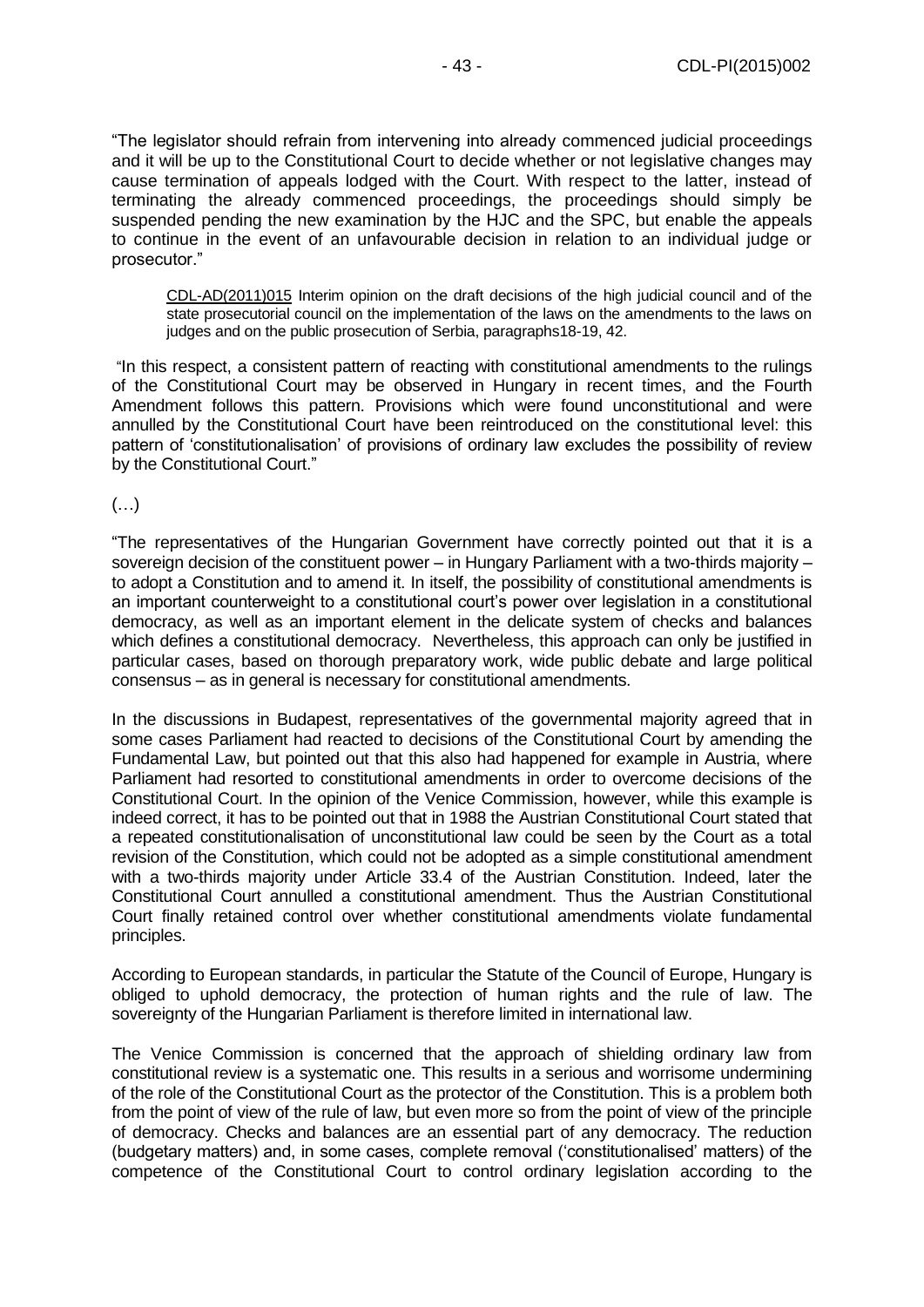standards of the Fundamental Law results in an infringement of democratic checks and balances and the separation of powers."

(…)

"The idea that a Constitutional Court should not be able to review the content of provisions of Fundamental Law is common ground as a general rule in many member States of the Council of Europe. In its Opinion on the Revision of the Constitution of Belgium, the Commission stated:

*"49. […] Belgium stands in the tradition of countries such as France which firmly reject judicial review of constitutional amendment. The Conseil Constitutionnel argued 'that because the constitutional legislator is sovereign, therefore constitutional amendments cannot be subject to review by other bodies (themselves created by the Constitution.)' Although in Austria and Germany there exists the possibility of review, these cases do not stand for a common European standard.*

*50. Most constitutional systems operate on the assumption that all constitutional provisions have a similar normative rank, and that the authority which revises the Constitution has the authority to thereby modify pre-existing, other constitutional provisions. The result is that, in general, one constitutional provision cannot be 'played out' against another one. The absence of a judicial scrutiny of constitutional revisions is owed to the idea that the constitutional revision is legitimised by the people itself and is an expression of popular sovereignty. The people is represented by parliament which acts as a constituante. The authority of the decision to amend the Constitution is increased by the specific requirements for constitutional amendment (qualified majority). 51. It is a matter of balancing the partly antagonist constitutional values of popular sovereignty and the rule of law whether to allow for rule-of-law induced barriers against constitutional revision, or for judicial scrutiny. Most Constitutions have placed a prime on popular sovereignty in this context. The Belgian proceedings are well within the corridor of diverse European approaches to this balancing exercise and do not overstep the limits of legitimate legal solutions."*

# (…)

"The Venice Commission again repeats its serious concern about the limitation of the competence of the Constitutional Court to review legislation. Shielding potentially unconstitutional laws from review is a direct attack on the supremacy of the Fundamental Law of Hungary. The Commission is particularly worried that the Fourth Amendment has given up the link of that provision to continued budgetary difficulties and thus has institutionalised this exception. This provision reinforces the assessment that the Fourth Amendment results in reducing the position of the Constitutional Court as guarantor of the Fundamental Law and its principles, which include European standards of democracy, the protection of human rights and the rule of law."

CDL-AD(2013)014 Opinion on the draft Law on the amendments to the Constitution, strengthening the independence of judges (including an explanatory note and a comparative table) and on the changes to the Constitution proposed by the Constitutional Assembly of Ukraine, paragraphs 81, 84-87, 103, 113.

"The Draft Amendment XXXIX broadens the jurisdiction of the Constitutional Court (CC) to examine complaints from individuals about violations of their human rights (hereinafter – "constitutional complaints"). At present the CC can only consider constitutional complaints related to a certain very limited number of basic rights. Now the list of rights is substantially expanded, albeit it remains a closed list.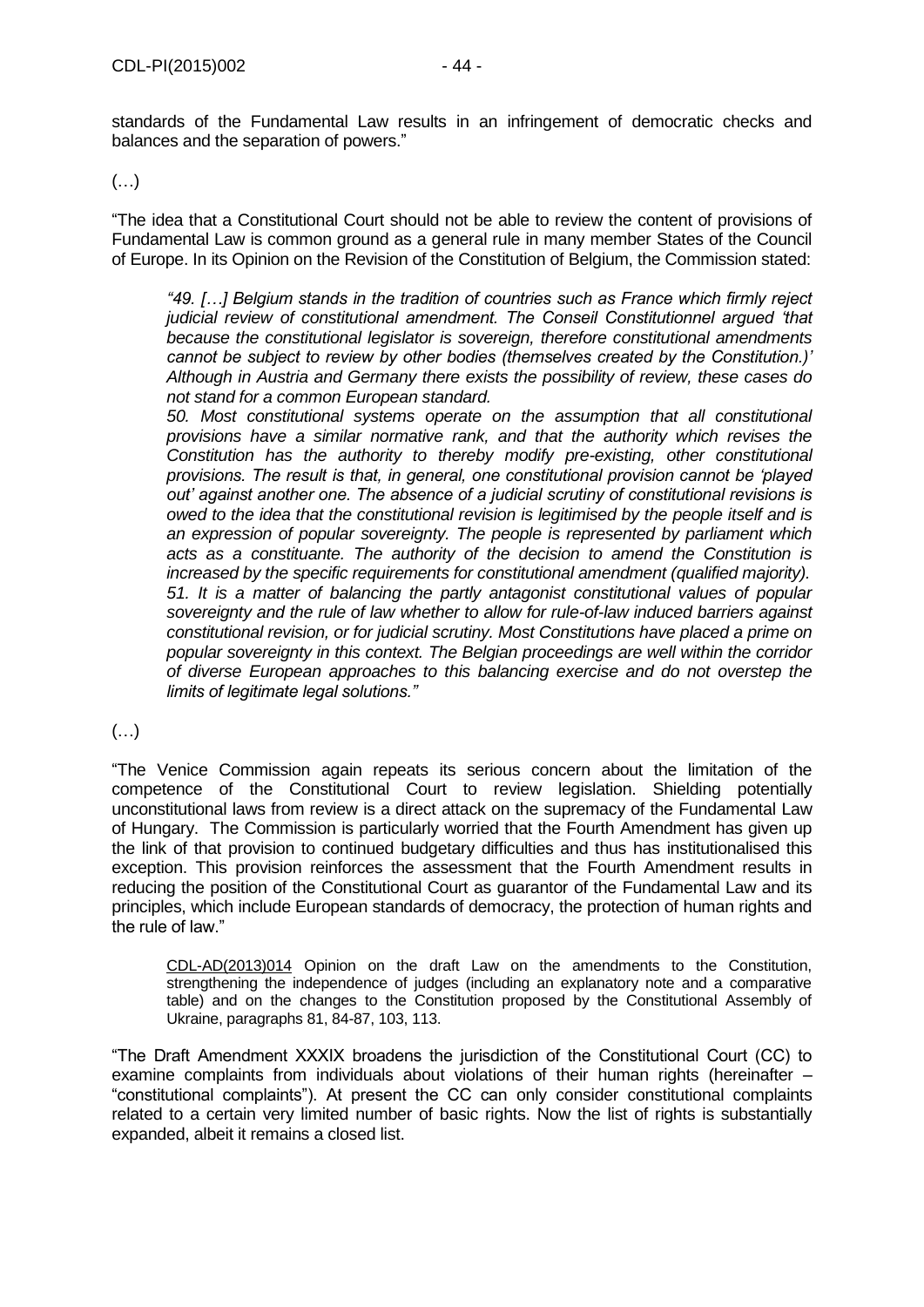In general, constitutional justice is considered a cornerstone of constitutional democracy. The Venice Commission has already particularly welcomed that some other States provided for the possibility of constitutional complaints by individuals for human rights violations. So, broadening of the competence of the CC in this field should be met with approval.

So far, the very limited catalogue of constitutional rights listed in Article 110 § 3 of the Constitution together with the procedural rules established in Section IV of the 1992 Rules of Procedure resulted in a negligible number of complaints about human rights' violations before the CC. Thus, in the course of 2013 it had a total of 22 such complaints. The Venice Commission observes that in the same period the European Court of Human Rights received over 500 complaints from the country. It shows that if the new remedy against human rights violations is introduced at the national level, there is a real risk of a strong growth in the number of cases the CC has to examine. The Commission considers that introduction of a new remedy of that kind requires careful preparation: adoption of procedural rules, development of new working methods, hiring and training law clerks and secretarial assistants, etc. In some other countries introduction of such remedy was preceded by a long preparatory period (up to two years, like in Turkey). The Venice Commission suggests that this welcome amendment should not have immediate effect, so that necessary preparations and amendments at the legislative level can be made.

To process a large number of complaints smaller decision-making bodies within the Constitutional Court should be established, in particular for processing clearly inadmissible complaints under a simplified procedure. The Government are invited to consider adding a provision to this end to the second new paragraph of Article 113 of the Macedonian Constitution."

CDL-AD(2014)026 Opinion on the Seven Amendments to the Constitution of "The former Yugoslav Republic of Macedonia" concerning, in particular, the Judicial Council, the Competence of the Constitutional Court and Special Financial Zones, paragraphs 78-79, 81- 82.

#### <span id="page-44-0"></span>**6.1 Control of sub-legislative acts**

"Particular attention should be paid in order to avoid that the Court being overburdened with work it would have difficulty in assuming. Such a risk exists when, as in the present case, the Constitutional Court not only deals with issues of constitutionality but is also required to ensure respect for the entire hierarchy of norms in Azerbaijan's legal system, a task which, in the European continental legal system, is more often attributed to administrative tribunals."

[CDL-INF\(1996\)010](file:///C:/Users/gerwien/AppData/Local/Microsoft/Windows/Temporary%20Internet%20Files/docs/1996/CDL-INF(1996)010-e.asp) Opinion on the draft law on the Constitutional Court of the Republic of Azerbaijan, p. 3.

## <span id="page-44-1"></span>**6.2.** *A priori* **control of legislation**

"The *ex ante* constitutional review is seen in many countries, i.e. before the enactment of legislation, as a highly important device for securing constitutionality of legislation.

Nevertheless, there is no common European standard as regards the initiators and the concrete modalities of this review. States decide, in accordance to their own constitutional traditions and specific needs, which organs, and to what extent, are authorized to conduct an *a priori* review and who should have the right to initiate it."

[CDL-AD\(2011\)001](http://www.venice.coe.int/docs/2011/CDL-AD(2011)001-e.pdf) Opinion on three legal questions arising in the process of drafting the New Constitution of Hungary, paragraphs 34-35.

"The practice shows that the role of the Constitutional Court in *ex ante* review is accepted in many states beside its main role in *ex post* review. The Venice Commission therefore considers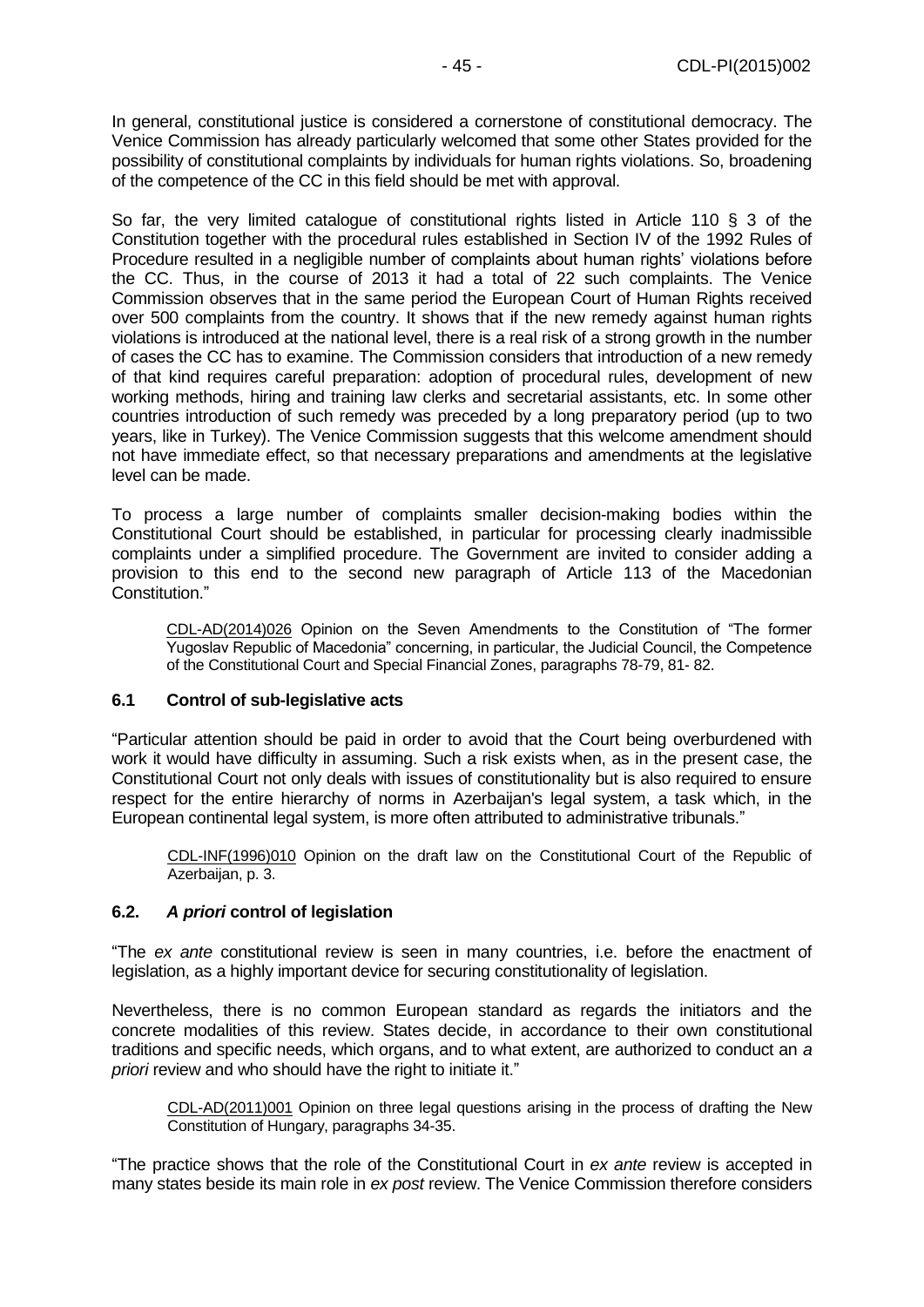[CDL-AD\(2011\)001](http://www.venice.coe.int/docs/2011/CDL-AD(2011)001-e.pdf) Opinion on three legal questions arising in the process of drafting the New Constitution of Hungary, paragraph 37.

"A clear disadvantage of *a priori* constitutional control by the Constitutional Court is that the Court has to decide without the benefit of knowing how that law is applied in practice. Often, unconstitutionality only becomes apparent through the practice of administrative and judicial organs. Conversely, the ordinary judiciary may have 'dealt' with a possibly unconstitutional law by interpreting it in a constitutional way.

The strongest argument against a wide use of *a priori* Constitutional review again lies in the possibility that an unconstitutionality of a law may arise though the practice of state organs, and this even in cases where the Constitutional Court had already been called upon to decide on the constitutionality of the law in abstract *a priori* proceedings."

[CDL-AD\(2011\)001](http://www.venice.coe.int/docs/2011/CDL-AD(2011)001-e.pdf) Opinion on three legal questions arising in the process of drafting the New Constitution of Hungary, paragraphs 49-50.

"It would be advisable to provide the Chamber with discretion in exceptional circumstances (in case of a high public interest) to consider an appeal, even if the challenged act is no longer in force."

CDL-AD(2011)018 Opinion on the draft constitutional law on the constitutional chamber of the Supreme Court of Kyrgyzstan, paragraph 38.

"(…) the Venice Commission however emphasised that only "in a few countries the Constitutional Court has been given a formal role in the constitutional amendment procedures". The Commission stated that an *a priori* review is a "fairly rare procedural mechanism". And although the Commission declared that *a posteriori* review by the Constitutional Court is "much more widespread", it cannot be seen as a general rule. Such control cannot therefore be considered as a requirement of the rule of law. Belgium stands in the tradition of countries such as France which firmly reject judicial review of constitutional amendment. The Conseil Constitutionnel argued "that because the constitutional legislator is sovereign, therefore constitutional amendments cannot be subject to review by other bodies (themselves created by the Constitution)". Although in Austria and Germany there exists the possibility of review, these cases do not stand for a common European standard."

CDL-AD(2012)010 [Opinion on the Revision of the Constitution of Belgium, p](http://www.venice.coe.int/docs/2012/CDL-AD(2012)010-e.pdf)aragraph 49.

## <span id="page-45-0"></span>**6.3** *A priori* **control for international treaties**

"Article 135.1.c of the Draft Constitutional Amendments as well as Articles 115.2 and Article 117 of the draft of the Law on Constitutional Court provide for a priori constitutional review of international treaties 'subject to ratification' and consequently 'international treaty or some [of] its provisions declared non-constitutional may not be ratified or approved and may not enter into force in the Republic of Moldova' (Article 117.2). It should be pointed out that 'by means of the exception of non constitutionality' and according to Article 115.3 of Draft Law also international treaties entered in force may be subject to the constitutionality control. Declaring such treaty or a part of its non-constitutional 'shall bring about its denunciation'. The ratified (valid) treaties obviously involve relations with other parties and if the Constitutional Court overturns such a treaty this could create international complications and result in the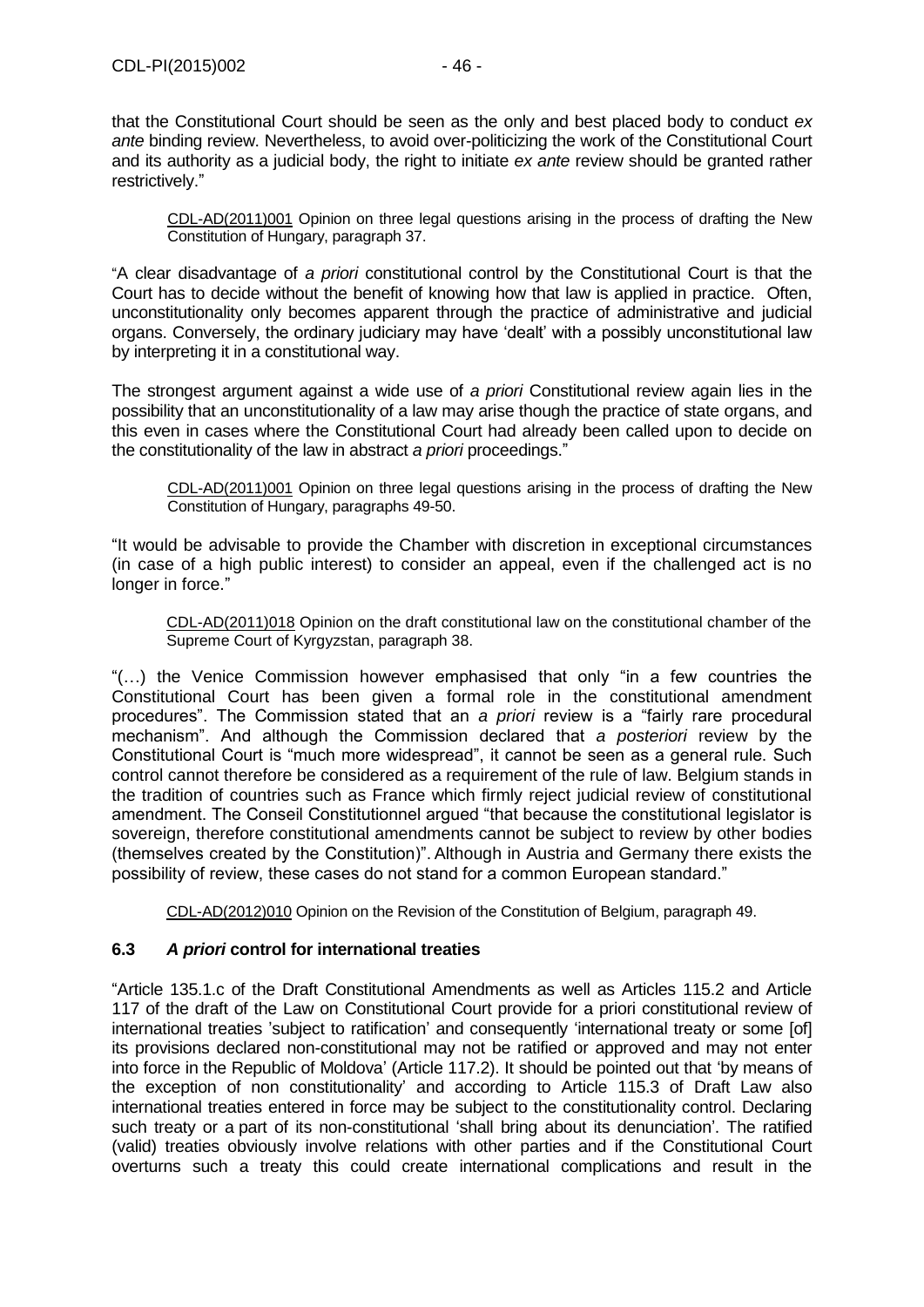responsibility of the state in public international law. Article 27.of the Vienna Convention on the Law of Treaties provides clearly that: 'A party may not invoke the provisions of its internal law as justification for its failure to perform a treaty'. A denunciation of an already valid treaty due to its non-conformity with the Constitution does not represent the optimum approach of the state to the valid norms of international law and values enshrined thereof. The general tendency is to rather harmonize legal orders of states (including constitutions) with their international obligations. "

[CDL-AD\(2002\)016](file:///C:/Users/gerwien/AppData/Local/Microsoft/Windows/Temporary%20Internet%20Files/docs/2002/CDL-AD(2002)016-e.asp) Opinion on the Draft Law on the Constitutional Court and Corresponding Amendments of the Constitution of the Republic of Moldova, paragraph 9.

"The Venice Commission warns against overburdening constitutional courts by transferring to them the competence of protecting not only against infringements of constitutional rights but also against mistakes in interpretation and application of norms which do not amount to violations of the constitution."

[CDL-AD\(2010\)039rev](http://www.venice.coe.int/docs/2010/CDL-AD(2010)039rev-E.pdf) Study on individual access to constitutional justice, paragraph 99.

"According to Article 4.1.2 of the draft Law, the Constitutional Chamber shall "make its pronouncement on constitutionality of international agreements to which the Kyrgyz Republic is a party and which have not entered into force". It would be advisable not to use the term "constitutionality" hear but rather refer to the term "concordance with the Constitution" and to refer to "signatory state" in line with the Vienna Convention."

CDL-AD(2011)018 [Opinion on the draft constitutional law on the constitutional chamber of the](http://www.venice.coe.int/docs/2011/CDL-AD(2011)018-e.pdf)  [Supreme Court of Kyrgyzstan, p](http://www.venice.coe.int/docs/2011/CDL-AD(2011)018-e.pdf)aragraph 14.

#### <span id="page-46-0"></span>**6.4 Control of sub-statutory acts**

"Constitutional Court should not have the interpretation of ordinary law as its competence; it should be limited to interpretation of the constitution. Usually, interpretations of ordinary laws are given by a Supreme (High) Court."

[CDL-AD\(2009\)014](http://www.venice.coe.int/docs/2009/CDL-AD(2009)014-E.pdf) Opinion on the Law on the High Constitutional Court of the Palestinian National Authority, paragraph 25.

"Article 30(2) only authorises the Court to request the opinion of Parliament in the procedure of the constitutionality of a law ('*may request*'). This exception for Parliament is neither in the interest of constitutional proceedings nor that of Parliament itself. Parliament should always be given a chance to present its opinion, when its acts are under scrutiny by the Constitutional Court."

[CDL-AD\(2008\)030](http://www.venice.coe.int/docs/2008/CDL-AD(2008)030-E.pdf) Opinion on the Draft Law on the Constitutional Court of Montenegro, paragraph 44.

"The Venice Commission considers that, with respect to the types of norms which can be submitted for constitutional review, the constitutional court should be in charge of verifying the constitutionality of statutory acts only, leaving in principle the control of lower ranking texts to ordinary courts, in order to avoid its overburdening."

[CDL-AD\(2010\)039rev](http://www.venice.coe.int/docs/2010/CDL-AD(2010)039rev-E.pdf) Study on individual access to constitutional justice, paragraph 6.

#### <span id="page-46-1"></span>**6.5 National implementation of decisions of international jurisdictions**

"The text could be amended with provisions aimed at implementation of the decisions of international jurisdictions, especially in the field of human rights. The role of the Court in the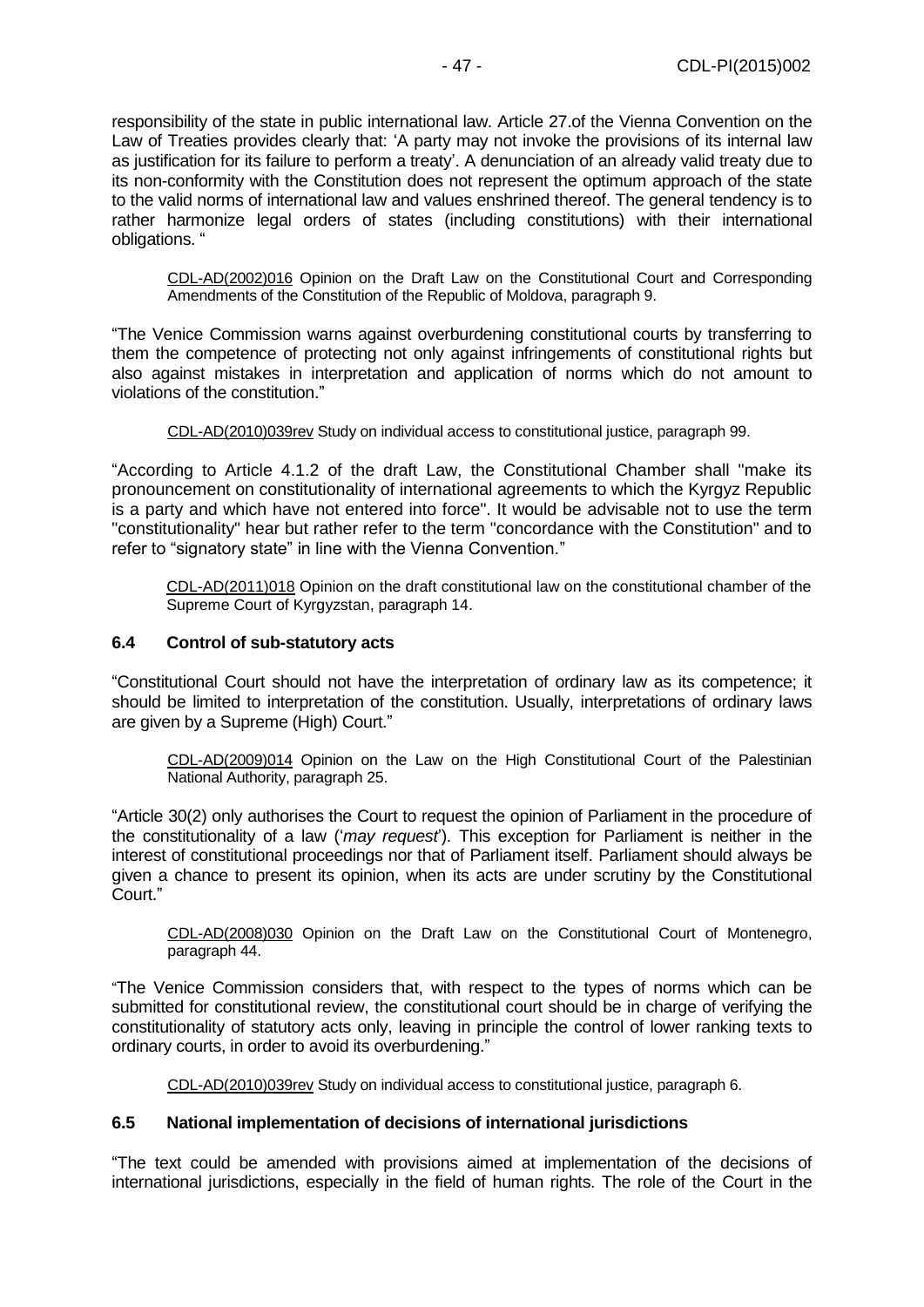field of implementation in Croatia of different norms of international instruments on human rights, minorities etc., to which Croatia adhered, could also be clearly stated. The Law could even provide for a specific procedure in this respect."

[CDL-INF\(2001\)002](file:///C:/Users/gerwien/AppData/Local/Microsoft/Windows/Temporary%20Internet%20Files/docs/2001/CDL-INF(2001)002-e.asp) Opinion on the Constitutional Law on the Constitutional Court of the Republic of Croatia, paragraph 9.

"Article 68 asking the Constitutional Court to take into account the principles of the European Convention on Human Rights is interesting and has to be welcomed from a European point of view."

[CDL-AD\(2008\)030](http://www.venice.coe.int/docs/2008/CDL-AD(2008)030-E.pdf) Opinion on the Draft Law on the Constitutional Court of Montenegro, paragraph 70.

## <span id="page-47-0"></span>**6.6 Conflicts of competence between state organs**

"The Commission noted already in its opinion on the Constitution of Ukraine (…) that several procedures which could play an important role for the consolidation of constitutionalism in Ukraine were not specifically mentioned in the text of the Constitution:

 $(\ldots)$ 

a provision on conflicts of competence between State organs.

In its opinion, the Commission noted that the Law on the Constitutional Court seeks to remedy these gaps by using the procedures mentioned in the Constitution in a way producing effects similar to the missing procedures."

[CDL\(1997\)018rev](file:///C:/Users/gerwien/AppData/Local/Microsoft/Windows/Temporary%20Internet%20Files/docs/1997/CDL(1997)018rev-e.asp) Opinion on the law on the Constitutional Court of Ukraine, paragraph 4.

"In the absence of a competence on the settlement of disputes of conflicts of competence in Kyrgyzstan, the Court should be obliged by the Law to invite the various state powers (Parliament, President; Government, Judiciary including prosecution if applicable) to submit their arguments as to the interpretation of the constitutional provision. In this way, the Court would benefit from a *quasi* adversarial procedure, even in the framework of a purely abstract procedure."

[CDL-AD\(2008\)029](http://www.venice.coe.int/docs/2008/CDL-AD(2008)029-E.pdf) Opinion on the Draft Laws amending and supplementing (1) the Law on Constitutional Proceedings and (2) the Law on the Constitutional Court of Kyrgyzstan, paragraph 19.

## <span id="page-47-1"></span>**7 Procedure**

## <span id="page-47-2"></span>**7.1 Exclusion of a judge from a case**

"(…) it must be ensured that the Constitutional Court as guarantor of the Constitution remains functioning as a democratic institution. The possibility of excluding judges must not result in the inability of the Court to take a decision. The provisions of the Code of Civil Procedure are certainly appropriate in the context of the general jurisdiction where there are always other judges available to step in for a judge who has withdrawn. This is not the case for the Constitutional Court. If rules for challenging of a judge were deemed necessary in Romania they would have to apply specifically to the Constitutional Court and exclude the possibility *non liquet* applying the fundamental principle of the Constitutional Court as a guarantor of the supremacy of the Constitution."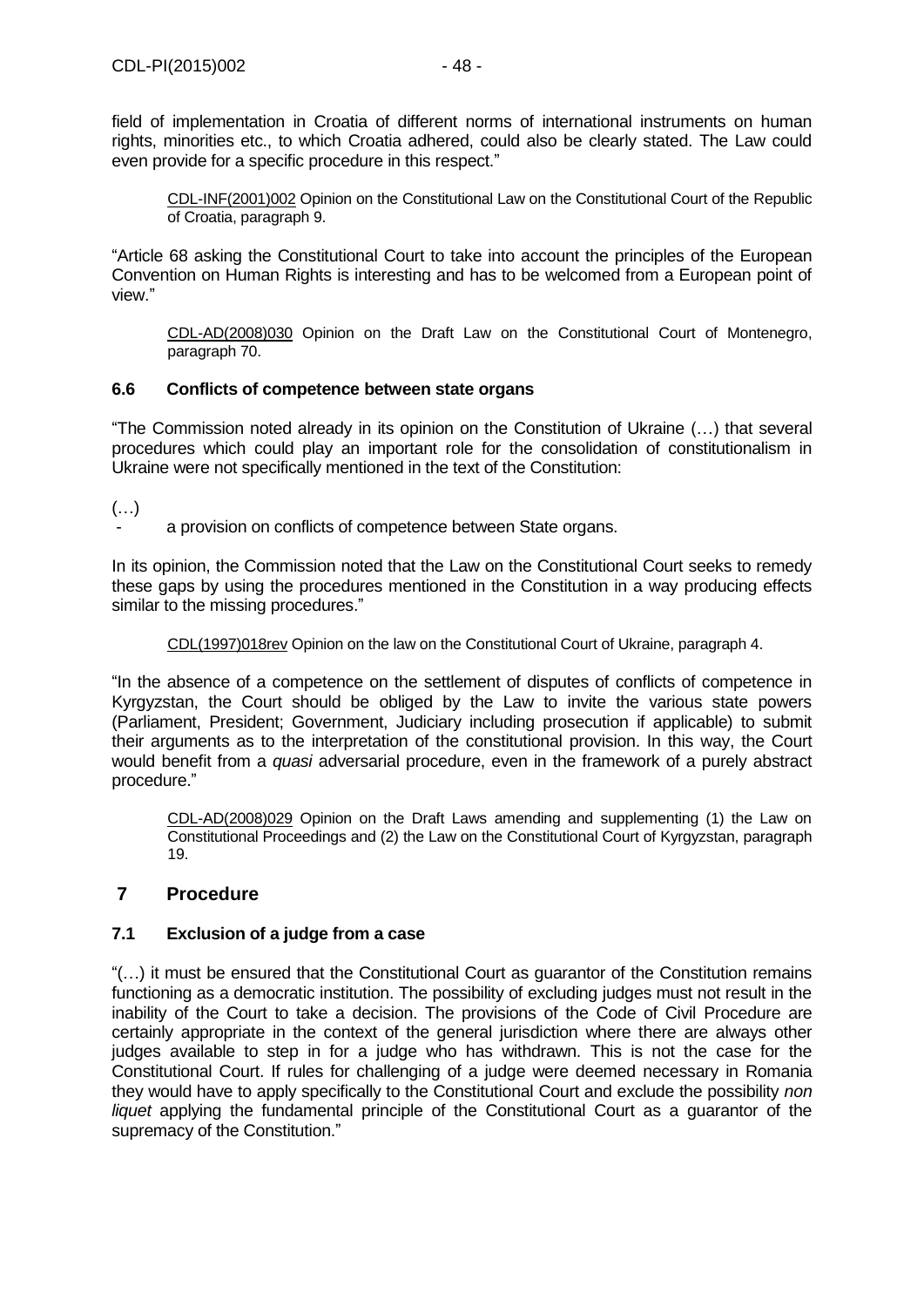[CDL-AD\(2006\)006](file:///C:/Users/gerwien/AppData/Local/Microsoft/Windows/Temporary%20Internet%20Files/docs/2006/CDL-AD(2006)006-e.asp) Opinion on the Two Draft Laws amending Law No. 47/1992 on the organisation and functioning of the Constitutional Court of Romania, paragraph 7.

"The redrafted part 2 of Article 36 defines the procedure for considering motions of the parties requesting recusal of a judge. If such motion is made the Chamber "…shall make a reasoned decision after hearing the opinions of persons involved in the case, and also hear out the judge, to whom the recuse is issued". This provision does not seem to limit the right of the judge to announce self-recusal. However, concerns have been expressed that if under pressure from other state powers or the media, judges could use the recusals to avoid delivering judgements. Such 'political' recusals can considerably weaken the authority of the Court and must be avoided. It is an obligation of the authorities to protect the judges from external pressure and intimidation. They are obliged to act swiftly and effectively in order to prevent as well as respond to the reports of intimidation and thus avoid abnormal situation when judges are forced to recuse themselves due to external pressure. It should also be noted that critical opinions expressed in media may not, by itself, be considered as intimidating and by no means should be considered as ground for the recusal. In order to avoid such recusals, the conditions for recusal have to be defined narrowly and should be strictly limited. The fact that a judge participated in adoption of the law in Parliament should not be a valid reason for a recusal as this could easily lead to a *non liquet* because the number of remaining judges drops below the quorum. There should be no hearing on the recusal if the judge him- or herself accepts the recusal and withdraws from the case."

CDL-AD(2014)020 Opinion on the Draft Constitutional Law on Introduction Amendments and Additions to the Constitutional Law on the Constitutional Chamber of the Supreme Court of Kyrgyz Republic, paragraph 34.

## <span id="page-48-0"></span>**7.2 Mandatory legal representation**

"With regard to Article 7.3 of the Draft Law according to which the Constitutional Court shall examine exclusively legal issues, it seems appropriate to require obligatory legal representation of parties before Constitutional Court."

[CDL-AD\(2002\)016](file:///C:/Users/gerwien/AppData/Local/Microsoft/Windows/Temporary%20Internet%20Files/docs/2002/CDL-AD(2002)016-e.asp) Opinion on the Draft Law on the Constitutional Court and Corresponding Amendments of the Constitution of the Republic of Moldova, paragraph 57.

"The proposed new wording of part 2 of Article 32 guarantees the right of parties to conduct their affairs personally or through their representatives. This is welcome. However, the new wording seems to eliminate requirements that representatives should be lawyers and thus providing for a possibility for the party to appoint non-lawyers as representatives. The Venice Commission advises to clarify the purpose of this provision. In addition, the Commission recommends that legal aid should be available also for proceedings before the Constitutional Chamber."

CDL-AD(2014)020 Opinion on the Draft Constitutional Law on Introduction Amendments and Additions to the Constitutional Law on the Constitutional Chamber of the Supreme Court of Kyrgyz Republic, paragraph 26.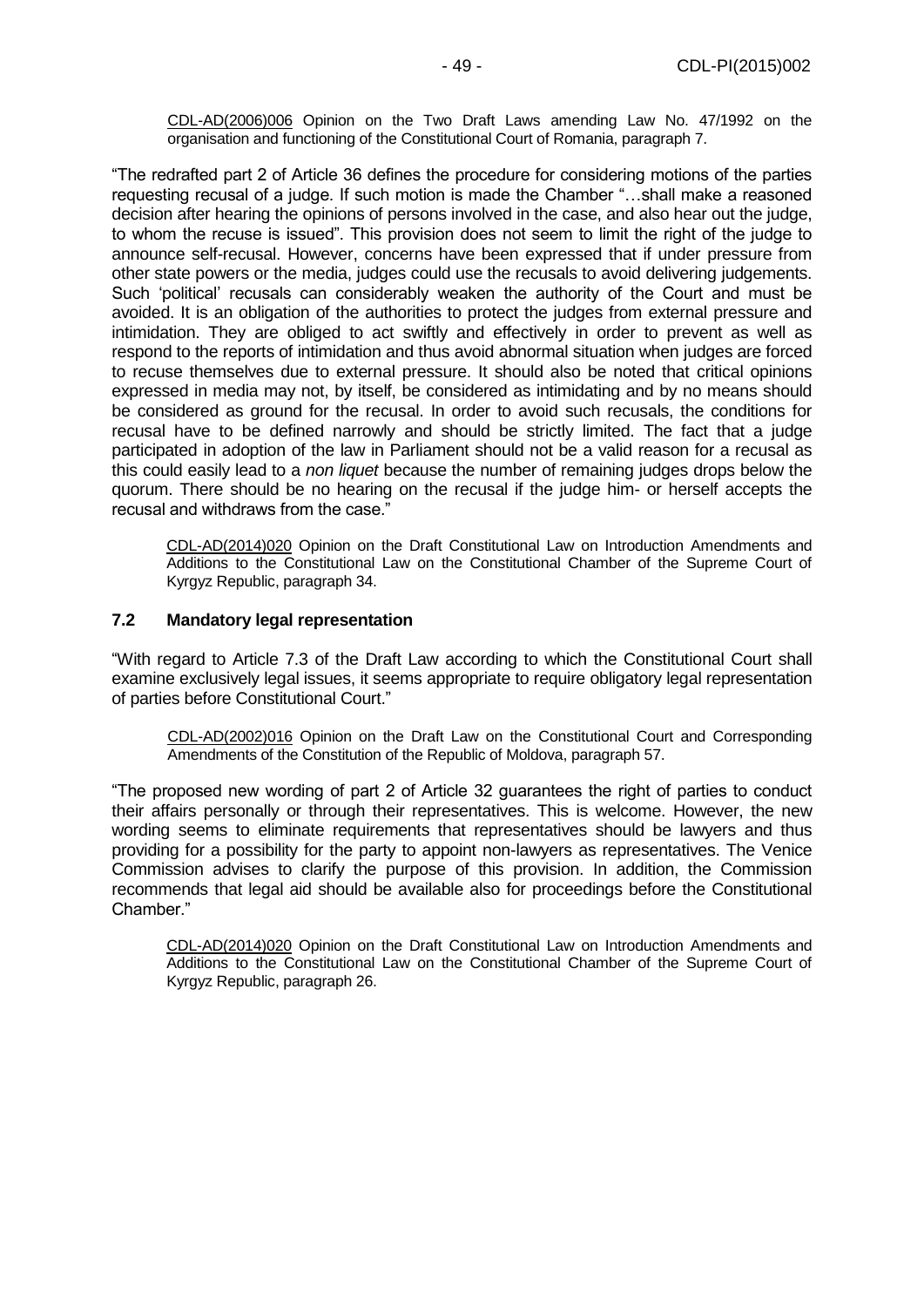# <span id="page-49-0"></span>**7.3 Rights of the parties**

"In addition, another serious weakness of the procedure is the absence of any indication on the procedural rights of the private parties to the dispute. The law contains a provision on the introduction of the appeal (Article 42) and that the decision has to be sent to the appellant (Article 70). There is however no indication whether the individual has the right to submit additional briefs to the Constitutional Court and whether he, perhaps assisted or represented by a lawyer, can attend and take part in the session of the Court on his case. It seems indispensable that the individual who has brought a case should also have the right to intervene before the Court. The tendency of the European Court of Human Rights to apply Article 6 of the European Convention also to disputes before a Constitutional Court concerning individuals should be noted. The Court would therefore be well advised to adopt a liberal attitude but, in any case, it seems scarcely acceptable that such an important matter touching individual rights should be left to the internal regulations or the discretion of the Court and not be settled by law."

[CDL\(1997\)018rev](file:///C:/Users/gerwien/AppData/Local/Microsoft/Windows/Temporary%20Internet%20Files/docs/1997/CDL(1997)018rev-e.asp) Opinion on the law on the Constitutional Court of Ukraine, paragraph 11.

## <span id="page-49-1"></span>**7.4 Case allocation**

"In the Turkish Constitutional Court the rapporteur-judges play a key role. They are selected from regular judges with at least five years of judicial experience, professors of law and legal researchers or five years of work as assistant rapporteurs (Article 24.2) and they enjoy judicial immunity (Article 24.4). Administratively, they are subordinated only to the President of the Court, not to the members of the Court. The cases are assigned by the President to the rapporteur-judges, not to the members. Given that the rapporteurs at the Constitutional Court of Turkey do not enjoy the same guarantees as the members of the Court, it would be preferable to introduce an automatic system of case-distribution. Justified exceptions from this system should be documented in the case-file."

"The attribution of cases to rapporteur judges should be made via an automatic system of case-distribution. Justified exceptions from this system should be should be documented in the case-file."

CDL-AD(2011)040 Opinion on the law on the establishment and rules of procedure of the Constitutional Court of Turkey, paragraphs 39, 104(9).

"Article 14 of the Fourth Amendment supplements Article 27 of the Fundamental Law by the following paragraph 4:

*"In the interest of the enforcement of the fundamental right to a court decision within a reasonable time and a balanced distribution of caseload between the courts, the President of the National Judicial Office may designate a court, for cases defined in a cardinal Act and in a manner defined also in a cardinal Act, other than the court of general competence but with the same jurisdiction to adjudicate any case."* 

Already in its decision 166/2011 the Constitutional Court had found the transfer of cases by the Supreme Prosecutor to be contrary to the European Convention on Human Rights. In order to overcome that decision, this transfer had been 'constitutionalised' in Article 11.4 of the Transitional Provisions. The Fourth Amendment includes into the Fundamental Law the transfers of cases by the PNJO, which had been introduced in Article 11.3 of the Transitional Provisions. The Commission welcomes that the Fourth Amendment does not provide for transfers by the Supreme Prosecutor him- or herself.

The transfer of cases has been strongly criticised by the Venice Commission: *"The system of the transferring of cases is not in compliance with the principle of the lawful judge, which is*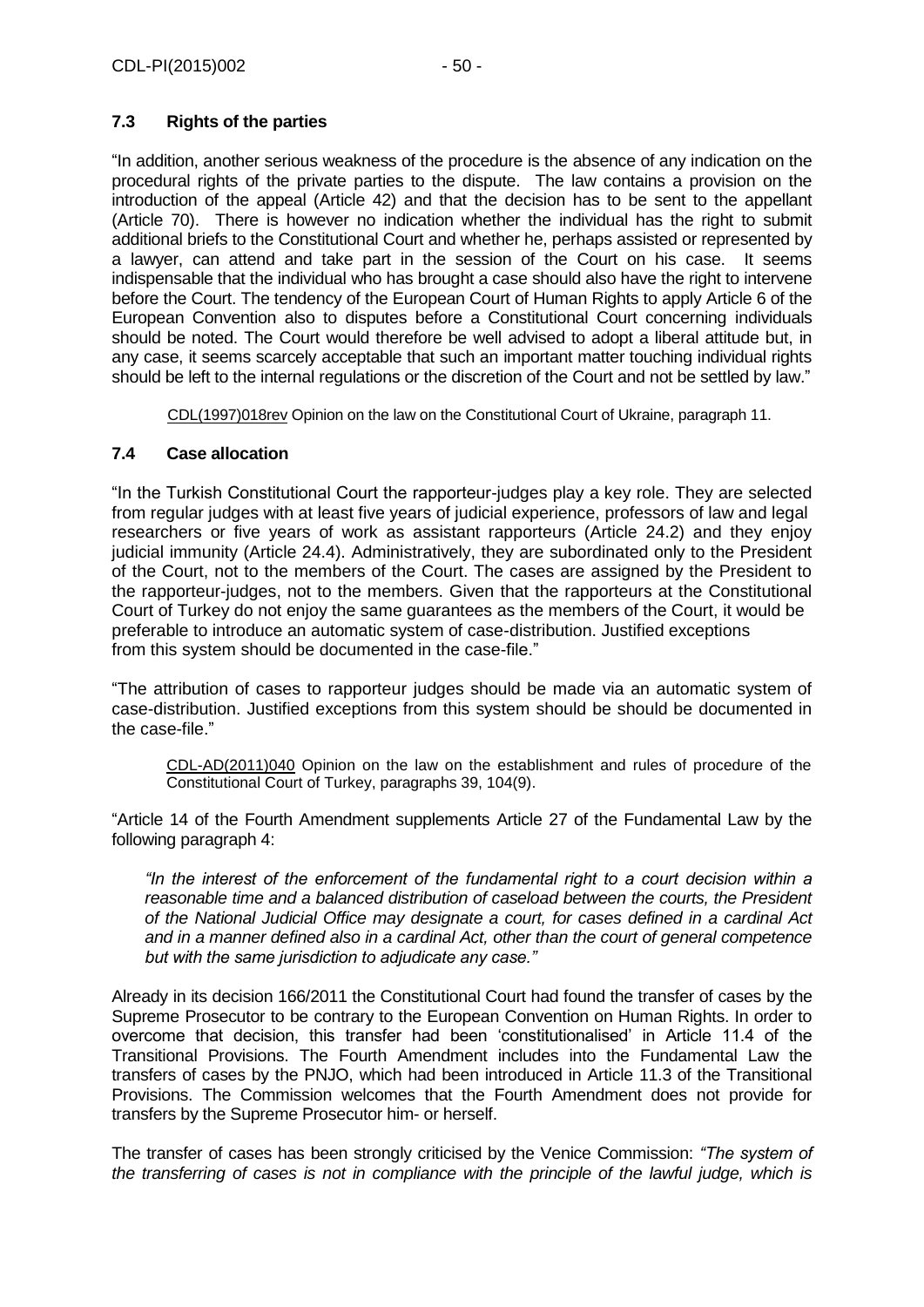*essential to the rule of law; it should be revised. Pending a solution of this problem, no further transfers should be made."* 

The Government Comments (para. 44) state that on 7 June 2013, the Hungarian Government announced that the system of transfers of cases will be eliminated on the constitutional and the legislative level. The Venice Commission warmly welcomes this intention of the Government to introduce a parliamentary procedure and hopes that Parliament will soon be able to adopt this proposal."

CDL-AD(2013)014 Opinion on the draft Law on the amendments to the Constitution, strengthening the independence of judges (including an explanatory note and a comparative table) and on the changes to the Constitution proposed by the Constitutional Assembly of Ukraine, paragraphs 72-75.

## <span id="page-50-0"></span>**7.5 Panels of judges and qualified assistants**

"To ensure an adequate balance between the interest of individual access to constitutional justice and the risk of being overburdening the constitutional court, the Venice Commission recommends that the constitutional judges be supported by qualified assistants and that their number should be determined in accordance with the case-load of the court (…)"

"The Venice Commission recommends that judges are supported by qualified assistants; their number should be determined in relation to the court's case-load  $(...)$ 

"A useful method for alleviating the court's case-load can be the creation of smaller panels of judges when deciding matters initiated by one of the types of individual access, where the plenary only acts if new or important questions need to be decided. It is important that the law establishing the constitutional court provides for the possibility of a decision by the plenary if there are conflicting decisions by the chambers; otherwise, the unity of the constitutional court's jurisprudence is endangered. There needs to be clear rules to avoid any possibility of bias in the allocation of cases to the chambers or in the composition of panels (…)"

"In order to ensure an adequate balance between the interest of individual access to constitutional justice and the limited competences of the constitutional court and the risk that it will become overburdened, the Venice Commission recommends that constitutional judges are supported by qualified assistants and that their number should be determined in relation to the court's case-load. The correct working of the court must also be ensured through an appropriate distribution of judges in chambers, which is a useful method for alleviating the Court's case-load but a mechanism should exist to preserve the unity of the constitutional court's jurisprudence."

CDL-AD(2010)039rev Study on individual access to constitutional justice, paragraphs 11, 224, 225, 227.

"It is a common and useful method for alleviating the Constitutional Court's case-load to create "*smaller panels of judges deciding matters initiated by one of the types of individual access, where the plenary only acts if new or important questions need to be decided*". It is therefore an amendment in conformity with European standards."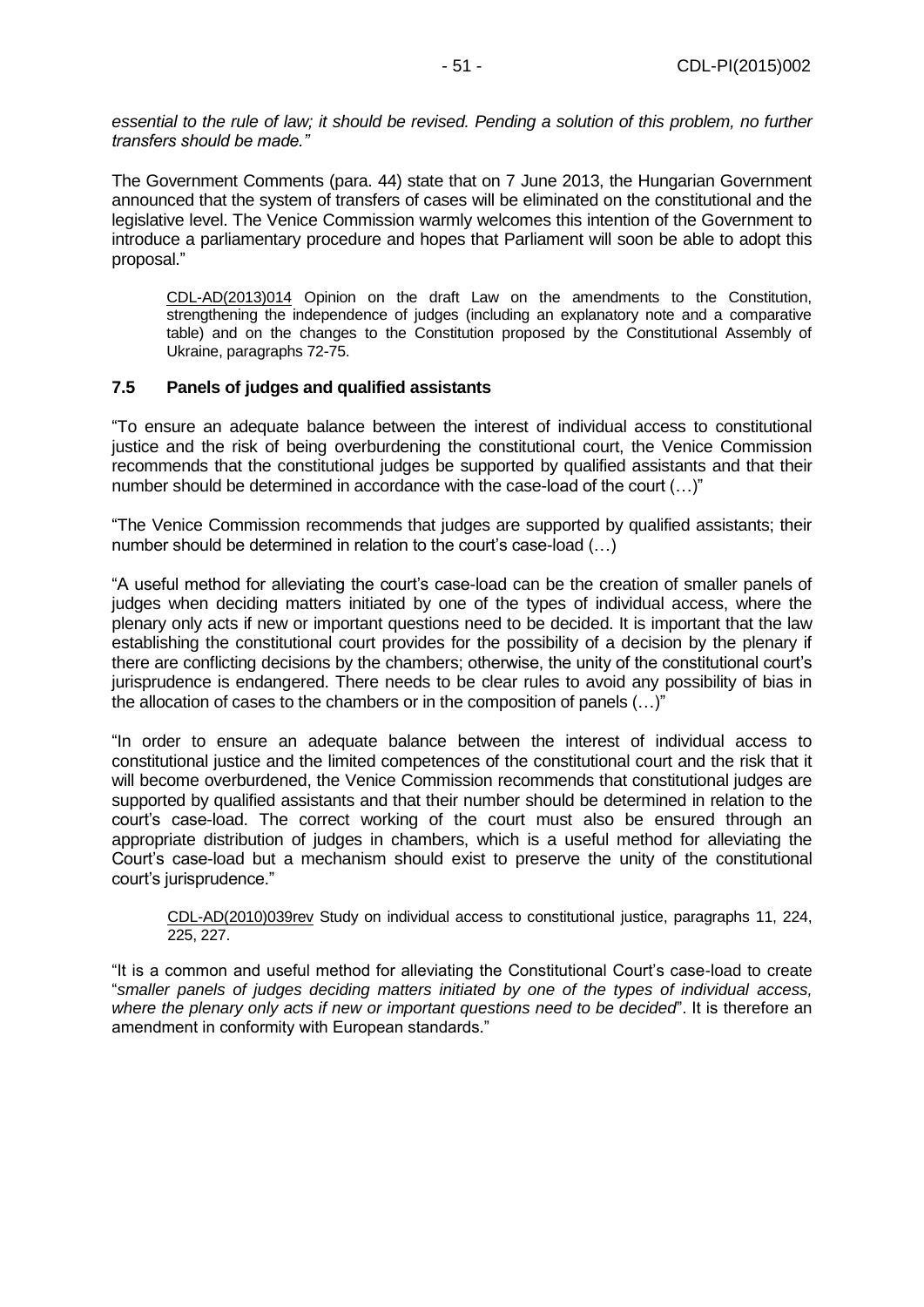CDL-AD(2011)010 [Opinion on the draft amendments to the Constitution of Montenegro, as well](http://www.venice.coe.int/docs/2011/CDL-AD(2011)010-e.pdf)  [as on the draft amendments to the law on courts, the law on the state prosecutor's office and the](http://www.venice.coe.int/docs/2011/CDL-AD(2011)010-e.pdf)  [law on the judicial council of Montenegro, p](http://www.venice.coe.int/docs/2011/CDL-AD(2011)010-e.pdf)aragraph 25.

#### <span id="page-51-0"></span>**7.6 Oral / written procedure**

"[t]he Court should not depend on the parties in its decision for a written procedure except in cases relating to civil and criminal matters in the sense of Article 6 ECHR."

[CDL-AD\(2002\)005](file:///C:/Users/gerwien/AppData/Local/Microsoft/Windows/Temporary%20Internet%20Files/docs/2002/CDL-AD(2002)005-e.asp) Opinion on the Draft Law on the Constitutional Court of the Republic of Azerbaijan, p. 7.

"The requirement of oral hearings can be justified by several considerations. It allows for the direct involvement of the parties, enables their direct contact with the judges and can accelerate the procedure. Oral hearings are an aspect of transparency, which is a core democratic value. Oral hearings can improve the quality of judicial decision-making because the judges obtain a more immediate impression of the facts, of the parties and of their divergent legal opinions. At the same time, oral hearings serve as a form of democratic control of the judges by public supervision. Oral hearings thereby reinforce the confidence of the citizens that justice is dispensed independently and impartially. They counteract the experience from previous times that the judgments are the results of secret contacts or even instructions. Therefore on the European continent a well-known reform movement emerged already in the early 20th century that aimed to foster the primacy of 'orality' in order to create an immediate contact between judges, parties, and witnesses. The desired aim of this reform movement was to make litigation procedures simple, inexpensive, and quick."

[CDL-AD\(2004\)035](file:///C:/Users/gerwien/AppData/Local/Microsoft/Windows/Temporary%20Internet%20Files/docs/2004/CDL-AD(2004)035-e.asp) Opinion on the Draft Federal Constitutional Law 'on modifications and amendments to the Federal Constitutional Law on the Constitutional Court of the Russian Federation', paragraph 4.

"The Constitutional Court should have a wider choice in dealing with cases in written proceedings. This may be important in order to avoid an overburdening of the court with individual complaints."

[CDL-AD\(2008\)029](http://www.venice.coe.int/docs/2008/CDL-AD(2008)029-E.pdf) Opinion on the Draft Laws amending and supplementing (1) the Law on Constitutional Proceedings and (2) the Law on the Constitutional Court of Kyrgyzstan, paragraph 44.

"From the perspective of human rights' protection, public proceedings are preferable at least in cases involving individual rights (…). Consequently, oral proceedings before the constitutional court should be public, subject to restrictions only in narrowly defined cases."

"The Venice Commission notes that it is widely accepted that it should be possible for a constitutional court to suspend or limit oral proceedings if this is necessary to safeguard the parties' or the public interests such as procedural efficiency (time and costs of proceedings)."

[CDL-AD\(2010\)039rev](http://www.venice.coe.int/docs/2010/CDL-AD(2010)039rev-E.pdf) Study on individual access to constitutional justice, paragraphs 135, 138.

"Article 23 but also other provisions (Articles 31 and 47) place a very strong emphasis on the oral nature of the proceedings. These provisions seem to be inspired from civil and criminal proceedings, where the taking of evidence is essential. However, constitutional proceedings are very different in nature. The facts of the underlying case are usually not essential. The issue before the Constitutional Court is an abstract one, whether a given norm is in conflict with the Constitution. The underlying case only provides the 'flavour' for the case. Many constitutional courts decide cases without hearings or hold hearings only in some cases and only pronounce the decision in public. The law should also provide for a written procedure. There is of course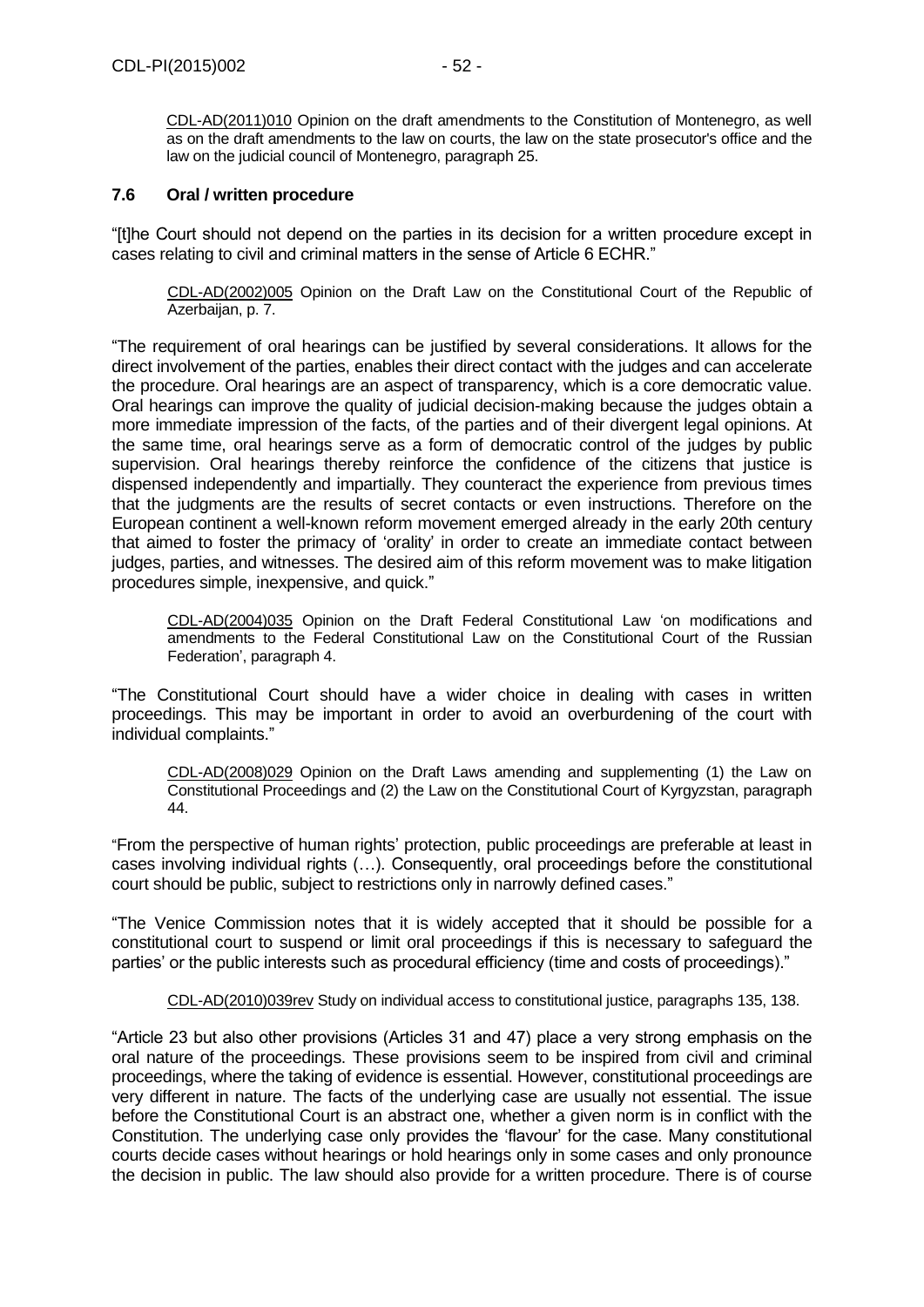no objection in principle against hearings in some cases, which help the public to get acquainted with the work of the Court but there is a danger of overburdening the court with hearings. In any case, the clause in Article 23 requiring the reading out of all documents seems excessive and should be deleted."

CDL-AD(2014)017 Opinion on the Draft Constitutional Law on the Constitutional Court of Tajikistan, paragraph 36.

"Moreover, as the Venice Commission stated in the previous opinion on the Draft Law on the Constitutional Chamber, it should be taken into account that in constitutional proceedings taking physical evidence is rather an exception. Constitutional review is mainly focused on the legal arguments rather than facts, which only rarely may be relevant for the Chamber as evidence supporting the legal argument. Therefore, the parties should not be obliged to but rather be given a possibility to submit evidence."

CDL-AD(2014)020 Opinion on the Draft Constitutional Law on Introduction Amendments and Additions to the Constitutional Law on the Constitutional Chamber of the Supreme Court of Kyrgyz Republic, paragraph 12.

## <span id="page-52-0"></span>**7.6.1 Transparency of the proceedings**

"Applications to the constitutional court must be made in writing, and sometimes follow very strict rules (…). These rules pursue the goals of transparency and traceability. However, an applicant needs to be given the possibility to correct or complete a document within a certain time limit (see above) and only under specific conditions. This is especially important when formal requirements are very strict. It is even more important where legal representation is not obligatory."

[CDL-AD\(2010\)039rev](http://www.venice.coe.int/docs/2010/CDL-AD(2010)039rev-E.pdf) Study on individual access to constitutional justice, paragraph 125.

#### <span id="page-52-1"></span>**7.7 Dissenting opinions**

"Consequently, dissenting opinions do not weaken a Constitutional Court but they have numerous advantages. They enable public, especially scientific, discussion of the judgments, strengthen the independence of the judges and ensure their effective participation in the review of the case.

The intention of the Amendments to publish dissenting opinions earlier thus has to be welcomed. However, the Amendments still allow for a publication of the dissent after the main part of the judgement. These parts form a whole, however, and should be published together."

[CDL-AD\(2009\)042](http://www.venice.coe.int/docs/2009/CDL-AD(2009)042-E.pdf) Opinion on Draft Amendments to the Law on the Constitutional Court of Latvia, paragraphs 20-21.

"Dissenting opinions should always be published together with the judgment itself."

CDL-AD(2011)018 Opinion on the draft constitutional law on the constitutional chamber of the Supreme Court of Kyrgyzstan, paragraph 51.

#### <span id="page-52-2"></span>**7.8 Interlocutory decisions**

"Concerning interim measures, the Venice Commission is in favour of the possibility to suspend the implementation of a challenged individual and/or normative act, if the implementation could result in further damages or violations which cannot be repaired once the unconstitutionality of a provision is established (…)"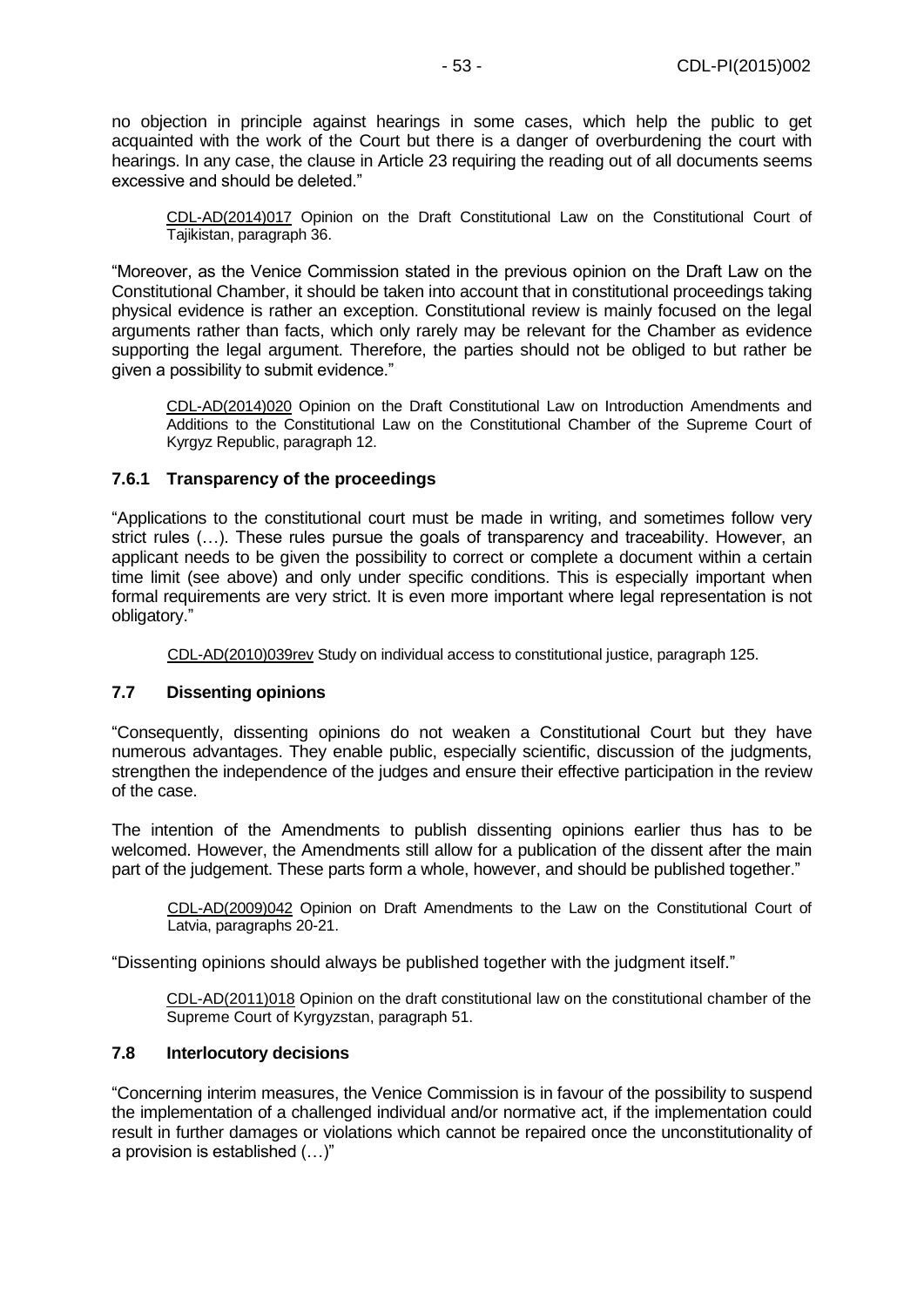"The Venice Commission is in favour of a power to suspend the implementation of a challenged individual and/or normative act, if the implementation could result in further damages or violations which cannot be repaired once the unconstitutionality of the act challenged is established. The conditions for suspension should not be too strict. However, especially for normative, the extent to which non-implementation itself would result in damages and violations that cannot be repaired must be taken into account."

[CDL-AD\(2010\)039rev](http://www.venice.coe.int/docs/2010/CDL-AD(2010)039rev-E.pdf) Study on individual access to constitutional justice, paragraphs 9, 140.

#### <span id="page-53-0"></span>**7.9 Joinder of cases**

"The Court should not be obliged to reject a claim on the same subject as a pending case but be allowed to join it with the first claim."

[CDL-AD\(2006\)017](file:///C:/Users/gerwien/AppData/Local/Microsoft/Windows/Temporary%20Internet%20Files/docs/2006/CDL-AD(2006)017-e.asp) Opinion on amendments to the law on the Constitutional Court of Armenia, paragraph 25.

## <span id="page-53-1"></span>**7.10 Application withdrawal**

"Following an application's withdrawal, the court should be able to continue to examine the case if this is in the public interest. This is an expression of the autonomy of constitutional courts and their function as guardians of the constitution, even if the applicant is no longer party to the proceedings."

"The mere discontinuation of a case can be an insufficient means to secure human rights protection in cases of concrete review or individual complaints. It is however controversial if the constitutional court should be enabled to award itself pecuniary compensation for the violation of a right in order to redress the breach to the individual's human rights."

"The constitutional court should be able to continue to analyse a petition, even if it is withdrawn, in order to protect the public interest. However, in cases where the challenged act loses its validity, there is no general consensus on whether the constitutional court should or should not be able to continue its analysis."

[CDL-AD\(2010\)039rev](http://www.venice.coe.int/docs/2010/CDL-AD(2010)039rev-E.pdf) Study on individual access to constitutional justice, paragraphs 144, 148, 152.

"Following the withdrawal of a submission, the Court should be enabled to continue the proceedings when it finds this to be in the public interest in all types of procedures."

CDL-AD(2011)050 [Opinion on draft amendments and additions to the law on the](http://www.venice.coe.int/docs/2011/CDL-AD(2011)050-e.pdf)  [Constitutional Court of Serbia, p](http://www.venice.coe.int/docs/2011/CDL-AD(2011)050-e.pdf)aragraph 41.

## <span id="page-53-2"></span>**7.11 Adversarial proceedings**

"Article 22 establishes the principle of adversarial proceedings. While this principle certainly applies to civil and criminal proceedings, the nature of constitutional proceedings is different. While one party, the applicant, has a clear interest in the proceedings the identification of the other party is not straightforward. The simple fact that an act was issued by a state organ does not necessarily make that organ an appropriate adversarial party. Due to political reasons, the organ might not have a real interest in defending the constitutionality of the adopted act. Therefore, some constitutional justice systems work in an inquisitorial way, with the Constitutional Court establishing arguments in favour and against constitutionality of the challenged provision. Other adversarial systems provide that prosecution defends public interests as a party."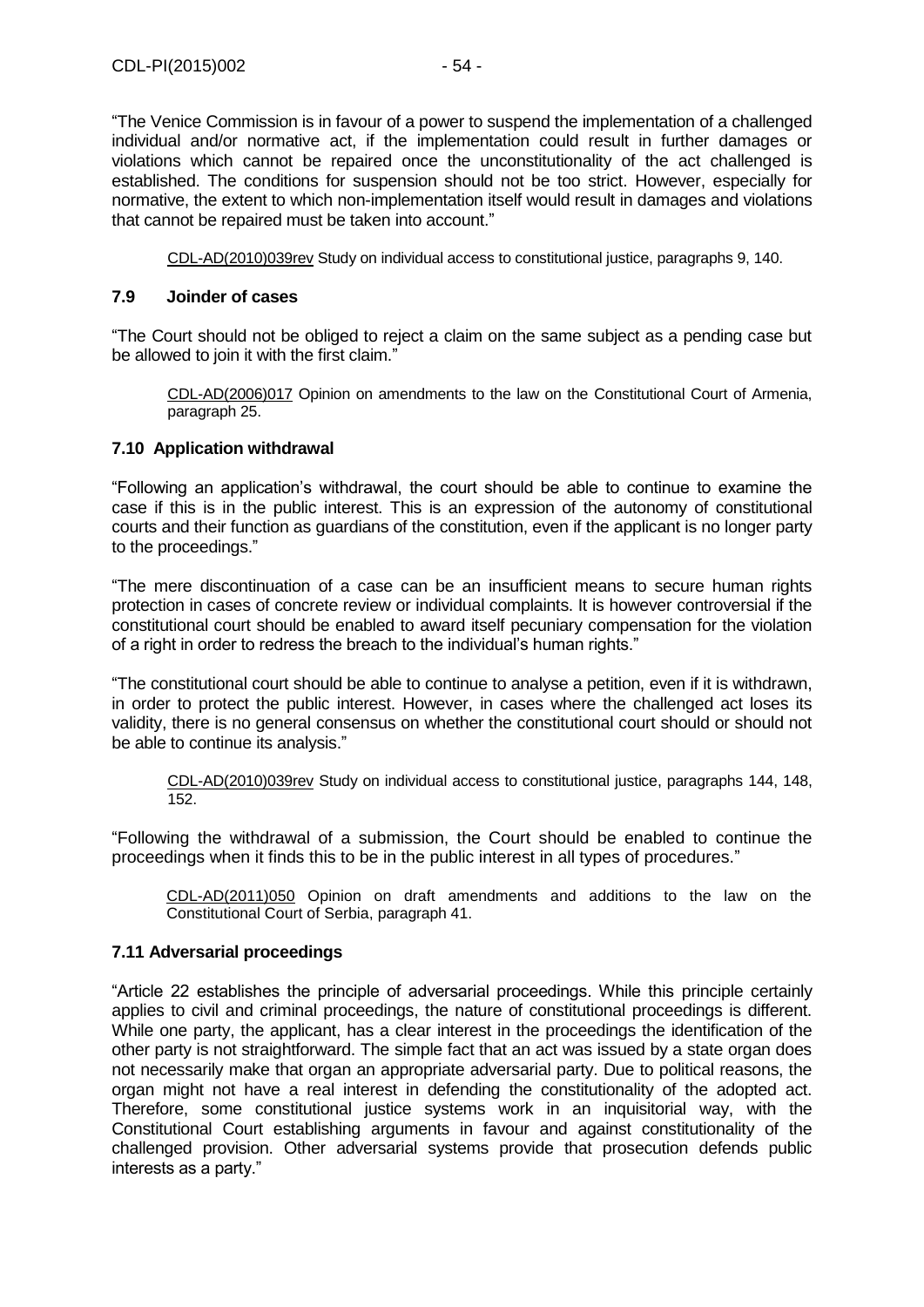CDL-AD(2014)017 Opinion on the Draft Constitutional Law on the Constitutional Court, of Tajikistan, paragraph 35.

"In the absence of a competence on the settlement of disputes of conflicts of competence in Kyrgyzstan, the Court should be obliged by the Law to invite the various state powers (Parliament, President; Government, Judiciary including prosecution if applicable) to submit their arguments as to the interpretation of the constitutional provision. In this way, the Court would benefit from a *quasi* adversarial procedure, even in the framework of a purely abstract procedure."

[CDL-AD\(2008\)029](http://www.venice.coe.int/docs/2008/CDL-AD(2008)029-E.pdf) Opinion on the Draft Laws amending and supplementing (1) the Law on Constitutional Proceedings and (2) the Law on the Constitutional Court of Kyrgyzstan, paragraph 19.

#### <span id="page-54-0"></span>**7.11 Repetitive cases**

"(…) In other words if the judges of the Panel (at the stage of admissibility) or the Chamber (during the consideration of the case) realise that a matter raised by the applicant is similar to the one that has already been decided, they have to terminate proceedings.

The Venice Commission recommends revising this provision as it unnecessarily limits the power of the Chamber to decide on the constitutional issues when they (re)appear in the law. The mere fact of the existence of the decision should not be enough for terminating the case or even for adopting inadmissibility decision.

For instance, if the Chamber upholds constitutionality of the legal act, future petitions that may demand evaluation of constitutionality of the same legal act should indeed be declared as inadmissible, unless there are new circumstances, e.g. a consistent different interpretation given to the contested legal provision by the ordinary courts. However, if the petitioner questions constitutionality of the norm, which is re-adopted despite the earlier finding of unconstitutionality, the Panel and/or the Chamber should not be precluded from considering the case. The Constitutional Chamber should be provided with effective mechanisms to ensure the binding nature of its decisions and offering a solution when legislator fails to follow the ruling of the Chamber."

CDL-AD(2014)020 Opinion on the Draft Constitutional Law on Introduction of Amendments and Additions to the Constitutional Law on the Constitutional Chamber of the Supreme Court of Kyrgyz Republic, paragraphs 35-38.

## <span id="page-54-1"></span>**8 Effects of decisions**

"(…) the Constitutional Court should be allowed to refer the case to the last instance ordinary court in cases where the unconstitutionality lies only in the unconstitutional interpretation of the law by that court and when there is no need to gather and examine further evidence (…)"

"(…) in order to make sure that the instructions by the Constitutional Court to the ordinary courts are implemented, the decision by the ordinary court should be annulled."

CDL-AD(2011)040 Opinion on the law on the establishment and rules of procedure of the Constitutional Court of Turkey, paragraphs 81-82.

#### <span id="page-54-2"></span>**8.1** *Ex tunc v. ex nunc* **effects**

"Articles 53-56 are not clear about the effect of the decisions of the Court. It is not clear when the Court 'abrogates', 'repeals' or 'annuls' unconstitutional norms. Therefore, it is not clear if the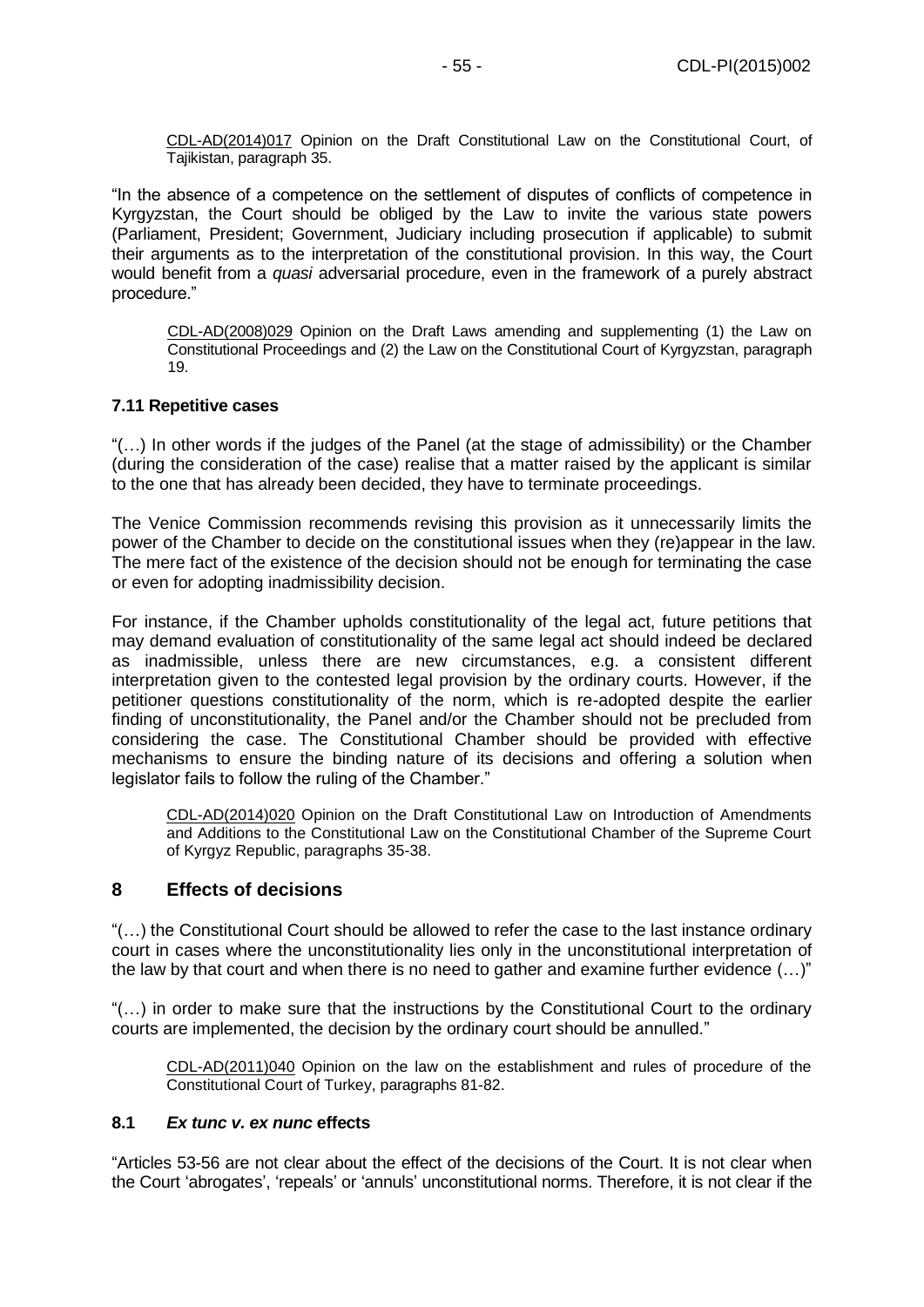effects of its decisions are '*ex tunc*' or '*ex nunc'*. A possible solution could be to fix the effects of decisions of the Constitutional Court as '*ex tunc'* and to foresee a possible exception allowing under certain specific circumstances to maintain temporarily the effects of the annulled act."

[CDL-INF\(2001\)002](file:///C:/Users/gerwien/AppData/Local/Microsoft/Windows/Temporary%20Internet%20Files/docs/2001/CDL-INF(2001)002-e.asp) Opinion on the Constitutional Law on the Constitutional Court of the Republic of Croatia, paragraph 22.

"Article 14 paragraph 3 *Draft CC* provides for a clarification of the *ex tunc* effect by stating that judgments by the ordinary courts, which have final force, can be reopened by an ordinary court upon receipt of a complaint. A rigid application of an *ex tunc* effect could potentially have serious implications for society and could result in a heavy burden on the state budget if numerous cases have to be reopened, which date back to the distant past. The current legislation does not provide for an attenuation of this effect by the Constitutional Court, as is the case for example in Portugal where the Court itself can limit the effects of its *ex tunc* judgments. Limiting the effects of a decision of the Constitutional Court to future cases and cases, which have not yet been decision in final instance has an advantage from the viewpoint of legal certainty."

[CDL-AD\(2008\)029](http://www.venice.coe.int/docs/2008/CDL-AD(2008)029-E.pdf) Opinion on the Draft Laws amending and supplementing (1) the Law on Constitutional Proceedings and (2) the Law on the Constitutional Court of Kyrgyzstan, paragraph 26.

"Article 56 allows for the re-opening of all individual acts based on a general norm found to be unconstitutional, which were adopted no less than two years for before the request for the reopening. Such requests must be made no more than six months after the Constitutional Courts unconstitutionality decision on the general act. This results retroactive effects, which can have serious consequences for society. It seems therefore prudent to entrust the Constitutional Court to decide on the effects of its decisions. Even with the limitation on two years, such retroactivity can have very costly or negative effects (also on third parties) and should be avoided."

"Similar to Article 56 discussed above, Article 62 generalises the effect of an individual complaint (even without a two year limitation). Again, this can have serious and unexpected consequences for society. It seems safer to have a general *ex nunc* effect with the exception of the petitioner who should benefit from the complaint and to leave the determination of possible retrospective effects of an individual complaint to the Court. On the other hand, persons imprisoned on the basis of an unconstitutional act should benefit also retroactively from the Constitutional Court decision."

[CDL-AD\(2008\)030](http://www.venice.coe.int/docs/2008/CDL-AD(2008)030-E.pdf) Opinion on the Draft Law on the Constitutional Court of Montenegro, paragraphs 58,67.

"Both *ex tunc* and *ex nunc* decisions are sometimes found to need attenuation. One possibility is to enable the constitutional court to decide when its decision enters into force (either in the past, as a middle course between nullity and derogation, or at some moment in the future, or both). The other possibility is to resort to techniques of (authoritative) interpretation that combine adequate protection of the constitution and coherence of the legal order in that not all provisions are removed immediately from the legal order."

[CDL-AD\(2010\)039rev](http://www.venice.coe.int/docs/2010/CDL-AD(2010)039rev-E.pdf) Study on individual access to constitutional justice, paragraph 192.

"An *ex tunc* effect of the Chamber's decisions should be applied with great caution, providing it in exceptional circumstances only. It is absolutely necessary to provide the courts with clear guidance with regard to the *ex tunc* effect of the Chamber's decisions."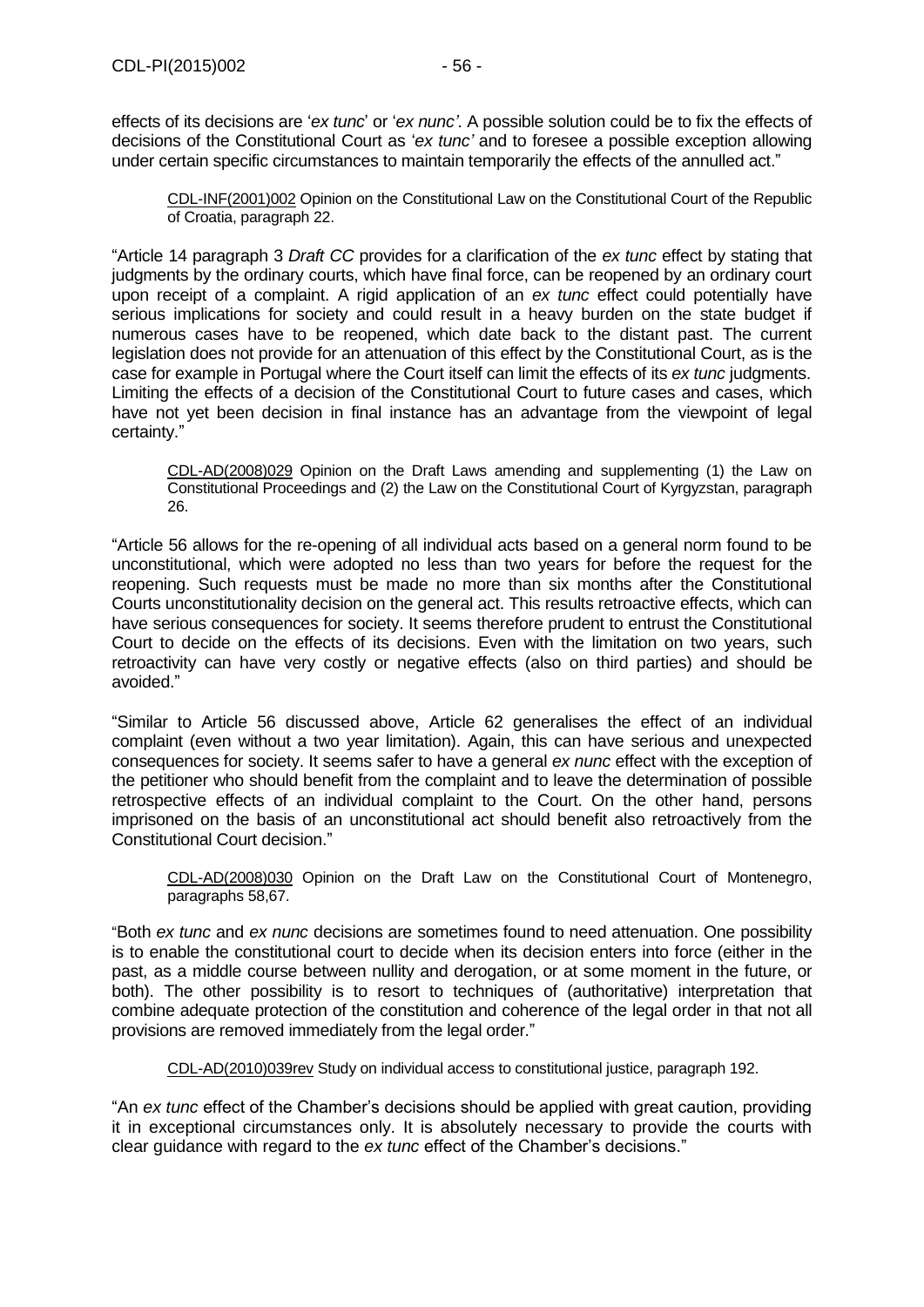CDL-AD(2011)018 Opinion on the draft constitutional law on the constitutional chamber of the Supreme Court of Kyrgyzstan, paragraph 61.

## <span id="page-56-0"></span>**8.2 Obligation for ordinary courts to reopen a case**

"Article 33 settles three issues which were raised in the interim opinion:

- (…)
- the ordinary courts are held to reopen the case which had been decided on the basis of an unconstitutional normative act in accordance with provisions of the Criminal and Civil Procedure Codes (which need to complement the present Law).

The constitutional complaint procedure would require more specific regulation especially as concerns the effects of the decision as to the unconstitutionality of the normative act on the individual act which resulted in the alleged violation of human rights (Article 6 of the Draft Constitutional Law on Human Rights). Is the individual decision annulled or only declared as being based on an unconstitutional general norm and sent back for review to the authority which took the decision (in most cases the Supreme Court)? Article 33 seems to imply the second option. This should be spelled out both in this draft law and in the administrative, civil and criminal procedure codes. This authority should be obliged to review the case on the basis of the abrogation of the normative act on which it had based its decision. The corresponding part of Article 33 could therefore read '(…) proceedings on the case in the court that adopted the final decision shall resume in accordance with provisions of the Criminal Procedure and Civil Procedure Codes on the basis of the abrogation of the normative act by the Constitutional Court."

[CDL-AD\(2002\)005](http://www.venice.coe.int/docs/2002/CDL-AD(2002)005-E.pdf) Opinion on the Draft Law on the Constitutional Court of the Republic of Azerbaijan, paragraphs 9-10.

#### <span id="page-56-1"></span>**8.3 Functions of the constitutional court**

"In line with Article 85 of the Constitution, Article 11.2 *Draft Proceedings* introduces a new competence for the Court to provide an official interpretation of the norms of the Constitution  $(\ldots)$ "

(…) The Commission understands the fact that in new democracies the existence of such a competence of a constitutional review body may enable maintaining constitutional stability. Nonetheless, in such cases, the Court is forced to render a judgment without having had the benefit of hearing both sides. Furthermore, it may happen that in the light of the binding interpretation of a constitutional provision, a law based on this provision is unconstitutional. As the Court was only asked to interpret the Constitution, this – obviously unconstitutional – law remains in force. The Venice Commission therefore does not recommend the introduction of such a competence (…)"

[CDL-AD\(2008\)029](http://www.venice.coe.int/docs/2008/CDL-AD(2008)029-E.pdf) Opinion on the Draft Laws amending and supplementing (1) the Law on Constitutional Proceedings and (2) the Law on the Constitutional Court of Kyrgyzstan, paragraphs 17-18.

"Even more than the possibility for the Court to initiate proceedings on its own motion, Article 110 brings the Constitutional Court in the political arena. The law should restrict the task to monitor the implementation of constitutionality and legality from a general supervision to monitoring the execution of its own decisions."

[CDL-AD\(2008\)030](http://www.venice.coe.int/docs/2008/CDL-AD(2008)030-E.pdf) Opinion on the Draft Law on the Constitutional Court of Montenegro, paragraph 80.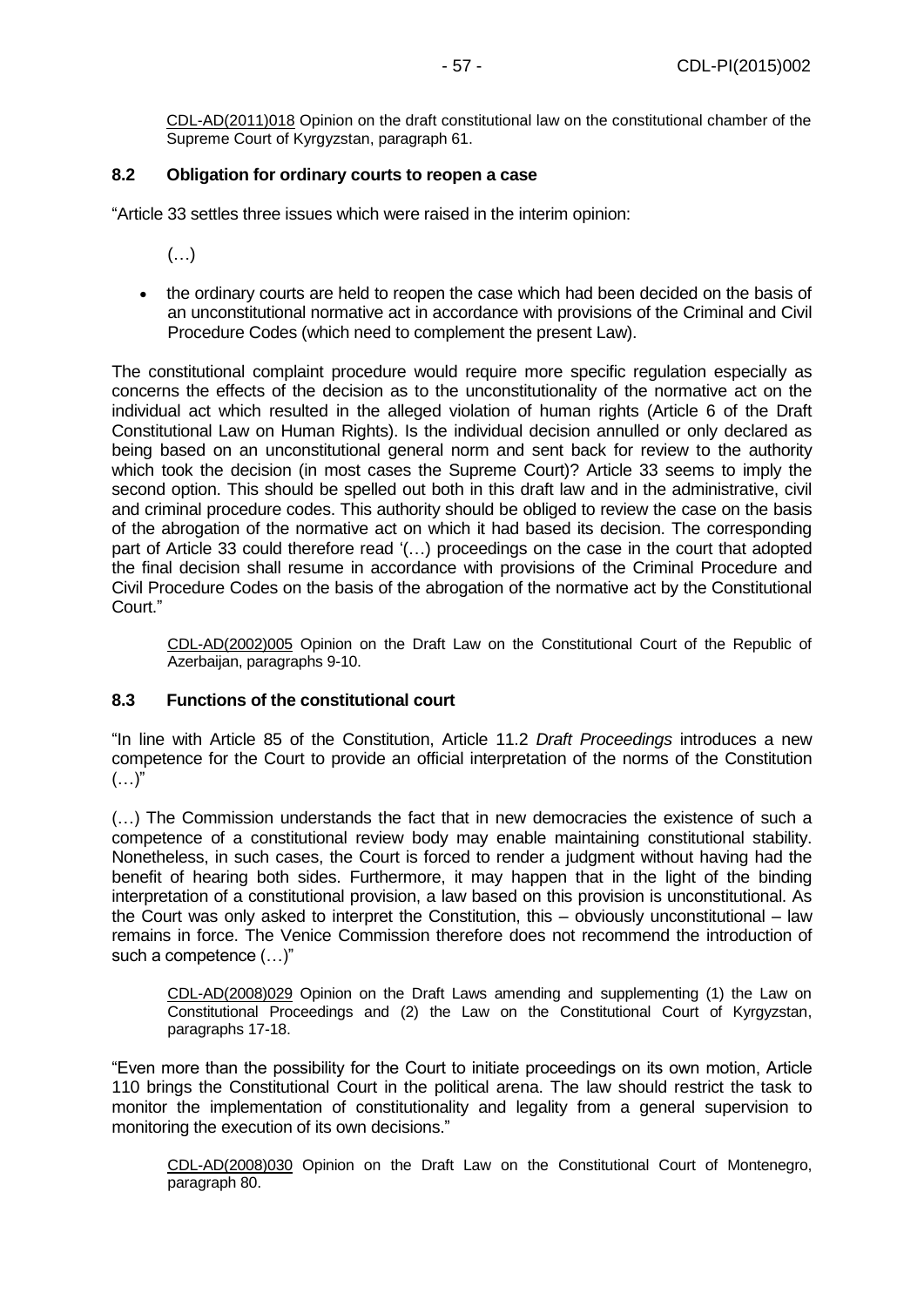"A Constitutional Court should be able to annul or quash a provision in a law that conflicts with the Constitution."

[CDL-AD\(2009\)014](http://www.venice.coe.int/docs/2009/CDL-AD(2009)014-E.pdf) Opinion on the Law on the High Constitutional Court of the Palestinian National Authority, paragraph 27.

"(…) The constitutional court must in any case reply to all questions submitted and declared admissible (…)"

"In any case, constitutional courts must be given the tools to prevent unserious, abusive or repetitive complaints."

[CDL-AD\(2010\)039rev](http://www.venice.coe.int/docs/2010/CDL-AD(2010)039rev-E.pdf) Study on individual access to constitutional justice, paragraphs 155, 221.

#### <span id="page-57-0"></span>**8.4 Obligation to follow constitutional interpretation provided by the constitutional court**

"It is important to stress the relevance of the Constitutional Court's reasoning, which should guide ordinary courts. Respect shown by the ordinary courts for the Constitutional Court's reasoning is the key to providing an interpretation that is in conformity with the Constitution. This is due to the fact that only the interpretation by the Constitutional Court is constitutional. Ordinary courts or state bodies will only be able to apply a given law in a manner that is in line with the Constitution if they base themselves on this interpretation."

"It is unusual to create a new constitutional procedure in order to explain judgments rendered by the Constitutional Court. The reasoning of the Constitutional Court's judgment itself has to explain the ruling, and this should not be the task of another, additional, judgment. While it is true that such a procedure exists in a number of countries, it seems that in new democracies, where legal culture is not yet settled, such a provision could even be used to pressure a constitutional court into changing a previous judgement in substance."

"Judgments should be straightforward to understand and should not need further explanation. Nonetheless, it may indeed happen that the Constitutional Court, in its judgment, was not able to solve the constitutional problem or it may even have created a new problem. In such cases, a new judgment in a new procedure should be delivered, but not as an explanation of the former ruling."

[CDL-AD\(2007\)036](http://www.venice.coe.int/docs/2007/CDL-AD(2007)036-E.pdf) Opinion on Draft Amendments to the Law on the Constitutional Court, the Civil Procedural Code and the Criminal Procedural Code of Azerbaijan, paragraphs 22, 24, 25.

"Article 69 obliging other state authorities to take into account the legal reasons of the decision of the Constitutional Court when they adopt a new individual act is also a positive element. Often, the problems with other courts result from the fact that they follow the operative part but not the reasoning of the Constitutional Court."

[CDL-AD\(2008\)030](http://www.venice.coe.int/docs/2008/CDL-AD(2008)030-E.pdf) Opinion on the Draft Law on the Constitutional Court of Montenegro, paragraph 71.

"An explicit legislative – or even better constitutional – provision obliging all other state organs, including the courts, to follow the constitutional interpretation provided by the constitutional court provides an important element of clarity in the relations between the constitutional court and ordinary courts and can serve as a basis for individuals to claim their rights before the courts."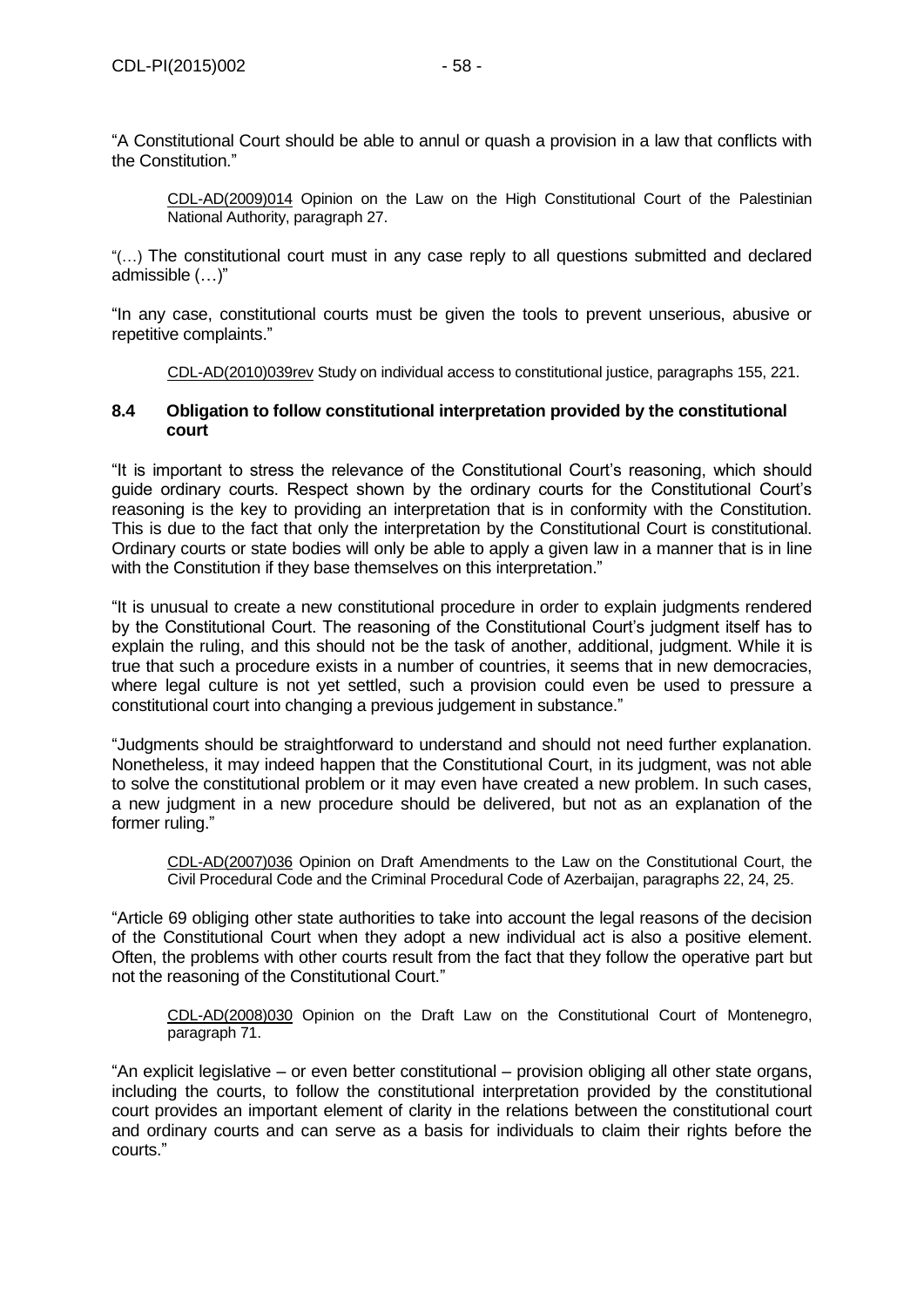"A nuanced view is necessary when considering preliminary ruling procedures. First, exceptions of unconstitutionality and preliminary questions initiate review of a normative act. It is uncontested that a decision following an exception of unconstitutionality has a binding effect between the parties and that the ordinary court is obliged to apply the constitutional court's decision in the concrete case."

#### [CDL-AD\(2010\)039rev](http://www.venice.coe.int/docs/2010/CDL-AD(2010)039rev-E.pdf) Study on individual access to constitutional justice, paragraphs 165, 170.

"The constitutional revision follows, *inter alia*, the judgment of the Belgian Constitutional Court No. 73/2003, of 26 May 2003. It might be considered as aiming in particular at reversing some effects of this judgment. There is however no general standard saying that a constitutional revision cannot go against a decision of a constitutional court. This would make the Constitution as interpreted by the Constitutional Court intangible. Frequent constitutional amendments aimed at reversing decisions of the Constitutional Court would however undermine constitutional culture, the authority of the Constitutional Court, and thus the respect for the Constitution itself."

CDL-AD(2012)010 [Opinion on the Revision of the Constitution of Belgium,](http://www.venice.coe.int/docs/2012/CDL-AD(2012)010-e.pdf) paragraph 67.

"From a functional perspective, the task of constitutional courts can be described as safeguarding the supremacy of the Constitution by providing an interpretation of it, which leads to a coherent development of law on the basis of the principles contained in the Constitution. Earlier case-law, even adopted on the basis of constitutional provisions, which are no longer in force, is an important source for this coherent development of the law. In Hungary, many human rights principles have been formed over years and have found their expression in the practice of the Constitutional Court. The decision of the Constitutional Court of Hungary on the abolition of the death penalty was ground breaking and acclaimed world-wide. It served as inspiration for the abolition of the death penalty by the Constitutional Courts of South Africa, Lithuania, Albania and Ukraine.

It is a misconception that it is good for constitutional courts to have a wide margin of appreciation. They should not take arbitrary decisions, but provide for constitutional coherence through decisions based on the Constitution and previous case-law. Furthermore, any constitutional court is free to deviate from its former decisions, provided it does so in a reasoned way.

Even if the constituent power were concerned that by basing itself on its earlier case-law, the Constitutional Court could perpetuate the old Constitution and would thus impair the effect of the new Fundamental Law, the complete removal of the earlier case-law would be neither adequate nor proportionate. Following any constitutional amendment, it is the task of constitutional courts to limit their reference to those provisions and principles that have not been affected by an amendment."

(…)

"The Venice Commission therefore cannot support the Hungarian authorities' argument that the Constitutional Court should be more free to decide. As shown, there was no justification to repeal the Constitutional Court's former case-law in order to enable the Constitutional Court to renew its jurisdiction in cases where it is necessary. It is inherent in a Constitutional Court's approach to interpret a constitution on the basis of its provisions and the principles contained in it. These principles transcend the constitution itself and directly relate to the basic principles of the Council of Europe: democracy, the protection of human rights and the rule of law. It is these principles which are reflected in the case-law of the Constitutional Court since its establishment."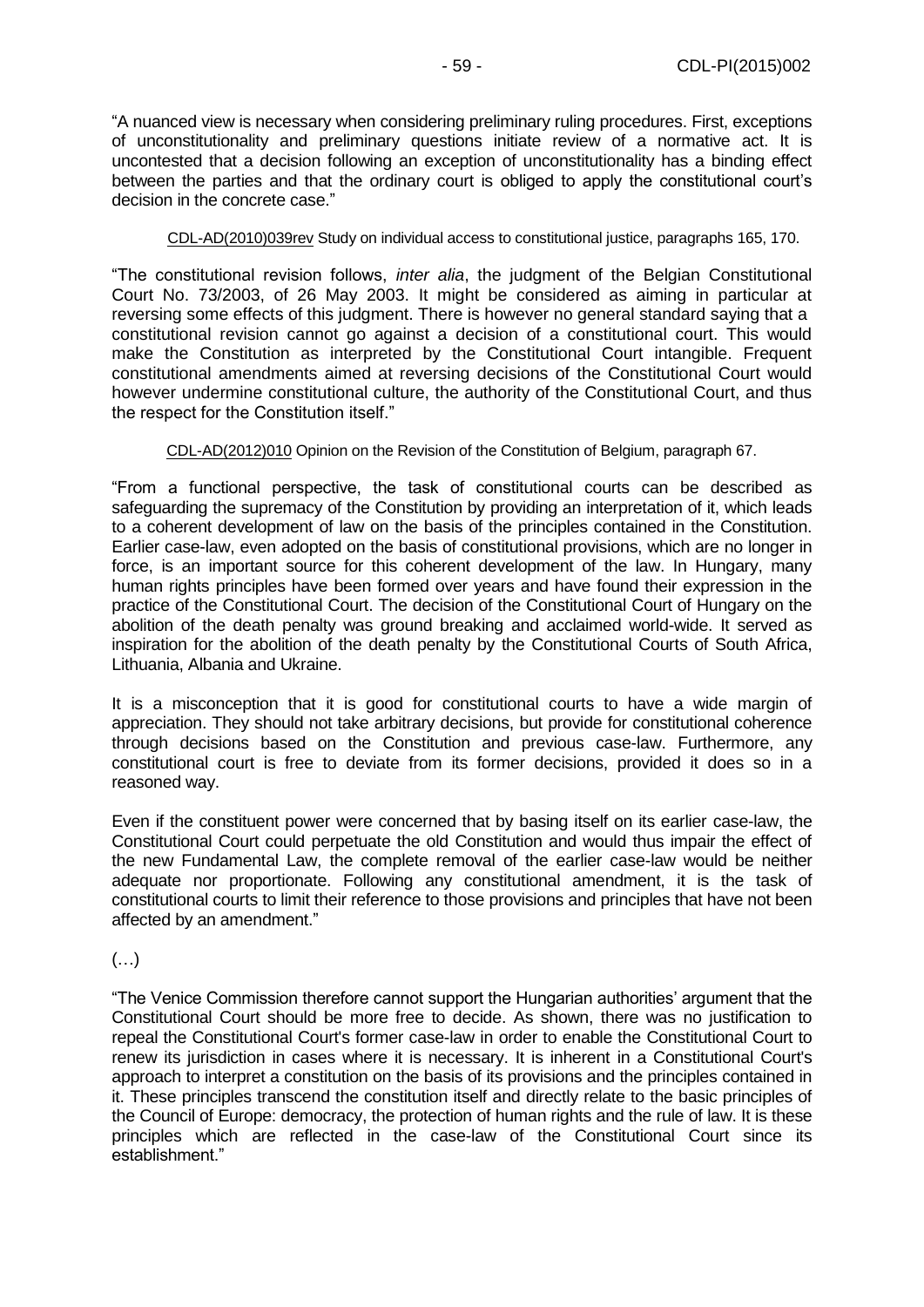CDL-AD(2013)014 Opinion on the draft Law on the amendments to the Constitution, strengthening the independence of judges (including an explanatory note and a comparative table) and on the changes to the Constitution proposed by the Constitutional Assembly of Ukraine, paragraphs 92-94, 96.

"According to Article 21.2, the Secretary General shall "take care of and be responsible" for the enforcement of the acts of the Constitutional Court. Being "responsible" is asking too much from a staff member who cannot be held responsible, for instance for inaction by Parliament. The Secretary General can only be in charge of following up on the execution of the decision."

CDL-AD(2014)033 Opinion on the Draft Law on the Constitutional Court of Montenegro, paragraph 28.

#### <span id="page-59-0"></span>**8.5 Re-opening of a case by the Constitutional Court**

"Re-opening the case upon the discovery of new circumstances is highly unusual for constitutional courts. Article 96 runs also counter to Article 135.3 of the Amendment of the Constitution, according to which 'The Constitutional Court shall perform its activity at the initiative of subjects provided by the Law on the Constitutional Court.' Among these subjects, there cannot be the Court itself. If the Court is given the power to review its own judgements whenever new circumstances appear or there is a changing of the provisions upon which the Court has founded a previous judgement, this can endanger the Court's role in the constitutional system. In addition, several questions need to be clarified: what are the [terms](http://www.venice.coe.int/docs/terms-E.pdf) of this possibility, what is the relationship of the 'new' judgment of the Constitutional Court with earlier decision, what about res judicata objections etc."

[CDL-AD\(2002\)016](http://www.venice.coe.int/docs/2002/CDL-AD(2002)016-E.pdf) Opinion on the Draft Law on the Constitutional Court and Corresponding Amendments of the Constitution of the Republic of Moldova, paragraph 66.

## <span id="page-59-1"></span>**9 Relations of the constitutional court with the media**

"In accordance with Article 20 of the draft law, the mass media shall not have the right to interfere in the Constitutional Court's activities nor directly or indirectly exert influence on the judges of the Court. Persons committing such acts bear legal responsibility in the established legal order. The Commission does not overlook the fact that sometimes a virulent press campaign may exercise some influence on the judiciary. It also recognises that the provision of Article 20 aims at safeguarding the judiciary from such interferences. However, a very cautious approach is required in order to obtain a fair balance between the interests some administration of justice and those of freedom of expression guaranteed under Articles 47 and 50 of the Constitution of Azerbaijan. The case-law of the European Court of Human Rights in this field could provide guidelines on this issue."

[CDL-INF\(1996\)010](http://www.venice.coe.int/docs/1996/CDL-INF(1996)010-E.pdf) Opinion on the draft law on the Constitutional Court of the Republic of Azerbaijan, p. 5.

"Although the publicity of the work of the Constitutional Court has already been guaranteed by public hearings in procedures before the Court, the publication of its decisions and the release of communiqués to the media, it is highly appreciated that Article 1 Amendments provides that decisions of the Court and session notifications are also to be published on the Internet site of the Constitutional Court. This is especially relevant in view of the postponement of the publication of decisions (see section L, below). All decisions should be published immediately on the site, even if their publication in the official journal may be postponed."

CDL-AD(2011)050corr Opinion on draft amendments and additions to the Law on the Constitutional Court of Serbia, paragraph 12.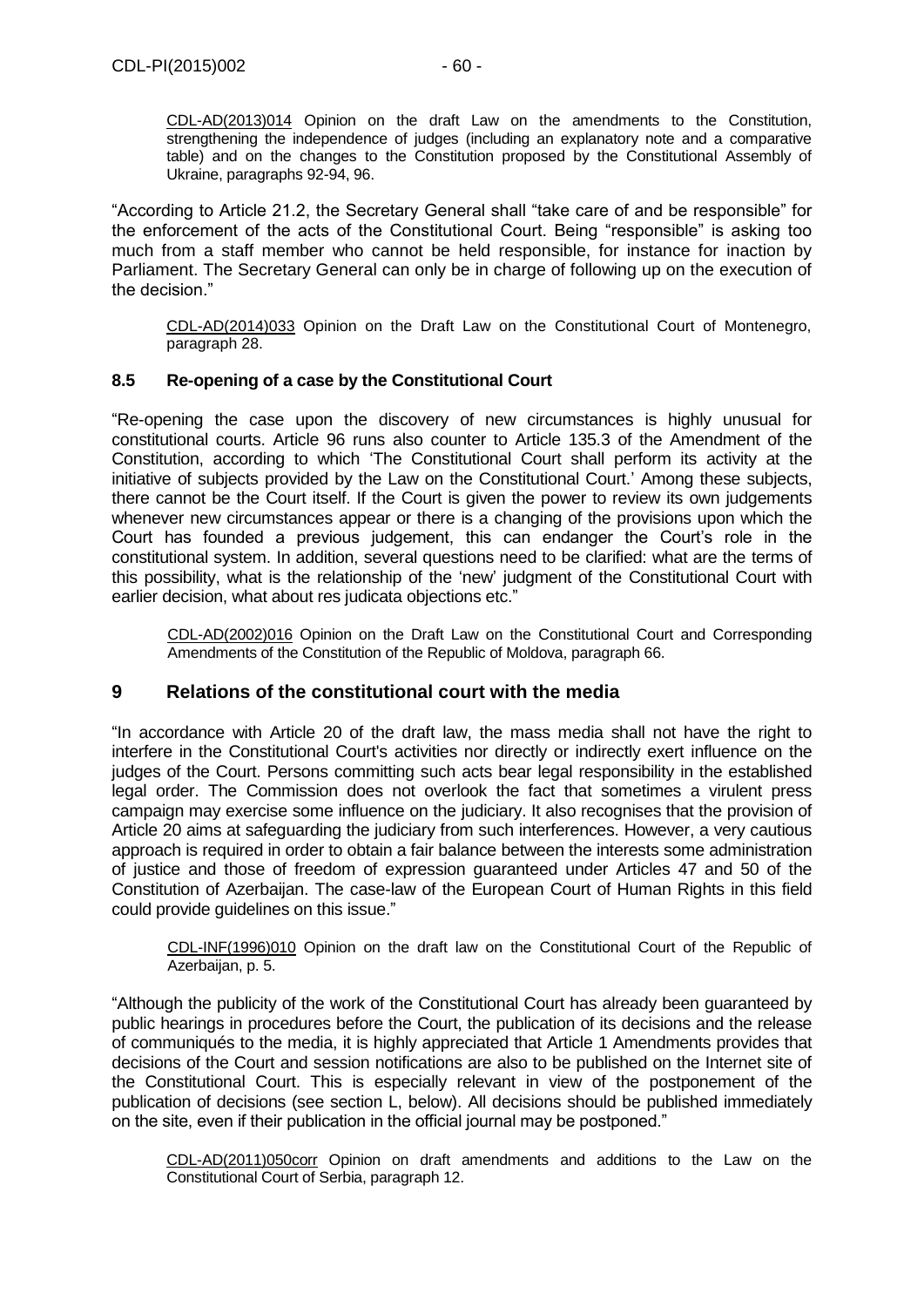# <span id="page-60-0"></span>**Appendix - Reference documents**

- 1. [CDL-INF\(1996\)010](file:///C:/Users/gerwien/AppData/Local/Microsoft/Windows/Temporary%20Internet%20Files/docs/1996/CDL-INF(1996)010-e.asp) Opinion on the draft law on the Constitutional Court of the Republic of Azerbaijan, adopted by the Venice Commission at its 29<sup>th</sup> Plenary Session (Venice, 15-16 November 1996).
- 2. [CDL-INF\(1997\)002](file:///C:/Users/gerwien/AppData/Local/Microsoft/Windows/Temporary%20Internet%20Files/docs/1997/CDL-INF(1997)002-e.asp) Opinion on the Constitution of Ukraine, adopted by the Venice Commission at its 30<sup>th</sup> Plenary Session (Venice, 7-8 March 1997).
- 3. [CDL\(1997\)018rev](file:///C:/Users/gerwien/AppData/Local/Microsoft/Windows/Temporary%20Internet%20Files/docs/1997/CDL(1997)018rev-e.asp) Opinion on the law on the Constitutional Court of Ukraine, adopted by the Venice Commission at its 31<sup>st</sup> Plenary Session (Venice, 20-21 June 1997).
- 4. [CDL-STD\(1997\)020](file:///C:/Users/gerwien/AppData/Local/Microsoft/Windows/Temporary%20Internet%20Files/docs/1997/CDL-STD(1997)020-e.asp) The composition of constitutional courts Science and Technique of Democracy, no. 20 (1997).
- 5. [CDL-INF\(2001\)002](file:///C:/Users/gerwien/AppData/Local/Microsoft/Windows/Temporary%20Internet%20Files/docs/2001/CDL-INF(2001)002-e.asp) Opinion on the Constitutional Law on the Constitutional Court of the Republic of Croatia, adopted by the Venice Commission at its 45<sup>th</sup> Plenary Session (Venice, 15-16 December 2000).
- 6. [CDL-AD\(2002\)005](file:///C:/Users/gerwien/AppData/Local/Microsoft/Windows/Temporary%20Internet%20Files/docs/2002/CDL-AD(2002)005-e.asp) Opinion on the Draft Law on the Constitutional Court of the Republic of Azerbaijan, adopted by the Venice Commission at its  $50<sup>th</sup>$  Plenary Session (Venice, 8-9 March 2002).
- 7. [CDL-AD\(2002\)016](file:///C:/Users/gerwien/AppData/Local/Microsoft/Windows/Temporary%20Internet%20Files/docs/2002/CDL-AD(2002)016-e.asp) Opinion on the Draft Law on the Constitutional Court and Corresponding Amendments of the Constitution of the Republic of Moldova, adopted by the Venice Commission at its 51<sup>st</sup> Plenary Session (Venice, 5-6 July 2002).
- 8. [CDL-AD\(2003\)006](file:///C:/Users/gerwien/AppData/Local/Microsoft/Windows/Temporary%20Internet%20Files/docs/2003/CDL-AD(2003)006-e.asp) Opinion on the Draft Law on the Human Rights defender of Armenia, adopted by the Venice Commission at its  $54<sup>th</sup>$  Plenary Session (Venice, 14-15 March 2003).
- 9. [CDL-AD\(2004\)023](http://www.venice.coe.int/docs/2004/CDL-AD(2004)023-E.pdf) Opinion on the Rules of Procedure of the Constitutional Court of Azerbaijan, adopted by the Venice Commission at its  $59<sup>th</sup>$  Plenary Session (Venice, 18-19 June 2004).
- 10. [CDL-AD\(2004\)024](file:///C:/Users/gerwien/AppData/Local/Microsoft/Windows/Temporary%20Internet%20Files/docs/2004/CDL-AD(2004)024-e.asp) Opinion on the Draft Constitutional Amendments with regard to the Constitutional Court of Turkey, adopted by the Venice Commission at its  $59<sup>th</sup>$  Plenary Session (Venice, 17-18 June 2004).
- 11. [CDL-AD\(2004\)035](file:///C:/Users/gerwien/AppData/Local/Microsoft/Windows/Temporary%20Internet%20Files/docs/2004/CDL-AD(2004)035-e.asp) Opinion on the Draft Federal Constitutional Law "on modifications and amendments to the Federal Constitutional Law on the Constitutional Court of the Russian Federation", adopted by the Venice Commission at its  $60<sup>th</sup>$  Plenary Session (Venice, 8-9 October 2004).
- 12. [CDL-AD\(2004\)041](file:///C:/Users/gerwien/AppData/Local/Microsoft/Windows/Temporary%20Internet%20Files/docs/2004/CDL-AD(2004)041-e.asp) Joint Opinion on the Draft Law on the ombudsman of Serbia by the Venice Commission, the Commissioner for Human Rights and the Directorate General of Human Rights of the Council of Europe, adopted by the Venice Commission at its 61<sup>st</sup> Plenary Session (Venice, 3-4 December 2004).
- 13. [CDL-AD\(2004\)043](file:///C:/Users/gerwien/AppData/Local/Microsoft/Windows/Temporary%20Internet%20Files/docs/2004/CDL-AD(2004)043-e.asp) Opinion on the Proposal to Amend the Constitution of the Republic of Moldova (introduction of the individual complaint to the constitutional court), adopted by the Venice Commission at its 61<sup>st</sup> Plenary Session (Venice, 3-4 December 2004).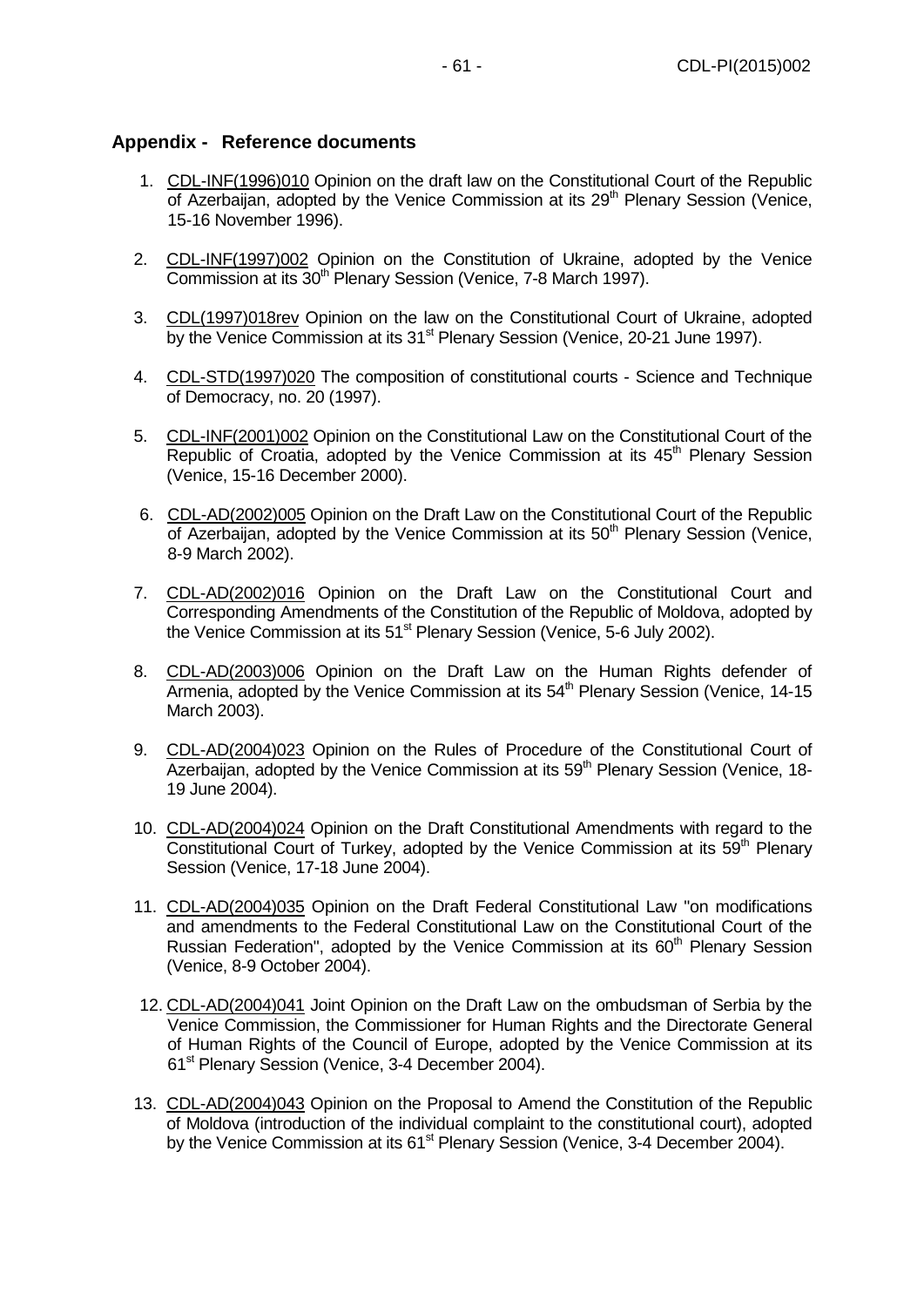- 14. [CDL-AD\(2005\)005](file:///C:/Users/gerwien/AppData/Local/Microsoft/Windows/Temporary%20Internet%20Files/docs/2005/CDL-AD(2005)005-e.asp) Opinion on Draft Constitutional Amendments relating to the Reform of the Judiciary in Georgia, adopted by the Venice Commission at its  $62<sup>nd</sup>$  Plenary Session (Venice, 11-12 March 2005).
- 15. [CDL-AD\(2005\)015](file:///C:/Users/gerwien/AppData/Local/Microsoft/Windows/Temporary%20Internet%20Files/docs/2005/CDL-AD(2005)015-e.asp) Opinion on the amendments to the Constitution of Ukraine, adopted by the Venice Commission at its 63<sup>rd</sup> Plenary Session (Venice, 10-11 June 2005).
- 16. [CDL-AD\(2005\)039](file:///C:/Users/gerwien/AppData/Local/Microsoft/Windows/Temporary%20Internet%20Files/docs/2005/CDL-AD(2005)039-e.asp) Opinion on proposed voting rules for the constitutional court of Bosnia and Herzegovina, adopted by the Venice Commission at its  $64<sup>th</sup>$  Plenary Session (Venice, 21-22 October 2005).
- 17. [CDL-AD\(2006\)006](file:///C:/Users/gerwien/AppData/Local/Microsoft/Windows/Temporary%20Internet%20Files/docs/2006/CDL-AD(2006)006-e.asp) Opinion on the Two Draft Laws amending Law No. 47/1992 on the organisation and functioning of the constitutional court of Romania, adopted by the Venice Commission at its 66<sup>th</sup> Plenary Session (Venice, 17-18 March 2006).
- 18. [CDL-AD\(2006\)016](file:///C:/Users/gerwien/AppData/Local/Microsoft/Windows/Temporary%20Internet%20Files/docs/2006/CDL-AD(2006)016-e.asp) Opinion on possible constitutional and legislative improvements to ensure the uninterrupted functioning of the Constitutional Court of Ukraine, adopted by the Venice Commission at its  $67<sup>th</sup>$  Plenary Session (Venice, 9-10 June 2006).
- 19. [CDL-AD\(2006\)017](file:///C:/Users/gerwien/AppData/Local/Microsoft/Windows/Temporary%20Internet%20Files/docs/2006/CDL-AD(2006)017-e.asp) Opinion on amendments to the law on the Constitutional Court of Armenia, adopted by the Venice Commission at its 67<sup>th</sup> Plenary Session (Venice, 9-10 June 2006).
- 20. [CDL-AD\(2007\)020](http://www.venice.coe.int/docs/2007/CDL-AD(2007)020-E.pdf) Opinion on the possible reform of the Ombudsman Institution in Kazakhstan, adopted by the Venice Commission at its 71<sup>st</sup> Plenary Session (Venice, 1-2 June 2007).
- 21. [CDL-AD\(2007\)036](http://www.venice.coe.int/docs/2007/CDL-AD(2007)036-E.pdf) Opinion on Draft Amendments to the Law on the Constitutional Court, the Civil Procedural Code and the Criminal Procedural Code of Azerbaijan, adopted by the Venice Commission at its 72<sup>nd</sup> Plenary Session (Venice, 19-20 October 2007).
- 22. [CDL-AD\(2008\)015](http://www.venice.coe.int/docs/2008/CDL-AD(2008)015-E.pdf) Opinion on the Draft Constitution of Ukraine, adopted by the Venice Commission at its 75<sup>th</sup> Plenary Session (Venice, 13-14 June 2008).
- 23. [CDL-AD\(2008\)029](http://www.venice.coe.int/docs/2008/CDL-AD(2008)029-E.pdf) Opinion on the Draft Laws amending and supplementing (1) the Law on Constitutional Proceedings and (2) the Law on the Constitutional Court of Kyrgyzstan, adopted by the Venice Commission at its  $76<sup>th</sup>$  Plenary Session (Venice, 17-18 October 2008).
- 24. [CDL-AD\(2008\)030](http://www.venice.coe.int/docs/2008/CDL-AD(2008)030-E.pdf) Opinion on the Draft Law on the Constitutional Court of Montenegro, adopted by the Venice Commission at its 76<sup>th</sup> Plenary Session (Venice, 17-18 October 2008).
- 25. [CDL-AD\(2009\)014](http://www.venice.coe.int/docs/2009/CDL-AD(2009)014-f.pdf) Opinion on the Law on the High Constitutional Court of the Palestinian National Authority, adopted by the Venice Commission at its 78<sup>th</sup> Plenary Session (Venice, 13-14 March 2009).
- 26. [CDL-AD\(2009\)024](http://www.venice.coe.int/docs/2009/CDL-AD(2009)024-E.pdf) Opinion on the Draft Law of Ukraine amending the Constitution presented by the President of Ukraine, adopted by the Venice Commission at its  $79<sup>th</sup>$ Plenary Session (Venice, 12-13 June 2009).
- 27. [CDL-AD\(2009\)042](http://www.venice.coe.int/docs/2009/CDL-AD(2009)042-E.pdf) Opinion on Draft Amendments to the Law on the Constitutional Court of Latvia, adopted by the Venice Commission at its 80<sup>th</sup> Plenary Session (Venice, 9-10 October 2009).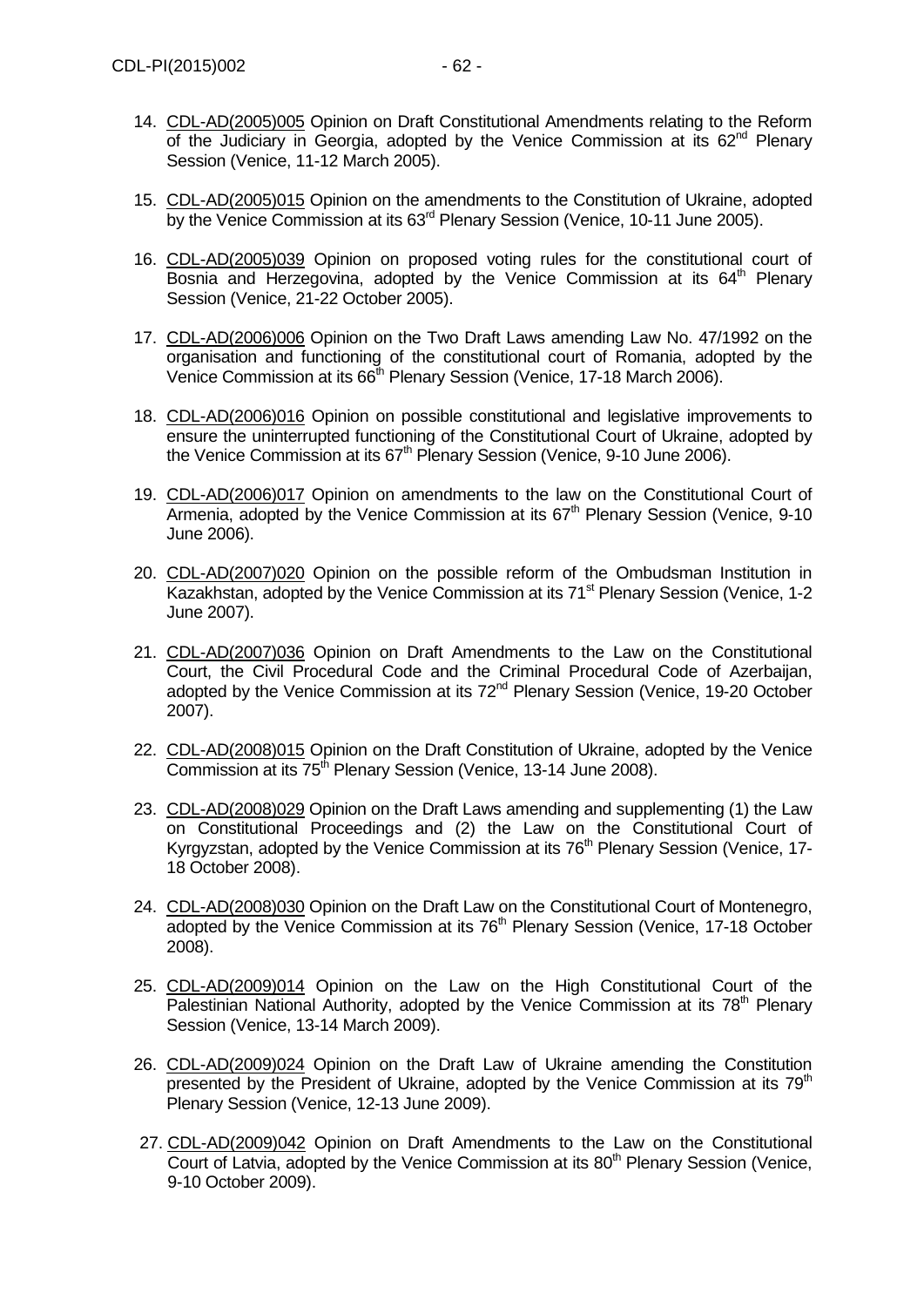- 28. [CDL-AD\(2010\)038](http://www.venice.coe.int/docs/2010/CDL-AD(2010)038-E.pdf) *Amicus Curiae* Brief for the Constitutional Court of "The former Yugoslav Republic of Macedonia" on Amendments to several laws relating to the system of salaries and remunerations of elected and appointed officials, adopted by the Venice Commission at its 85<sup>th</sup> Plenary Session (Venice, 17-18 December 2010).
- 29. [CDL-AD\(2010\)039rev](http://www.venice.coe.int/docs/2010/CDL-AD(2010)039rev-E.pdf) Study on individual access to constitutional justice, adopted by the Venice Commission at its 85<sup>th</sup> Plenary Session (Venice, 17-18 December 2010).
- 30. CDL-AD(2010)044 Opinion on the Constitutional Situation in Ukraine, adopted by the Venice Commission at its 85<sup>th</sup> Plenary Session (Venice, 17-18 December 2010).
- 31. [CDL-AD\(2011\)001](http://www.venice.coe.int/docs/2011/CDL-AD(2011)001-e.pdf) Opinion on three legal questions arising in the process of drafting the New Constitution of Hungary, adopted by the Venice Commission at its  $86<sup>th</sup>$  Plenary Session (Venice, 25-26 March 2011).
- 32. CDL-AD(2011)010 Opinion on the draft amendments to the Constitution of Montenegro, as well as on the draft amendments to the law on courts, the law on the state prosecutor's office and the law on the judicial council of Montenegro, adopted by the Venice Commission at its 87<sup>th</sup> Plenary Session (Venice, 17-18 June 2011).
- 33. CDL-AD(2011)015 [Interim opinion on the draft decisions of the high judicial council and](http://www.venice.coe.int/docs/2011/CDL-AD(2011)015-e.pdf)  [of the state prosecutorial council on the implementation of the laws on the amendments](http://www.venice.coe.int/docs/2011/CDL-AD(2011)015-e.pdf)  [to the laws on judges and on the public prosecution of Serbia,](http://www.venice.coe.int/docs/2011/CDL-AD(2011)015-e.pdf) adopted by the Venice Commission at its 87<sup>th</sup> [Plenary Session, \(Venice, 17-18 June 2011\).](http://www.venice.coe.int/docs/2011/CDL-AD(2011)015-e.pdf)
- 34. CDL-AD(2011)016 [Opinion on the new Constitution of Hungary,](http://www.venice.coe.int/docs/2011/CDL-AD(2011)016-e.pdf) adopted by the Venice Commission at its 87<sup>th</sup> [Plenary Session \(Venice, 17-18 June 2011\).](http://www.venice.coe.int/docs/2011/CDL-AD(2011)016-e.pdf)
- 35. CDL-AD(2011)017 Opinion on the introduction of changes to the constitutional law "on the status of judges" of Kyrgyzstan, adopted by the Venice Commission at its  $87<sup>th</sup>$ Plenary Session (Venice, 17-18 June 2011).
- 36. CDL-AD(2011)018 Opinion on the draft constitutional law on the constitutional chamber of the Supreme Court of Kyrgyzstan, adopted by the Venice Commission at its  $87<sup>th</sup>$ Plenary Session (Venice, 17-18 June 2011).
- 37. CDL-AD(2011)030 *Amicus Curiae* Brief for the Constitutional Court of Bosnia and Herzegovina on the law of the Republika Srpska on the status of state property located on the territory of the Republika Srpska and under the disposal ban, adopted by the Venice Commission at its 88<sup>th</sup> Plenary Session (Venice, 14-15 October 2011).
- 38. CDL-AD(2011)034 Joint opinion on the law on the protector of human rights and freedoms of Montenegro by the Venice Commission and the OSCE Office for Democratic Institutions and Human Rights (OSCE/ODIHR), adopted by the Venice Commission at its 88<sup>th</sup> Plenary Session (Venice, 14-15 October 2011).
- 39. CDL-AD(2011)038 Opinion on the draft code of constitutional procedure of Bolivia, adopted by the Venice Commission at its 88<sup>th</sup> Plenary Session (Venice, 14-15 October 2011).
- 40. CDL-AD(2011)040 Opinion on the law on the establishment and rules of procedure of the Constitutional Court of Turkey, adopted by the Venice Commission at its  $88<sup>th</sup>$ Plenary Session (Venice, 14-15 October 2011).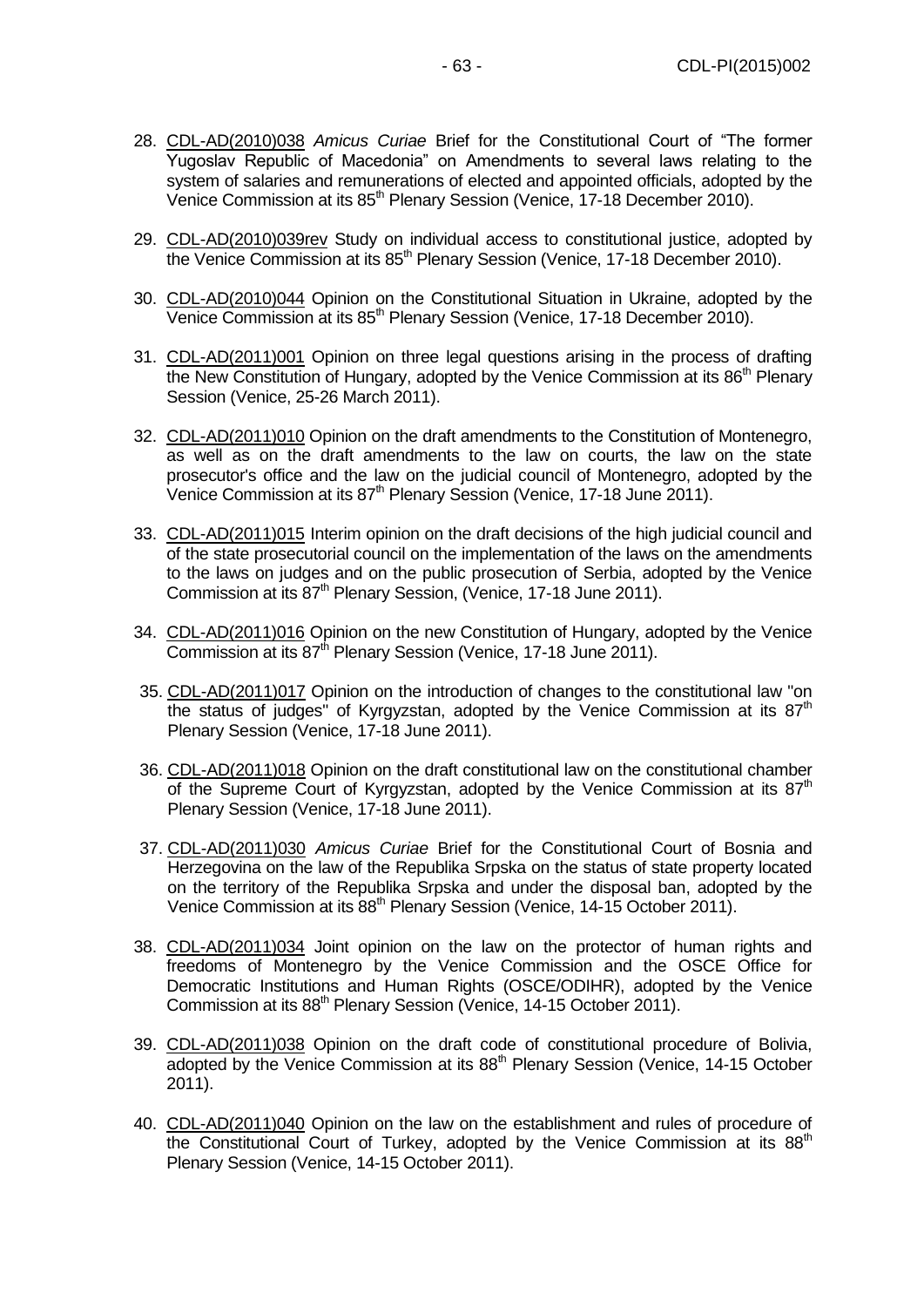- 41. CDL-AD(2011)041 *Amicus Curiae* Brief on the case Santiago Bryson de la Barra et Al (on crimes against humanity) for the Constitutional Court of Peru, adopted by the Venice Commission at its 88<sup>th</sup> Plenary Session (Venice, 14-15 October 2011).
- 42. CDL-AD(2011)050 corr Opinion on draft amendments and additions to the law on the Constitutional Court of Serbia, adopted by the Venice Commission at its  $89<sup>th</sup>$  plenary session (Venice, 16-17 December 2011).
- 43. CDL-AD(2012)001 Opinion on Act CLXII of 2011 on the Legal Status and Remuneration of Judges and Act CLXI of 2011 on the Organisation and Administration of Courts of Hungary, adopted by the Venice Commission at its 90<sup>th</sup> Plenary Session (Venice, 16-17 March 2012).
- 44. CDL-AD(2012)008 [Opinion on Act CLXIII of 2011 on the Prosecution Service and Act](http://www.venice.coe.int/docs/2012/CDL-AD(2012)008-e.pdf)  [CLXIV of 2011 on the Status of the Prosecutor General, Prosecutors and other](http://www.venice.coe.int/docs/2012/CDL-AD(2012)008-e.pdf)  [Prosecution Employees and the Prosecution Career of Hungary, adopted by the Venice](http://www.venice.coe.int/docs/2012/CDL-AD(2012)008-e.pdf)  Commission at its 91<sup>st</sup> [Plenary Session \(Venice, 15-16 June 2012\).](http://www.venice.coe.int/docs/2012/CDL-AD(2012)008-e.pdf)
- 45. CDL-AD(2012)009 [Opinion on Act CLI of 2011 on the Constitutional Court of Hungary,](http://www.venice.coe.int/docs/2012/CDL-AD(2012)009-e.pdf) adopted by the Venice Commission at its  $91<sup>st</sup>$  Plenary Session (Venice, 15-16 June [2012\).](http://www.venice.coe.int/docs/2012/CDL-AD(2012)009-e.pdf)
- 46. CDL-AD(2012)010 [Opinion on the Revision of the Constitution of Belgium,](http://www.venice.coe.int/docs/2012/CDL-AD(2012)010-e.pdf) adopted by the Venice Commission at its 91<sup>st</sup> [Plenary Session \(Venice, 15-16 June 2012\).](http://www.venice.coe.int/docs/2012/CDL-AD(2012)010-e.pdf)
- 47. CDL-AD(2012)014 Opinion on legal certainty and the independence of the judiciary in Bosnia and Herzegovina, adopted by the Venice Commission at its 91<sup>st</sup> Plenary Session (Venice, 15-16 June 2012).
- 48. CDL-AD(2013)014 Opinion on the draft Law on the amendments to the Constitution, strengthening the independence of judges (including an explanatory note and a comparative table) and on the changes to the Constitution proposed by the Constitutional Assembly of Ukraine, adopted by the Venice Commission at its  $95<sup>th</sup>$ Plenary Session (Venice, 14-15 June 2013).
- 49. CDL-AD(2013)028 Opinion on the Draft Amendments to three constitutional provisions relating to the Constitutional Court, the Supreme State Prosecutor and the Judicial Council of Montenegro, adopted by the Venice Commission at its 96<sup>th</sup> Plenary Session (Venice, 11-12 October 2013 ).
- 50. CDL-AD(2013)034 Opinion on Proposals amending the draft Law on the amendments to the Constitution to strengthen the independence of judges of Ukraine (Venice, 6-7 December 2013).
- 51. CDL-AD(2014)005 Report on the Protection of Children's Rights: International Standards and Domestic Constitutions (Venice, 21-22 March 2014).
- 52. CDL-AD(2014)010 Opinion on the Draft Law on the Review of the Constitution of Romania (Venice, 21-22 March 2014).
- 53. CDL-AD(2014)014 *Amicus Curiae* Brief for the Constitutional Court of Georgia on Individual Application by Public Broadcasters (Venice, 21-22 March 2014).
- 54. CDL-AD(2014)015 Opinion on the Procedure for Appointing Judges to the Constitutional Court in Times of Presidential Transition (Venice, 13-14 June 2014).